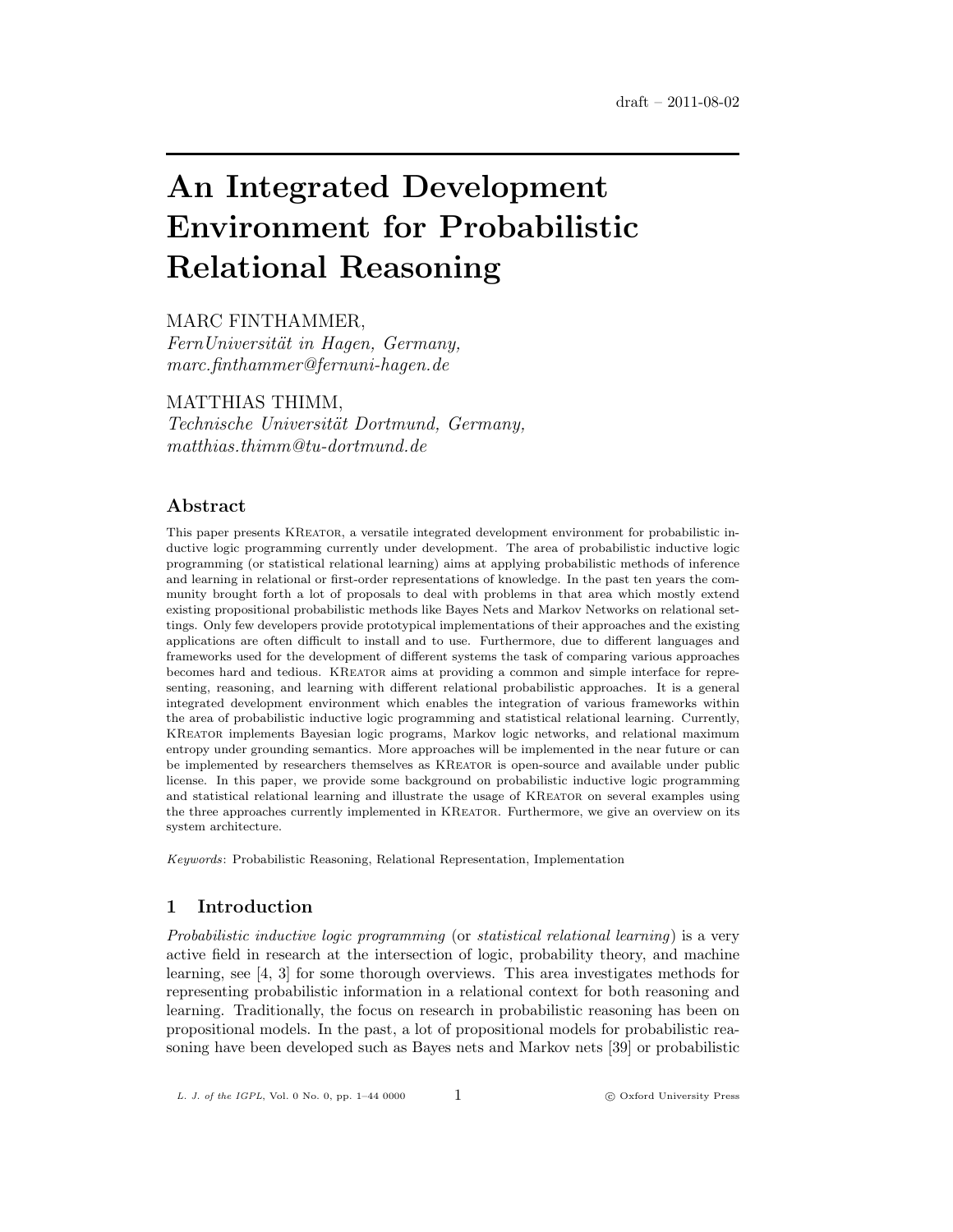conditional logic [43]. But the interest in frameworks and efficient methods for relational probabilistic problems is high since they apply to many applications. The relational structure of many real-world problems (concerning the internet, telecommunication networks, human sciences, bioinformatics, and logistics) as well as the presence of uncertainty in these problems demand sophisticated reasoning and learning methods employing both these concepts [4].

Many researchers developed liftings of propositional probabilistic models to the first-order case in order to take advantage of methods and algorithms already developed. Among these are the well-known Bayesian logic programs [27] and Markov logic networks [8] which extend respectively Bayes nets and Markov networks [39] and are based on knowledge-based model construction [46, 2]. Other approaches also employ Bayes nets for their theoretical foundation like logical Bayesian networks [9] and relational Bayesian networks [21]; or they are influenced by other fields of research like probabilistic relational models [18] by database theory, P-log [1] by answer set programming, and ProbLog [41] by Prolog. There are also some few approaches to apply maximum entropy methods to the relational case [33, 45]. The aforementioned approaches stand representative for a vast variety of different approaches developed in the past ten to twenty years (we refer to  $[4, 3]$  for a more elaborate discussion of existing approaches and their history). Although there has been great motivation in developing new approaches for statistical relational learning that deal with specific scenarios, thorough comparisons of approaches are rare. This is no surprise as many approaches build on different logics and employ different methods of propositional probabilistic reasoning methods. Still, there are some exceptions to this statement. In [22] Jaeger introduces model-theoretic expressivity analysis in order to compare the expressive power of different approaches to statistical relational learning. There, an approach  $A$  is less or equally expressive than an approach  $B$  if we can find "simple" transformations from the intensional ("the rules") and the extensional ("the signature") parts from  $A$  to  $B$ , respectively, such that the knowledge modeled in  $A$  can be modeled in  $B$  as well, see [22] for details. From a theoretical point of view, a classification of the existing approaches in such a manner is definitely desirable and would help to understand the relationships of these approaches more clearly. Unfortunately, in [22] it is only shown that relational Bayesian networks [21] are at least as expressive as Markov logic networks [8]. Furthermore, it is conjectured [22] that Bayesian logic programs [27] are equally expressive as relational Bayesian networks [21]. To our knowledge, no further classifications using model-theoretic expressivity analysis have been made so far. But a similar approach is pursued in [35] where it has been shown that Bayesian logic programs [27] and an extension of stochastic logic programs [36] are of equal expressive power. Furthermore, there are some other attempts to compare approaches for statistical relational learning that focus more on comparisons of implementations like [29].

But thorough comparisons are still missing. One explanation for this is the lack of usable and attractive implementations. Although many of the above approaches have been implemented by their developers in a prototypical manner these implementations are often hard to install or hard to use. Thus, it takes a lot of time and effort to become acquainted with a specific implementation and if one wants to perform comparisons of different approaches this time and effort is multiplied. Even the consistent handling of some simple examples becomes an intricate task since one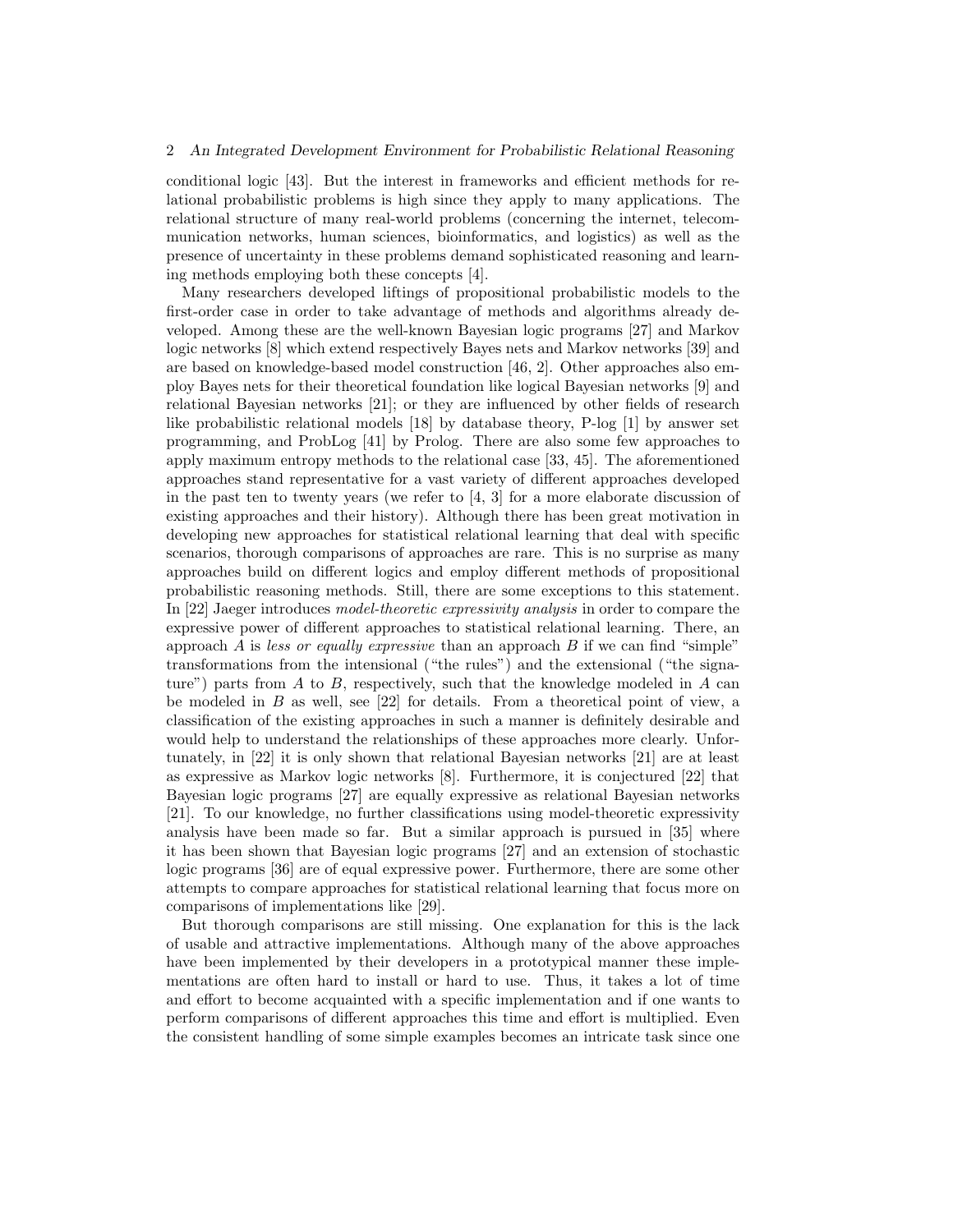has to deal in parallel with the specific syntax of each implementation. Thus, there is a great need of a unifying system that allows the integration and comparison of different approaches to statistical relational learning and probabilistic inductive logic programming. This is addressed by the KReator IDE [12] which we present in this paper. KREATOR is part of the ongoing KREATE project<sup>1</sup> which aims at developing a common methodology for learning, modelling and inference in a relational probabilistic framework. Currently, the development of KREATOR is still in a very early stage but already supports Bayesian logic programs, Markov logic networks, and in particular a new approach for using maximum entropy methods in a relational context [33]. KReator aims at providing a common interface for different approaches to statistical relational learning. That way, KREATOR supports the researcher and knowledge engineer in developing knowledge bases and employing them in a common and easy-to-use fashion. KREATOR provides abstract interfaces to common structures like knowledge bases and queries and different approaches can be integrated easily by implementing these interfaces. New approaches can also make use of the logical structures (for predicates, constants, atoms, etc.) already implemented in KREATOR. As said, KREATOR is still in an early stage of development and more approaches will be supported in the near future. But KREATOR is available under the GNU General Public License and publicly available under http://kreator.cs.tu-dortmund.de, so developers are also encouraged to add support for their approaches on their own. As KREATOR provides a common methodology to address the functionalities of an approach—in particular KREATOR provides project management, file handling, and a graphical and a console-based user interface—developers only need to take care of the essential components of their approach and can neglect the tedious tasks of implementing the surrounding infrastructure. This also yields a great advantage for the user of the system as different approaches can be employed using the same interface and the same methods. The present paper is an extension of [12] and we give an overview on the internal architecture of KREATOR and illustrate its usage.

The rest of this paper is organized as follows. In Section 2 we give an overview on the approaches of statistical relational learning that are currently supported by KReator, i. e. Bayesian logic programs, Markov logic networks, and the relational maximum entropy approach. We go on in Section 3 with presenting the system architecture of KReator and motivate the main design choices. In Section 4 we give a short manual-style overview on the usage of KREATOR. In Section 5 we illustrate the usage of KREATOR and the different representations mechanisms by some more examples. In Section 6 we give some hints on future work and conclude.

# 2 Relational Probabilistic Knowledge Representation

In the following we give a brief overview on frameworks for relational probabilistic reasoning that are already implemented in KREATOR. These are Bayesian logic programs originally due to Kersting et. al. [27], Markov logic networks originally due to Domingos et. al. [8], and a framework employing reasoning with maximum entropy methods [33]. Bayesian logic programs use logic programming techniques [17] in order to provide a mechanism for relational knowledge representation and employ Bayes nets [39] to perform probabilistic reasoning. Markov logic networks use classical first-order

 $1$ http://www.fernuni-hagen.de/wbs/research/kreate/index.html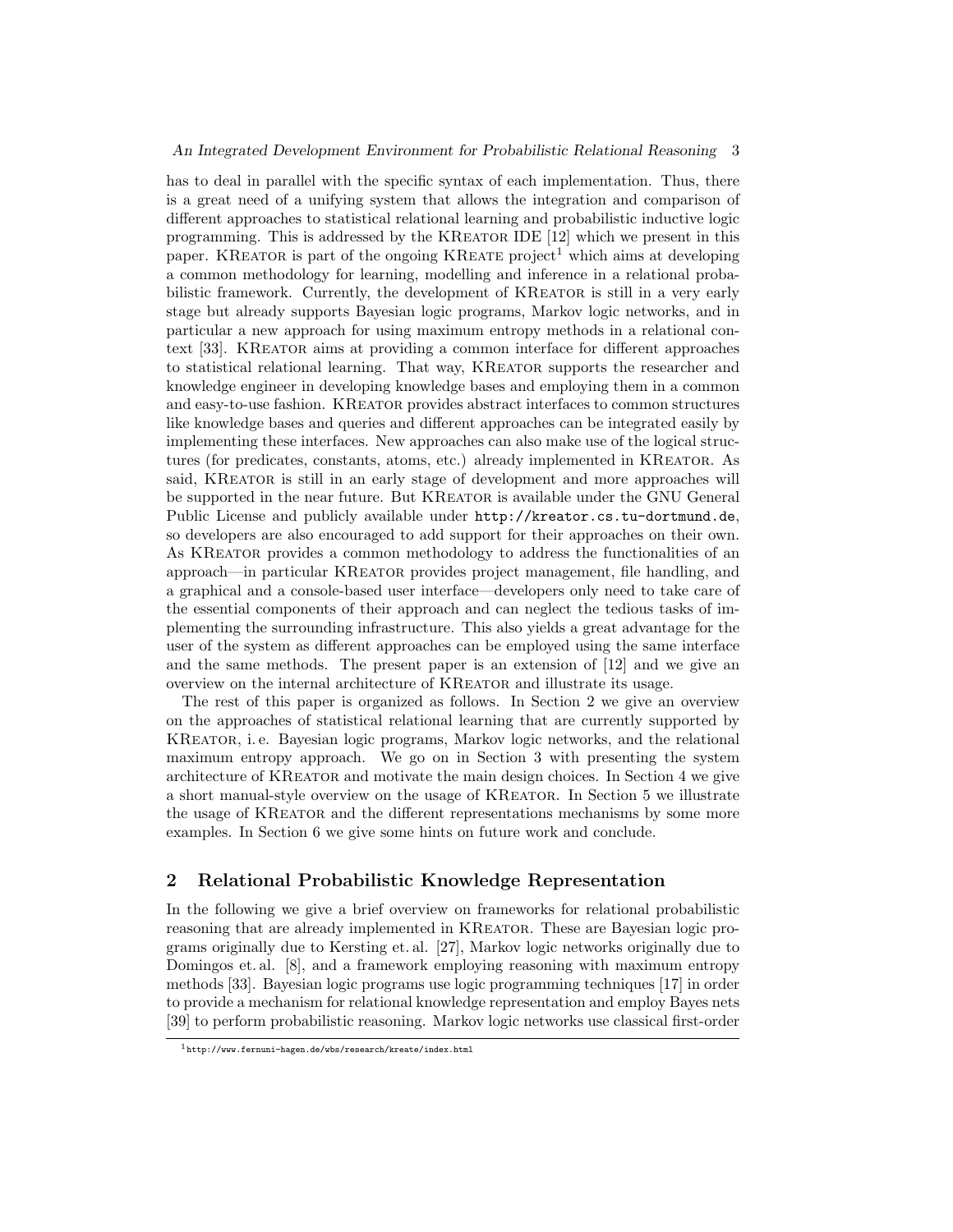logic for knowledge representation and use Markov nets [39] for reasoning. Finally, the approach on relational maximum entropy uses a relational extension of probabilistic conditional logic [43] for knowledge representation and employs the principle of maximum entropy [24] for reasoning. In the following subsections, we illustrate the use of these frameworks on a common example, the well-known burglary example [39, 4]. More examples in these different approaches will be given later in Section 5.

### Example 2.1

We consider a scenario where someone—let's call him *James*—is on the road and gets a call from his neighbor saying that the alarm of James' house is ringing. James has some uncertain beliefs about the relationships between burglaries, types of neighborhoods, natural disasters, and alarms. For example, he knows that if there is a tornado warning for his home place, then the probability of a tornado triggering the alarm of his house is 0.9. He also knows that if a burglary attempt takes place, the alarm will ring with a 0.9 probability. Further he knows that if you live in bad neighborhood, then there is 0.6 probability of a burglary, whereas in an average neighborhood, there is 0.4 probability, and in a good neighborhood there is merely a 0.3 probability. A reasonable piece of information to infer from his beliefs and the given information is "What is the probability of an actual burglary?".

### 2.1 Bayesian Logic Programs

Bayesian logic programming is an approach to combine logic programming [17, 32] and Bayes nets [27]. Bayesian logic programs (BLPs) use a standard logic programming language and attach to each logical clause a set of probabilities, which define a conditional probability distribution of the head of the clause given specific instantiations of the body of the clause.

In contrast to first-order logic, BLPs employ an extended form of predicates and atoms. In BLPs, Bayesian predicates are predicates that feature an arbitrary set as possible states, i. e. not necessarily the Boolean values {true, false}. For example, the Bayesian predicate  $\mathit{bloodtype}/1$  may represent the blood type of a person using the possible states  $S(bloodtype) = \{a, b, ab, 0\}$  [27]. Analogous to first-order logic, Bayesian predicates can be instantiated to Bayesian atoms using constants and variables and then each ground Bayesian atom represents a single random variable. If A is a Bayesian atom of the Bayesian predicate p we set  $S(A) = S(p)$ .

The basic structure for knowledge representation in Bayesian logic programs are Bayesian clauses which model probabilistic dependencies between Bayesian atoms.

Definition 2.2 (Bayesian Clause, Conditional Probability Distribution) A Bayesian clause c is an expression  $(H | B_1, \ldots, B_n)$  with Bayesian atoms  $H, B_1, \ldots,$  $B_n$ . With a Bayesian clause c with the form  $(H | B_1, \ldots, B_n)$  we associate a function  $\mathsf{cpd}_c : S(H) \times S(B_1) \times \ldots \times S(B_n) \to [0,1]$  that fulfills

$$
\forall b_1 \in S(B_1), \dots, b_n \in S(B_n) : \sum_{h \in S(H)} \text{cpd}_c(h, b_1, \dots, b_n) = 1 \quad . \tag{2.1}
$$

We call cpd<sub>c</sub> a *conditional probability distribution*. Let  $\text{CPD}_p$  denote the set of all conditional probability distributions for atoms of predicate p, i.e., it is  $\text{CPD}_p$  =  $\{\mathsf{cpd}_{H|B_1,...B_n} \mid H \text{ is an atom of } p\}.$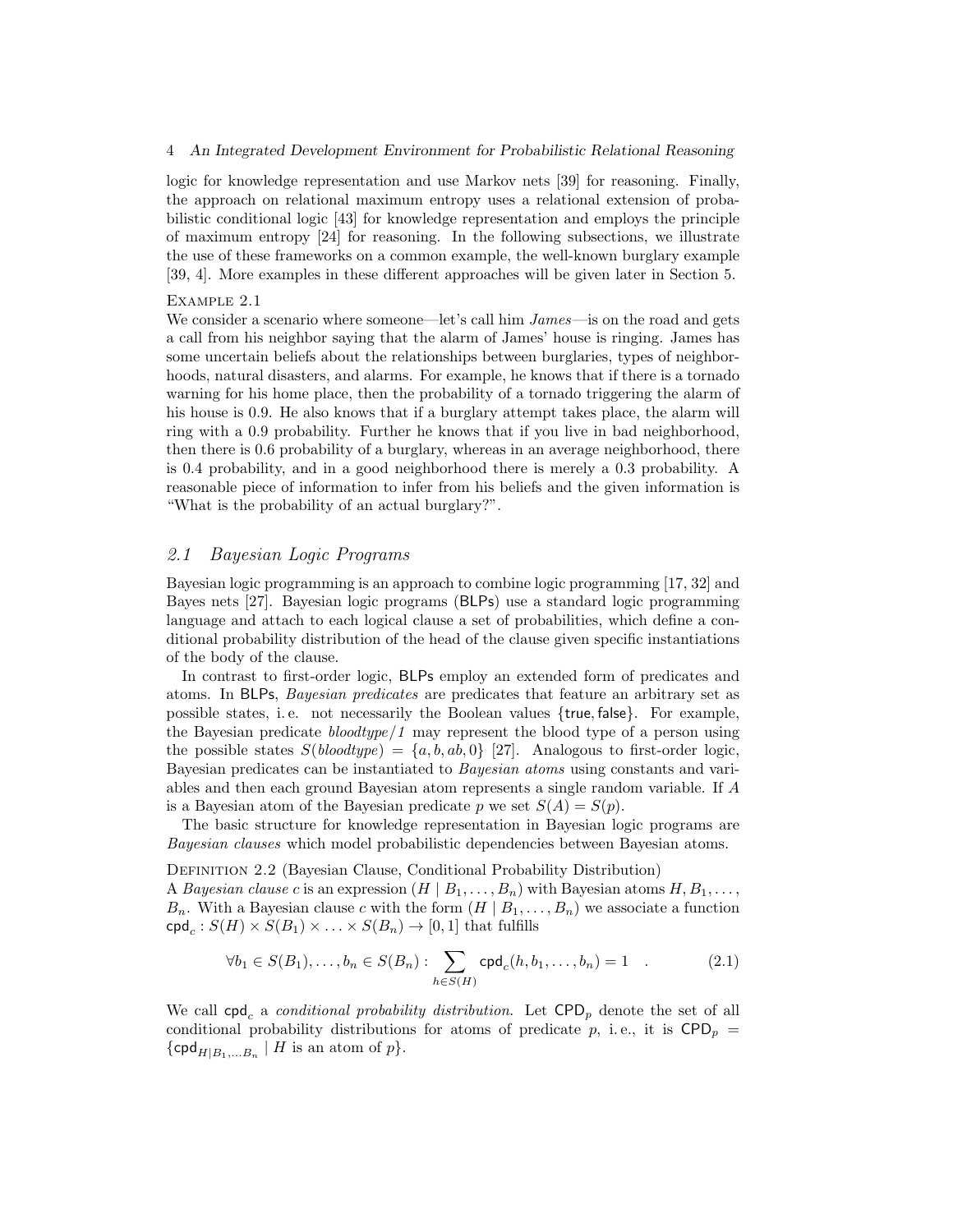As usual, if the body of a Bayesian clause c is empty  $(n = 0)$  we write c as  $(H)$ instead of  $(H |)$  and call c a Bayesian fact. For a Bayesian clause  $c = (H | B_1, \ldots, B_n)$ we abbreviate head(c) = H and body(c) = { $B_1, \ldots, B_n$ }. In Bayesian logic programming, variables are usually denoted with an beginning uppercase letter and constants are denoted with an initial lower-case letter. A function  $\mathsf{cpd}_c$  for a Bayesian clause c expresses the conditional probability distribution  $P(\mathsf{head}(c) | \mathsf{body}(c))$  and thus partially describes an underlying probability distribution  $P$ . Condition  $(2.1)$  ensures that  $\text{cpd}_c$  indeed describes a conditional probability distribution. For example, given a clause  $(h(X) | b(X))$  with some Boolean predicate h condition (2.1) ensures that  $P(h(a) = \text{true} \mid b(a) = v) + P(h(a) = \text{false} \mid b(a) = v) = 1$  for any  $v \in S(b)$ , some constant **a**, and a probability distribution  $P$  that "represents"  $\mathsf{cpd}_c$ .

### Example 2.3

We represent Example 2.1 by declaring the Bayesian predicates

$$
S(alarm/1) = {true, false}
$$
  
\n
$$
S(burglary/1) = {true, false}
$$
  
\n
$$
S(tornado/1) = {true, false}
$$
  
\n
$$
S(lives.in/2) = {true, false}
$$
  
\n
$$
S(neighbourhood/1) = {bad, average, good}
$$

and defining a set  $\{c_1, c_2, c_3\}$  of Bayesian clauses with:

| $c_1$ |         | (alarm(X)   burglary(X))                        |
|-------|---------|-------------------------------------------------|
| $c_2$ | rende a | $(alarm(X)   lives_in(X, Y), tornado(Y))$       |
| $c_3$ | te di S | $(\text{burglary}(X)   \text{neighborhood}(X))$ |

For each Bayesian clause  $c_i$ , we define a function  $\mathsf{cpd}_{c_i}$  which expresses our subjective beliefs (notice that the probabilities stated in the right column are redundant):

| $\mathsf{cpd}_{c_1}(\mathsf{true},\mathsf{true})=0.9$                 | $\mathsf{cpd}_{c_1}(\mathsf{false},\mathsf{true})=0.1$                 |
|-----------------------------------------------------------------------|------------------------------------------------------------------------|
| $\mathsf{cpd}_{c_1}(\mathsf{true},\mathsf{false})=0$                  | $\mathsf{cpd}_{c_1}(\mathsf{false},\mathsf{false})=1$                  |
| $\text{cpd}_{c_2}(\text{true}, \text{true}, \text{true}) = 0.9$       | $\mathsf{cpd}_{c_2}$ (false, true, true) = 0.1                         |
| $\mathsf{cpd}_{c_2}(\mathsf{true},\mathsf{false},\mathsf{true})=0$    | $\mathsf{cpd}_{c_2}(\mathsf{false},\mathsf{false},\mathsf{true})=1$    |
| $\mathsf{cpd}_{c_2}(\mathsf{true},\mathsf{true},\mathsf{false})=0.01$ | $\mathsf{cpd}_{c_2}(\mathsf{false},\mathsf{true},\mathsf{false})=0.99$ |
| $\mathsf{cpd}_{c_2}(\mathsf{true},\mathsf{false},\mathsf{false})=0$   | $\mathsf{cpd}_{c_2}(\mathsf{false},\mathsf{false},\mathsf{false})=1$   |
| $\mathsf{cpd}_{c_3}(\mathsf{true}, \mathsf{bad}) = 0.6$               | $\mathsf{cpd}_{c_3}(\mathsf{false}, \mathsf{bad}) = 0.4$               |
| $\mathsf{cpd}_{c_3}(\mathsf{true}, \mathsf{average}) = 0.4$           | $\mathsf{cpd}_{c_3}(\mathsf{false}, \mathsf{average}) = 0.6$           |
| $\textsf{cpd}_{c_3}(\textsf{true},\textsf{good})=0.3$                 | $\mathsf{cpd}_{c_3}(\mathsf{false}, \mathsf{good}) = 0.7$              |
|                                                                       |                                                                        |

For example,  $\mathsf{cpd}_{c_2}$  expresses that our subjective belief on the probability that the alarm of a person  $X$  will go on given that we know that  $X$  lives in town  $Y$  and there is currently a tornado in  $Y$  is 0.9. Furthermore, we believe that the probability that the alarm of X will go on if we know that X lives in Y and that there is no tornado in Y is 0.01.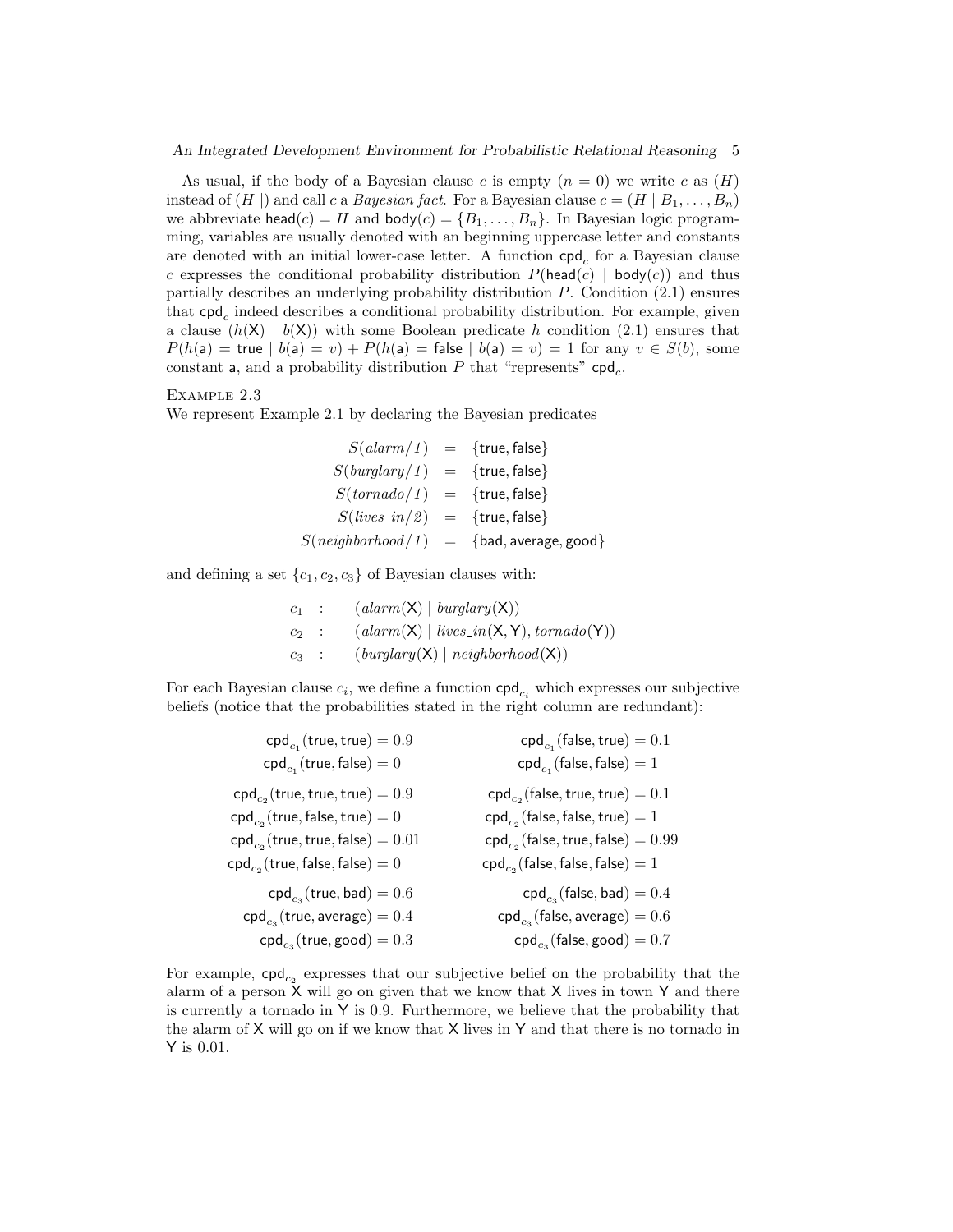Considering clauses  $c_1$  and  $c_2$  in Example 2.3 one can see that it is possible to have multiple clauses with the same head. This means that there may be multiple causes for some effect or multiple explanations for some observation. In order to represent these kinds of scenarios the probabilities of causes or explanations have to be aggregated. BLPs use *combining rules* in order to aggregate probabilities that arise from applications of different Bayesian clauses. A combining rule  $cr_p$  for a Bayesian predicate  $p/n$  is a function  $cr_p : \mathfrak{P}(CPD_p) \to CPD_p$  that assigns to the conditional probability distributions of a set of Bayesian clauses a new conditional probability distribution that represents the joint probability distribution obtained from aggregating the given clauses<sup>2</sup>. For example, given clauses  $c_1 = (b(\mathsf{X}) \mid a_1(\mathsf{X}))$ and  $c_2 = (b(X) | a_2(X))$  the result  $f = cr_b(\{\text{cpd}_{c_1}, \text{cpd}_{c_2}\})$  of the combining rule  $cr_b$  is a function  $f : S(b) \times S(a_1) \times S(a_2) \rightarrow [0, 1]$ . Appropriate choices for such functions are average or noisy-or, cf. [27].

#### Example 2.4

We continue Example 2.3. Suppose *noisy-or* to be the combining rule for *alarm*. Then the joint conditional probability distribution  $\mathsf{cpd}_{c'}$  for

$$
c' = (alarm(X) | \; \text{burglary}(X), \text{lives_in}(X, Y), \text{tornado}(Y))
$$

can be computed via

$$
\begin{array}{lcl} \mathsf{cpd}_{c'}(\mathsf{true},t_1,t_2,t_3) & = & 1 - (1 - \mathsf{cpd}_{c_1}(\mathsf{true},t_1)) \cdot (1 - \mathsf{cpd}_{c_2}(\mathsf{true},t_2,t_3)) \\ \mathsf{cpd}_{c'}(\mathsf{false},t_1,t_2,t_3) & = & 1 - \mathsf{cpd}_{c'}(\mathsf{true},t_1,t_2,t_3) \end{array}
$$

for any  $t_1, t_2, t_3 \in \{\text{true}, \text{false}\}.$ 

A combining rule is a heuristic for estimating the probability of an event e given two causes  $c_1$  and  $c_2$  [39]. It has to be noted, that combining probabilities in this manner might remove the probabilistic interpretation of the resulting values as specific relationships between the causes have to be assumed. For example, using the noisy-or combining rule assumes *accountability* and *exception independence* of  $c_1$  and  $c_2$ , cf. [39]. If the presumed relationships do not hold the results might be unexpected and even unwanted. Consider an extension of the BLP defined in examples 2.3 and 2.4 with the Bayesian clause

$$
c_4 : (alarm(X) | power-failure(X)) .
$$

Imagine that the conditional probability distribution of  $c_4$  assigns a probability of zero to  $alarm(X)$  if there is a power failure. Given the evidences of both a tornado and a power failure the probability of an alarm should be determined only by considering clause  $c_4$  and not by combining  $c_2$  and  $c_4$ . We refer to [39] for a deeper discussion on this topic.

Now we are able to define Bayesian logic programs as follows.

### DEFINITION 2.5 (Bayesian Logic Program)

A Bayesian logic program B is a tuple  $B = (C, D, R)$  with a (finite) set of Bayesian clauses  $C = \{c_1, \ldots, c_n\}$ , a set of conditional probability distributions  $D = \{\mathsf{cpd}_{c_1}, \ldots,$  $\text{\sf cpd}_{c_n}$  (one for each clause in C), and a set of combining rules  $R = \{ \text{\sf cr}_{p_1}, \ldots, \text{\sf cr}_{p_m} \}$ (one for each Bayesian predicate appearing in  $C$ ).

 $^{2}\mathfrak{B}(S)$  denotes the power set of a set S.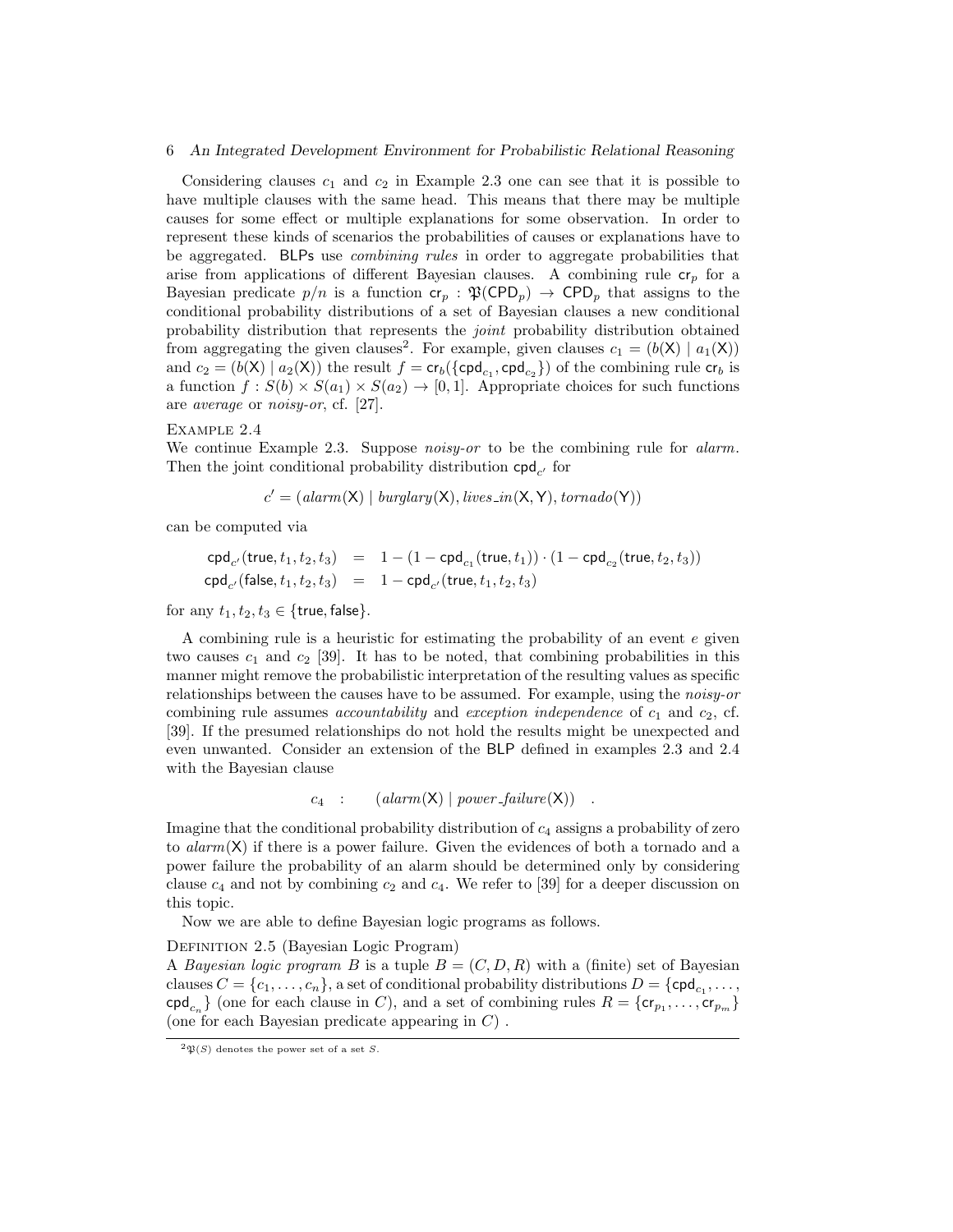Semantics are given to Bayesian logic programs via transformation into the propositional case, i.e. into Bayes nets  $[39]$ . Given a specific (finite) universe U a Bayes net BN can be constructed by introducing a node for every grounded Bayesian atom in B. Using the conditional probability distributions of the grounded clauses and the combining rules of B a (joint) conditional probability distribution can be specified for any node in BN. If BN is acyclic this transformation uniquely determines a probability distribution  $P$  on the grounded Bayesian atoms of  $B$  which permits inference, i. e. P can be used to answer queries.

### Example 2.6

Let B be the Bayesian logic program described in Example 2.3 and Example 2.4. Let  $Q = (alarm(iames) = true | E)$  with

$$
E = \{ \text{lives\_in}(\text{james}, \text{yorkshire}) = \text{true}, \text{tornado}(\text{yorkshire}) = \text{true}, \\ \text{neighbourhood}(\text{james}) = \text{average} \}
$$

be a query to  $B$  that asks for the probability of an alarm in James' house given that he lives in an average neighborhood in Yorkshire and there is currently a tornado warning for Yorkshire. So the universe under discourse consists of the constants james and yorkshire. So, by instantiating properly and combining the conditional probability distributions of  $c_1$  and  $c_2$  yielding the function  $\mathsf{cpd}_{c'}$  from Example 2.4 and summing over the alternatives true and false for the uncertain event *burglary*( $\mathbf{j}$ ames), in applying  $c_3$  we get

$$
\begin{array}{lcl} P(Q) & = & \mathsf{cpd}_{c_3}(\mathsf{true}, \mathsf{average}) \mathsf{cpd}_{c'}(\mathsf{true}, \mathsf{true}, \mathsf{true}, \mathsf{true}, \mathsf{true}) + \\ & & \mathsf{cpd}_{c_3}(\mathsf{false}, \mathsf{average}) \mathsf{cpd}_{c'}(\mathsf{true}, \mathsf{false}, \mathsf{true}, \mathsf{true}) \\ & = & 0.936 \end{array}.
$$

Figure 1 illustrates the derivation of the query  $Q$  given evidence  $E$ . By omitting nodes representing clauses the derivation tree in Figure 1 can be directly transformed into a ground Bayes net that can be used to calculate the answer above.

A detailed description of the above (declarative) semantics and an equivalent procedural semantics which is based on SLD resolution are given in [27].

### 2.2 Markov Logic Networks

Markov logic [42] establishes a framework which combines Markov networks [39] with first-order logic to handle a broad area of statistical relational learning tasks. The Markov logic syntax complies with first-order logic<sup>3</sup>, however each formula is quantified by an additional weight value. The semantics of a set of Markov logic formulas is determined by a probability distribution over possible worlds. A possible world  $\omega$  assigns a truth value to every possible ground atom (constructible from the set of predicates and the set of constants). As we only consider finite universes we use Herbrand interpretations as possible worlds. A Herbrand interpretation is simply the set of ground atoms that are assigned the value true in this interpretation; all other ground atoms are assigned the value false. Let  $\Omega$  denote the set of all possible worlds.

<sup>3</sup>Although Markov logic also covers functions (with some restrictions), we will omit this fact, and consider constants only.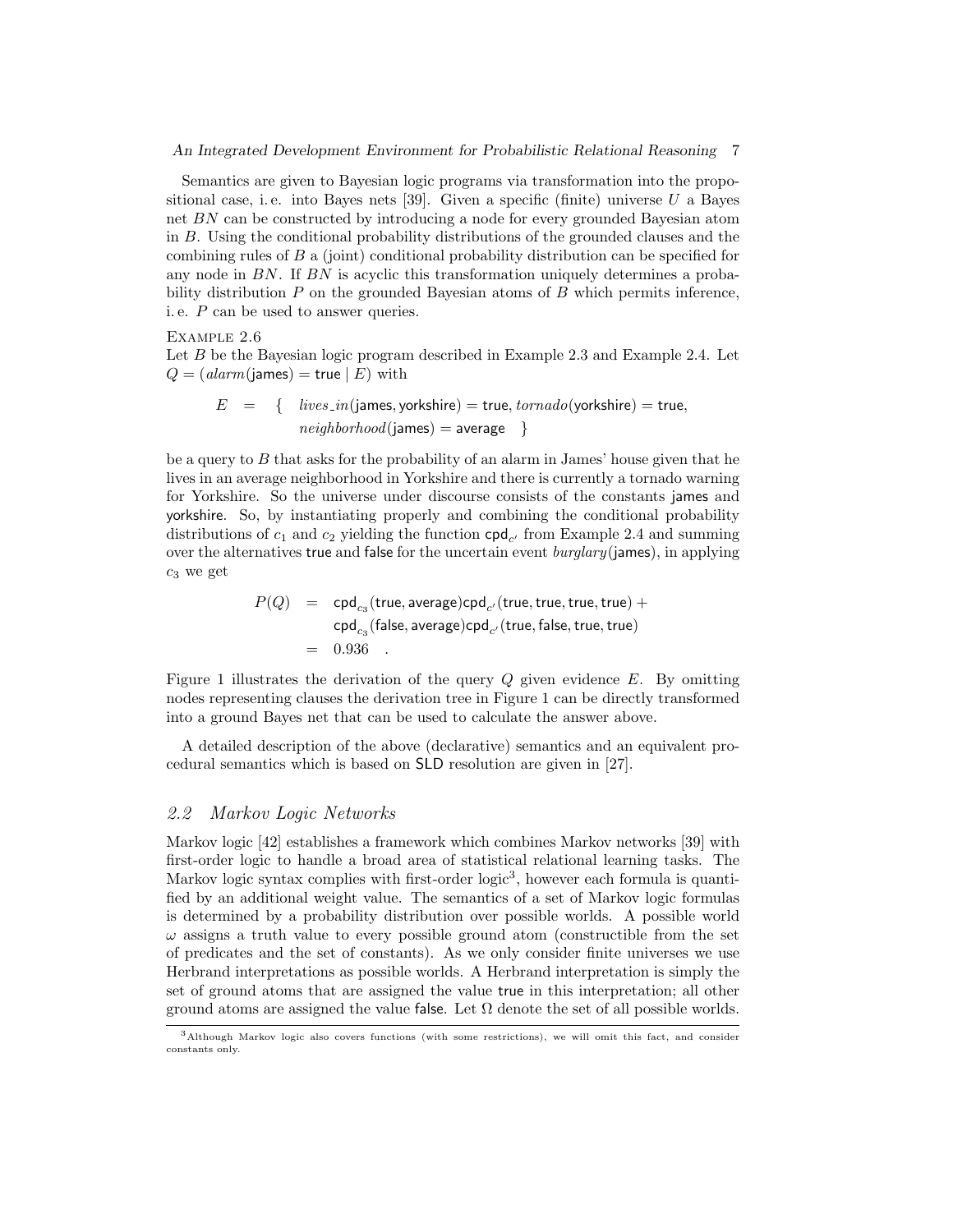

Fig. 1. The derivation for the query Q in Example 2.6.

The fundamental idea in Markov logic is that first-order formulas are not handled as hard constraints. Instead, each formula is more or less softened depending on its weight. So a possible world may violate a formula without necessarily receiving a zero probability. Rather a world is more probable, the less formulas it violates. A formula's weight specifies how strong the formula is, i. e. how much the formula influences the probability of a satisfying world versus a violating world. This way, the weights of all formulas influence the determination of a possible world's probability in a complex manner. One clear advantage of this approach is that Markov logic can directly handle contradictions in a knowledge base, since the (contradictory) formulas are weighted against each other anyway. Furthermore, by assigning appropriately high weight values to certain formulas, it can be enforced that these formulas will be handled as hard constraints, i.e. any world violating such a strict formula will have a zero probability. Thus, Markov logic also allows the processing of purely logical first-order formulas (leaving function symbols out of consideration).

### DEFINITION 2.7 (Markov logic network)

A *Markov logic network (MLN) L* is a finite set  $L = \{(F_1, w_{F_1}), \ldots, (F_n, w_{F_n})\}$  of pairs  $(F_i, w_{F_i})$  with a first-order logic formula  $F_i$  and a real value  $w_{F_i}$ , its weight. Together with a set of constants C it defines a Markov network  $M_{L,C}$  as follows:

- $M_{L,C}$  contains a node for each possible grounding of each predicate appearing in L.
- $M_{L,C}$  contains an edge between two nodes (i.e. ground atoms) iff the ground atoms appear together in at least one grounding of one formula in L.
- $F_i$  in L. The value of the feature for a possible world  $\omega$  is 1, if the ground formula •  $M_{L,C}$  contains one feature (function) for each possible grounding of each formula is true for  $\omega$  (and 0 otherwise). Each feature is weighted by the weight  $w_i$  of its respecting formula  $F_i$ .

According to the above definition, an MLN (i. e. the weighted formulas) defines a template for constructing ground Markov networks. For a different set  $C'$  of constants,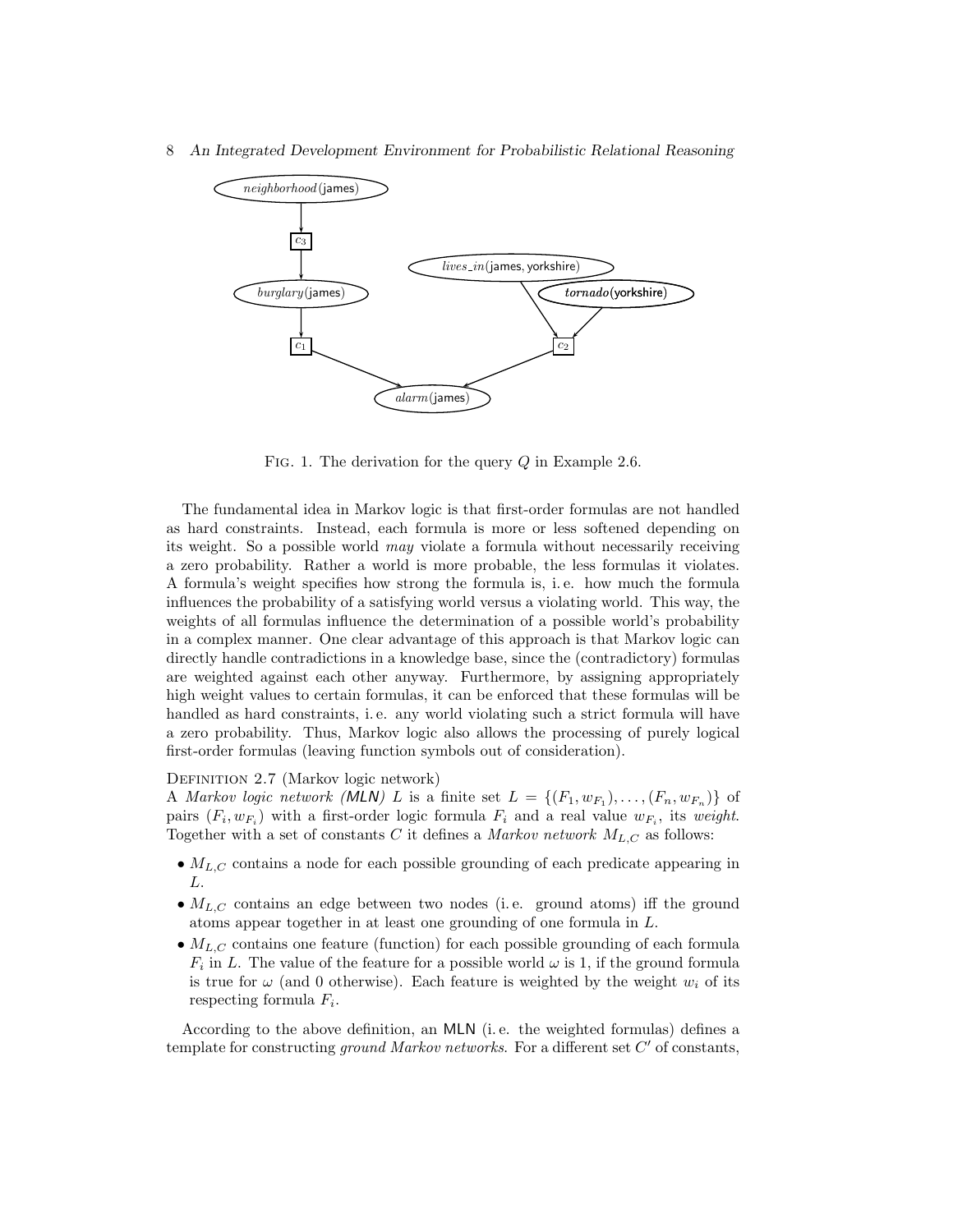a different ground Markov network  $M_{L,C'}$  emerges from L. These ground Markov networks may vary in size, but their general structure is quite similar, e. g. the groundings of a formula F have the weight  $w_F$  in any ground Markov network of L. For each formula F in an MLN let  $n_F(\omega)$  denote the number of true groundings of F in the possible world  $\omega$ .

In Markov logic networks, variables are usually denoted with an initial lower-case letter and constants are denoted with a beginning uppercase letter (as opposed to the notation for Bayesian logic programming).

### Example 2.8

Let  $F \equiv r(x) \wedge \neg s(x)$  be a formula over the predicates  $r/1$ ,  $s/1$ . For a given set of constants  $\{A, B, C\}$ , F has the groundings  $F_{x/A} \equiv r(A) \wedge \neg s(A), F_{x/B} \equiv r(B) \wedge \neg s(B)$ , and  $F_{x/\mathsf{C}} \equiv r(\mathsf{C}) \land \neg s(\mathsf{C})$ . So for a given possible world  $\omega = \{r(\mathsf{A}), r(\mathsf{B}), r(\mathsf{C}), s(\mathsf{A})\},\$ it follows  $n_F(\omega) = 2$ , because F has two true groundings  $F_{\alpha/B}, F_{\alpha/C}$ .

A probability distribution  $P_{M_{L,C}}$  can be specified by the ground Markov network  $M_{L,C}$  via the log-linear model

$$
P_{M_{L,C}}(\omega) = \frac{1}{Z} \exp\left(\sum_{(F,w_F)\in L} w_F n_F(\omega)\right)
$$
 (2.2)

over possible worlds  $\omega \in \Omega$  [42]. Here,

$$
Z = \sum_{\omega \in \Omega} \exp \left( \sum_{(F, w_F) \in L} w_F n_F(\omega) \right)
$$

is a normalization factor and the probability of an arbitrary formula  $A$  can be computed via

$$
P_{M_{L,C}}(A) = \sum_{\omega \in \Omega : \omega \models A} P_{M_{L,C}}(\omega)
$$

where  $\omega \models A$  denotes the classical logical satisfaction relation. We illustrate the above definition with our running example.

### Example 2.9

In this example, we model the relations described in Example 2.1 as an MLN (i. e. we do not attempt to convert the BLP from Example 2.3 to an MLN). We describe the MLN using the Alchemy syntax [31] for MLN files, therefore constant symbols must start with an upper-case letter, whereas variable symbols must have an initial lower-case letter. The "!" operator used in the predicate declarations of *lives in* and neighborhood enforces that the respective variables will have mutually exclusive and exhaustive values, i.e. that every person lives in exactly one town and one neighborhood (in terms of ground atoms).

In order to appropriately represent the uncertain beliefs from Example 2.1 as a Markov logic network, the weights of formulas have to be determined. In [42] it is suggested that weights of formulas have to be learned from data. Nonetheless, in [13, 42] a heuristic is discussed that determines weights of formulas from probabilities. In [42] an interpretation of the weight  $w_F$  of a formula F is provided as the log-odd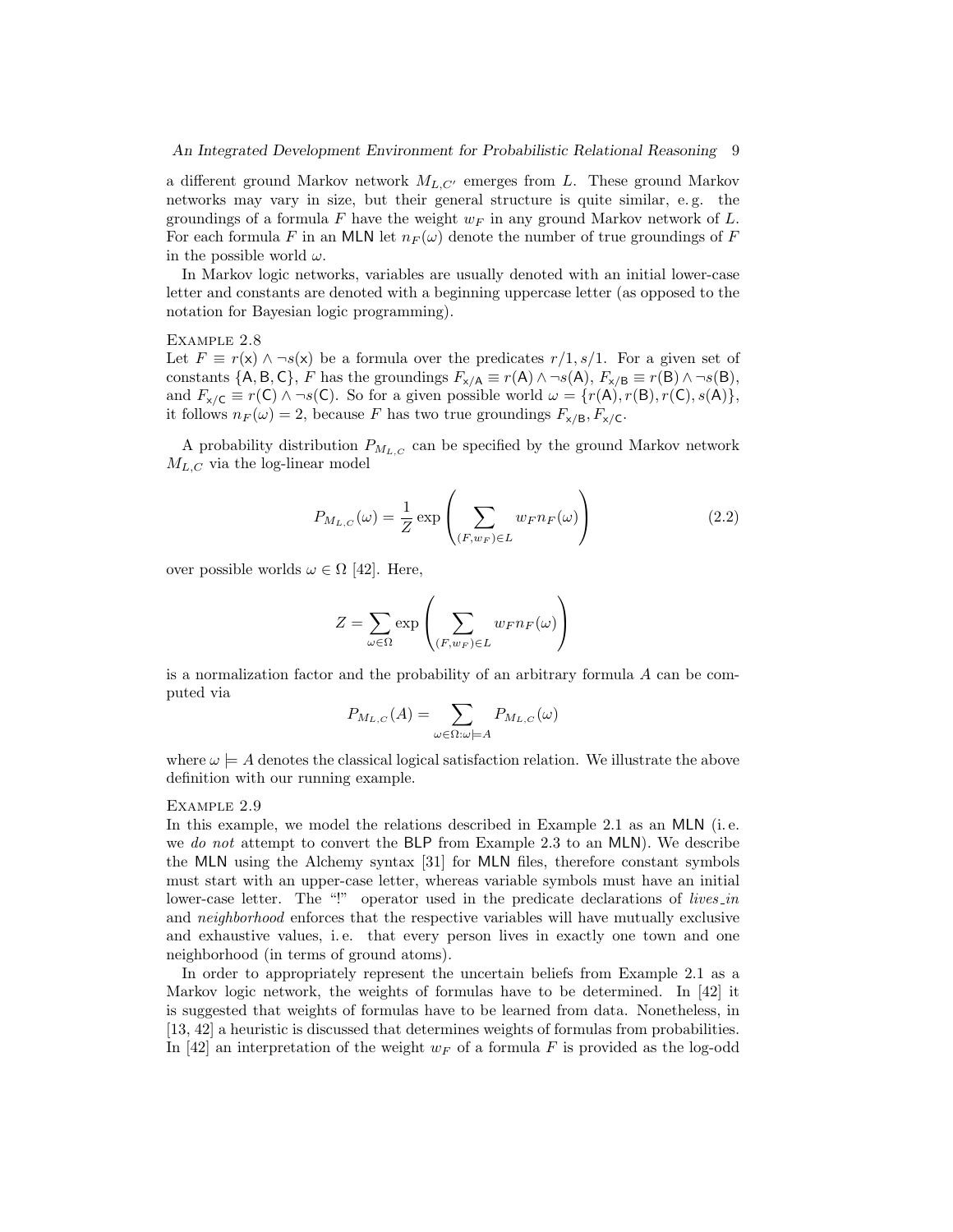between a world where  $F$  is true and a world where  $F$  is false, other things being equal. Considering this interpretation one might choose  $w_F = \log \frac{p}{1-p}$  as the weight of a formula F when p is the intended probability of F, see [13] for a discussion.

We declare the types and respective constants

$$
\begin{array}{rcl}\n \textit{person} & = & \{\texttt{James, Stefan}\}} \\
\textit{town} & = & \{\texttt{Freiburg, Yorkshire, Austin}\} \\
\textit{hood\_status} & = & \{\texttt{Bad, Average, Good}\}\n \end{array}
$$

the typed predicates

alarm(person) burglary(person) tornado(town) lives in(person, town!)  $neighborhood(person, hood\_status!)$ 

and add the following weighted formulas:

| 2.2    | burglary(x)                        | $\Rightarrow$ alarm(x)    |
|--------|------------------------------------|---------------------------|
| 2.2    | $lives_in(x, y) \wedge tornado(y)$ | $\Rightarrow$ alarm(x)    |
| 0.4    | neighborhood(x, Bad)               | $\Rightarrow$ burglary(x) |
| $-0.4$ | neighborhood(x, Average)           | $\Rightarrow$ burglary(x) |
| $-0.8$ | neighborhood(x, Good)              | $\Rightarrow$ burglary(x) |

with the heuristically determined weights  $2.2 = \log \frac{0.9}{0.1}$ ,  $0.4 = \log \frac{0.6}{0.4}$ ,  $-0.4 = \log \frac{0.4}{0.6}$ , and  $-0.8 = \log \frac{0.3}{0.7}$ 

It has to be noted that MLNs—in contrast to BLPs (Example 2.3) and RME (Example 2.13, see below)—do not allow to express if-then-rules directly in terms of conditional probabilities [13]. So we have chosen to model the rule-like knowledge from Example 2.1 using material implications. Even though this might be a quite intuitive modelling approach at first glance, it should also be mentioned that implications are (in general) a sub-optimal choice to model conditional knowledge. As (2.2) shows, the weight of an MLN implication is effective for a probability if the implication is logically satisfied, regardless whether both the premise and the consequent hold, or just the premise fails. Therefore, a modelling approach simply using conjunctions (instead of implications) might be much more accurate in most cases.

### Example 2.10

The ground formula burglary(James)  $\Rightarrow$  alarm(James) is satisfied for each world with  ${burglary}(James) = true \wedge alarm(James) = true},$  as well as also for each world with  ${burglary(James) = false}.$  So the weight of this formula has exactly the same effect on the probability of a world where a burglary takes places and the alarm rings, as well as on a world where no burglary takes places. This does not model the knowledge from Example 2.1 very well, which just stated " $if$  a burglary takes place, then the probability that the alarm rings is 0.9" and said nothing about the case that no burglary takes place. In contrast, a conditional probability  $P(alarm(James)|burglary(James)) = 0.9$ captures the knowledge from Example 2.1 adequately, because it only states a probability for  $alarm(James)$  for the case that  $burglary(James)$  holds.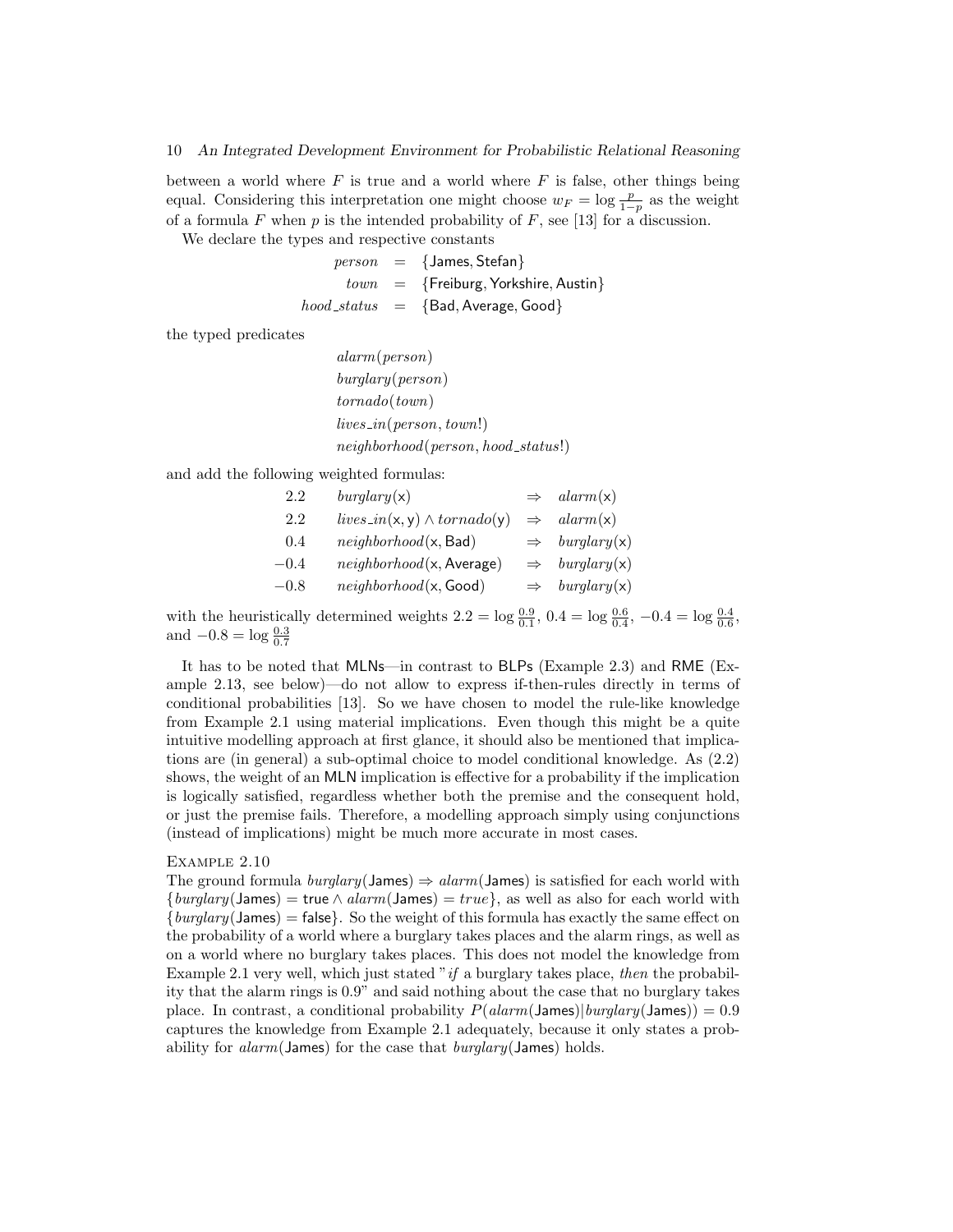Probabilistic inference in Markov logic is performed by calculating the conditional probability of a formula  $B$  given a formula  $A$ . That way, queries asking for the probability that a formula  $B$  is satisfied given the satisfaction of a formula  $A$  can be formulated.

Let  $A, B$  be two first-order formulas. For a given MLN  $L$  together with a set of constants C, the ground Markov network  $M_{L,C}$  specifies the probability distribution  $P_{M_{L,C}}$  according to (2.2), so the conditional probability of B given A is defined as:

$$
P_{M_{L,C}}(B|A) = \frac{P_{M_{L,C}}(A \wedge B)}{P_{M_{L,C}}(A)} = \frac{\sum_{\omega \in \Omega : \omega \models A \wedge B} P_{M_{L,C}}(\omega)}{\sum_{\omega \in \Omega : \omega \models A} P_{M_{L,C}}(\omega)}
$$
(2.3)

A direct calculation (2.3) is merely manageable for very small sets of constants, but intractable for domains of a more realistic size.

While the probability  $P_{M_{L,C}}(B|A)$  can be approximated using Markov chain Monte-Carlo methods, the performance might still be too slow in practice [42]. Therefore, more sophisticated and efficient algorithms have been developed to perform inference in MLNs, e.g. MC-SAT and lifted belief propagation. We refer to [42] and [8] for a detailed explanation of these algorithms and other techniques regarding MLN inference.

# 2.3 Relational Maximum Entropy

In the following, we introduce grounding semantics for reasoning under maximum entropy in first-order probabilistic conditional logic, cf. [33]. In contrast to Bayesian logic programs or Markov logic networks which extend graph-based propositional formalisms like Bayes nets and Markov networks, this approach extends probabilistic conditional logic [37, 44] to the first-order case. In doing so, the approach discussed here is similar in spirit to the approaches undertaken in [34] and [14] which also apply Maximum Entropy reasoning on relational extensions of probabilistic conditional logic. But here we focus on grounding techniques for first-order probabilistic logic and particularly in resolving conflicts. The approach of relational maximum entropy (RME) relies on the central notion of a grounding operator. A grounding operator is a function that maps a first-order knowledge base onto a propositional one that is used for reasoning. In this paper, we give only a short overview on grounding operators and desirable properties of these.

Let  $\mathcal L$  be a first-order language without quantifiers and without functions. We expect  $\mathcal L$  to be typed, so let  $S_{\mathcal L}$  be a finite set of types. Each constant c and each variable X appearing in L is associated with one type  $\sigma \in S$  (like in Bayesian logic programming, variables are usually denoted with an beginning uppercase letter and constants are denoted with an initial lower-case letter). Furthermore, each argument of a predicate is associated with a type as well, e.g. let  $p(\sigma_1, \sigma_2)$  denote a predicate which's first argument is of type  $\sigma_1$  and which's second argument is of type  $\sigma_2$ . We assume  $\mathcal L$  to be well-formed in the sense, that every argument of a predicate is occupied by a term (either variable or constant) of the correct type. The approach of RME relies on a first-order extension of probabilistic conditional logic, so the central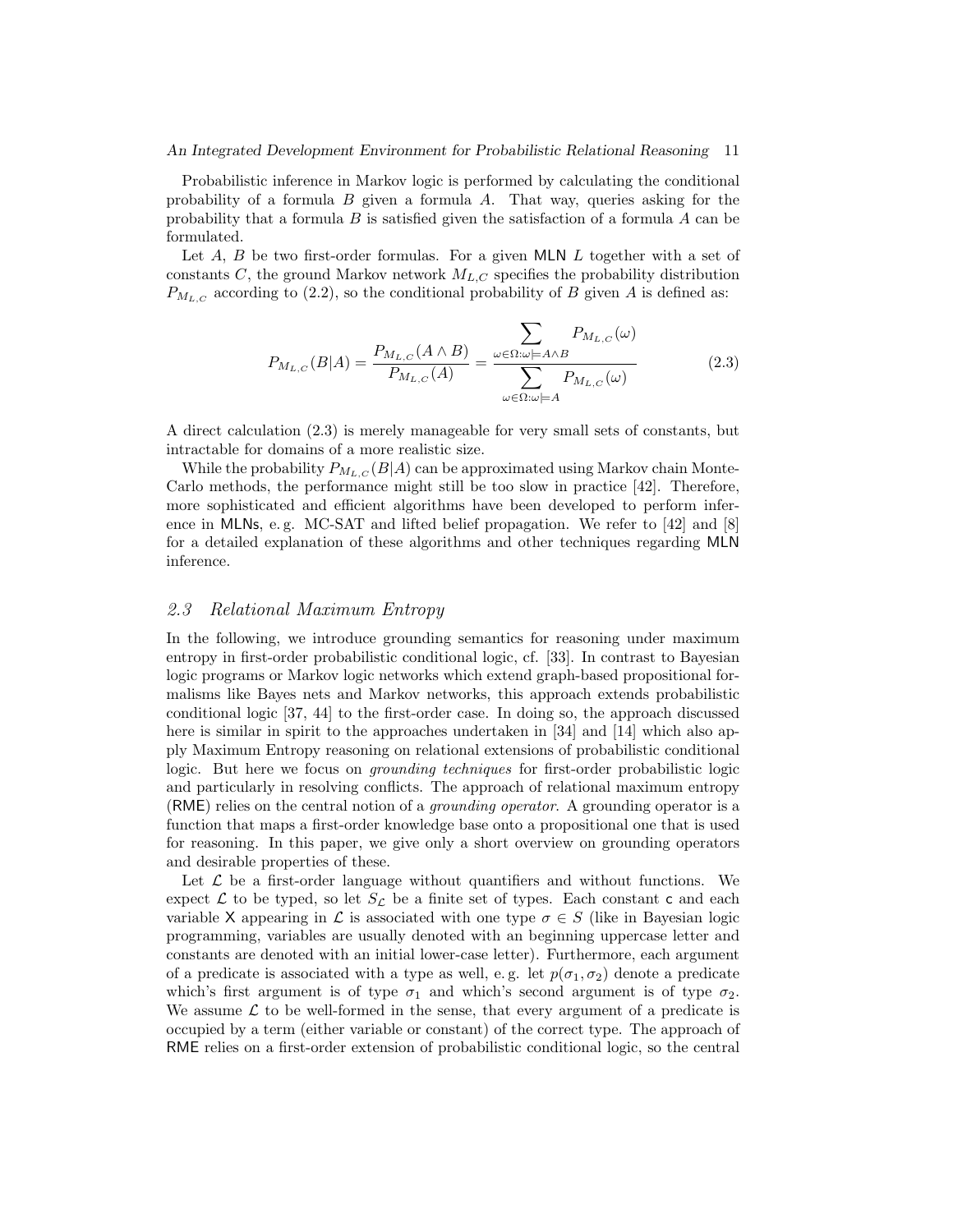structure for knowledge representation is a conditional. We allow instantiations of conditionals to be constrained by excluding unwanted combinations of constants.

DEFINITION 2.11 (Constraint formula)

Let X, Y be some variables and  $k_1, \ldots, k_l$  some constants in  $\mathcal{L}$ . An atomic constraint formula c is either a tautology ( $\top$ ) or an expression of the form  $X \neq Y$  or  $X \notin$  $\{k_1, \ldots, k_l\}$ . A constraint formula c is a finite conjunction  $c = c_1 \wedge \ldots \wedge c_n$  of atomic constraint formulas  $c_1, \ldots, c_n$ .

DEFINITION 2.12 (Conditional)

A conditional r is a structure  $r = (\phi | \psi)|\alpha||c|$  with formulas  $\phi, \psi \in \mathcal{L}$ , a real value  $\alpha \in [0,1]$ , and a constraint formula c. A conditional r is called ground iff r contains no variables. The set of all conditionals is denoted by  $(\mathcal{L} \mid \mathcal{L})^{rel}$  and the set of all ground conditionals is denoted by  $(\mathcal{L} \mid \mathcal{L})_U^{rel}$ .

A conditional  $(\phi | \psi) [\alpha] [c]$  describes some kind of default knowledge like "When  $\psi$ then (normally)  $\phi$ ". While  $\alpha$  represents the intended probability of the conditional to be true, c represents constraints to be respected when grounding the conditional. Formal semantics to conditionals will be given below. If the premise  $\psi$  of a conditional is tautological  $(\psi \equiv \top)$  we write  $(\phi)[\alpha][c]$  instead of  $(\phi | \psi)[\alpha][c]$ . When c is tautological we write  $(\phi | \psi) [\alpha]$  instead of  $(\phi | \psi) [\alpha] [\alpha]$ . A set KB of conditionals is called a knowledge base.

### Example 2.13

We represent Example 2.1 in the RME approach as a knowledge base KB. Let the set S of types be given by  $S = \{Person, Town, HoodStatus\}$  which, respectively, refer to persons, towns, and status of neighborhood. Then we define following constants of the respective type:

| $Person$     | = | {james, stefan}               |
|--------------|---|-------------------------------|
| $Town$       | = | {freiburg, yorkshire, austin} |
| $HoodStatus$ | = | {bad, average, good}          |

The set P contains the following predicates:

alarm(Person) burglary(Person) tornado(Town) lives in(Person, Town) neighborhood(Person, HoodStatus)

Then our knowledge base KB can be defined by  $KB = \{c_1, \ldots, c_7\}$  with

 $c_1$  :  $(alarm(X) | burqlarv(X))$  [0.9]

- $c_2$  :  $(alarm(X) | lives_in(X, Y), tornado(Y)) [0.9]$
- $c_3$  : (burglary(X) | neighborhood(X, bad)) [0.6]
- $c_4$  : (burglary(X) | neighborhood(X, average)) [0.4]
- $c_5$  : (burglary(X) | neighborhood(X, good)) [0.3]
- $c_6$  : (neighborhood(**X**, **Z**) | neighborhood(**X**, **Y**)) [0.0] [**Y**  $\neq$  **Z**]
- $c_7$  : (lives\_in(X, Z) | lives\_in(X, Y)) [0.0] [Y  $\neq$  Z]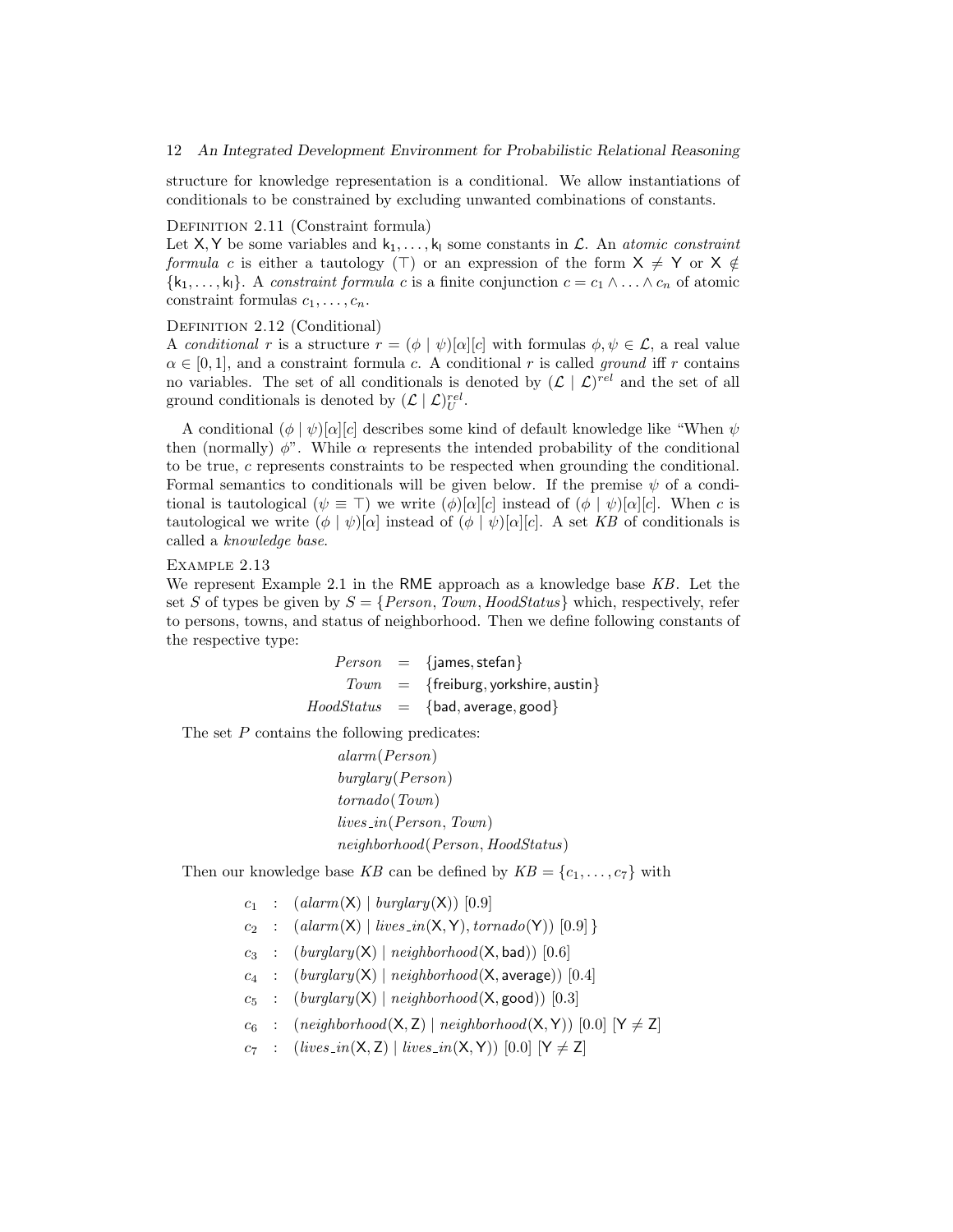Notice, that the constraint formulas of conditionals  $c_6$  and  $c_7$  ensure that only one value of the second argument of *neighborhood* resp. *lives in* is valid at any time.

Semantics are given to a knowledge base  $KB$  by grounding  $KB$  with a *grounding* operator (GOP).

DEFINITION 2.14 (Grounding operator)

A grounding operator (GOP) G is a function  $G: \mathfrak{P}((\mathcal{L} \mid \mathcal{L})^{rel}) \to \mathfrak{P}((\mathcal{L} \mid \mathcal{L})^{rel}_{U})$  which maps knowledge bases to ground knowledge bases.

Note, that a ground knowledge base is equivalent to a purely propositional knowledge base by treating ground atoms as propositions. Here, we do not go into details in strategies for grounding a knowledge base but suppose  $\mathcal G$  to be some reasonable grounding operator as given. In [33] the naive-, cautious-, conservative-, and specificity-grounding strategies are presented and analyzed and a more elaborate treatment of grounding strategies for RME is given. For now, we just consider the following example (adapted from [6]) of a grounding operator. We will also revisit this example in Section 5.2 for an in-depth comparison of different modeling approaches.

Example 2.15 Let KB be given by  $KB = \{c_1, c_2, c_3\}$  with

> $c_1$  :  $(likes(X, Y))[0.9]$  $c_2$  :  $(likes(X, freq))[0.3]$  $c_3$  : (likes(clyde, fred))[1.0]

The knowledge base contains a general statement  $(c_1)$  that represents the probability of an elephant liking its keeper, and two more specific statements  $(c_2 \text{ resp.})$ c3) that model the relationships for some exceptional individuals Clyde and Fred. Grounding KB using universal instantiation  $\mathcal{G}_{univ}$ , i.e. grounding each conditional with any possible combination of constants, yields an inconsistent ground knowledge base  $\mathcal{G}_{univ}(KB)$  as  $\mathcal{G}_{univ}(KB)$  contains, for instance, both (likes(clyde, fred))[0.3] and  $(likes(clyde, fred))[1].$  Nonetheless, KB makes perfect sense from a commonsensical point of view as, for instance, rule  $c_2$  should be treated as an exception to  $c_1$  and inhibiting the instantiation of Y with the constant fred in  $c_1$ . One approach to avoid these inconsistencies is to completely ignore individuals that already appear within the knowledge base when instantiating the conditionals. This cautious grounding operator  $\mathcal{G}_{ca}$  is formalized in [33]. Consider that language contains the elephants Clyde, Dumbo and Tuffi and the keepers Fred and Hank. Then the resulting ground knowledge base  $\mathcal{G}_{ca}(KB)$  of KB can be given as

$$
\mathcal{G}_{ca}(KB) = \{ (likes(\text{dumbo}, \text{hank}))[0.9],
$$
  
\n(*likes*(\text{tuffi}, \text{hank}))[0.9],  
\n(*likes*(\text{dumbo}, \text{fred}))[0.3],  
\n(*likes*(\text{tuffi}, \text{fred}))[0.3],  
\n(*likes*(\text{clyde}, \text{fred}))[1.0] \}.

Observe, for instance, that  $\mathcal{G}_{ca}$  does not instantiate  $c_1$  using the constant clyde, because clyde already appears in the knowledge base.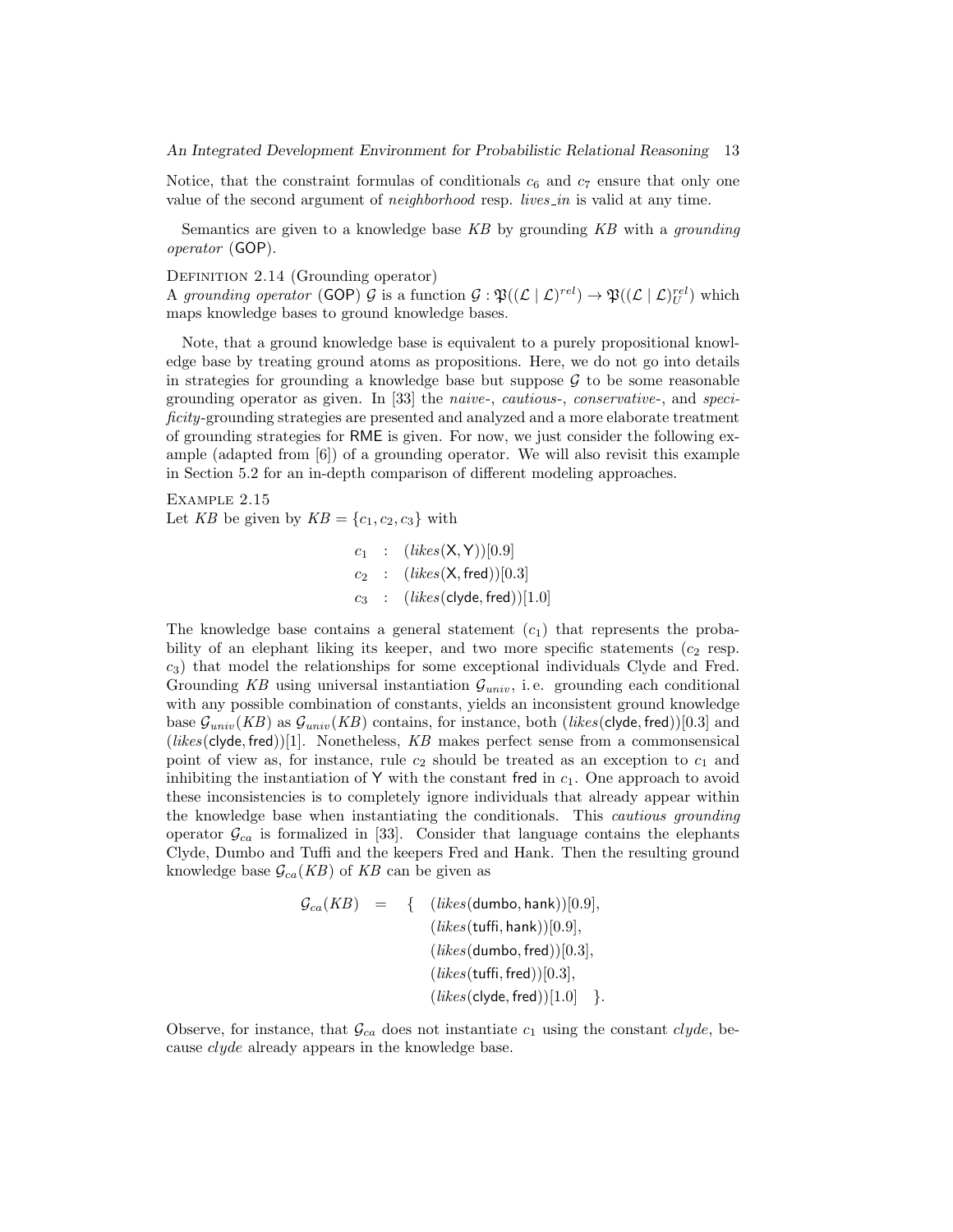So let  $G$  be some well-defined grounding operator and  $KB$  be a knowledge base. Then  $\mathcal{G}(KB)$  is ground and can be treated as a propositional knowledge base. As before, a Herbrand interpretation  $\omega$  of our relational language  $\mathcal L$  is any set of ground atoms of  $\mathcal L$  and let  $\Omega$  be the set of all Herbrand interpretations for  $\mathcal L$ . Semantics are given to a knowledge base KB with means of probability distributions  $P : \Omega \rightarrow$  $[0, 1]$  which map interpretations to probabilities. A probability distribution P can be extended to ground formulas  $A \in \mathcal{L}$  by defining (also as before)

$$
P(A) = \sum_{\omega \in \Omega, \omega \models A} P(\omega)
$$

where  $\omega \models A$  denotes the classical logical satisfaction relation. Then, given a knowledge base KB and a grounding operator  $\mathcal G$ , we say that a probability distribution P satisfies KB under G, denoted by  $P \models_G KB$ , if and only if

$$
\forall (\phi^* \mid \psi^*)[\alpha] \in \mathcal{G}(KB) : P(\phi^* \mid \psi^*) = \alpha .
$$

This means, that  $P \models_G KB$  holds if the conditional probability  $P(\phi^* | \psi^*)$  equals  $\alpha$  for any ground conditional  $(\phi^* | \psi^*)[\alpha]$  in  $\mathcal{G}(KB)$ . To perform reasoning we employ the principle of maximum entropy  $[24, 20, 43, 44]$ . The *entropy H* of a probability distribution  $P$  is defined as

$$
H(P) = -\sum_{\omega \in \Omega} P(\omega) \log P(\omega) .
$$

By selecting the one probability distribution  $P$  that yields maximum entropy, i.e., by computing

$$
P_{\mathcal{G},KB}^{ME} = \arg\max_{P \models_{\mathcal{G}} KB} H(P) \tag{2.4}
$$

we obtain the most unbiased representation of the knowledge in  $\mathcal{G}(KB)$ , cf. [24, 20, 43, 44] for the formal properties and uniqueness theorems. The approach of maximum entropy yields a model-based inference procedure and reasoning on KB is now solely performed using the probability distribution  $P_{\mathcal{G},KB}^{ME}$ . Then a conditional  $Q \in (\mathcal{L} \mid \mathcal{L})^{rel}$  is fulfilled under the grounding  $\mathcal{G}(R)$  in the knowledge base KB, denoted by  $KB \models_{\mathcal{G}}^{ME} Q$ , if it holds

$$
KB \models_{\mathcal{G}}^{ME} Q \quad \text{iff} \quad P_{\mathcal{G},KB}^{ME} \models \mathcal{G}(\{Q\})
$$
  
iff  $\forall (\phi^* \mid \psi^*)[\alpha] \in \mathcal{G}(\{Q\}) : P_{\mathcal{G},KB}^{ME}(\phi^* \mid \psi^*) = \alpha$ .

This means, that  $KB \models_q^{ME} Q$  holds if the conditional probability of every ground instance  $(\phi^* | \psi^*)$  of Q wrt. G equals  $\alpha$  in  $P_{\mathcal{G},KB}^{ME}$ . Figure 2 gives an overview on the RME approach introduced above.

Example 2.16 Continuing Example 2.13 consider the query  $Q = (alarm(james) | E)$  with

 $E = \{lives\_in(iames, austin), tornado(austin), neighborhood(iames, average)\}\$ 

As before, Q asks for the probability of *alarm* (james) being true given that James lives in Austin, there is currently a tornado warning for Austin and the neighborhood of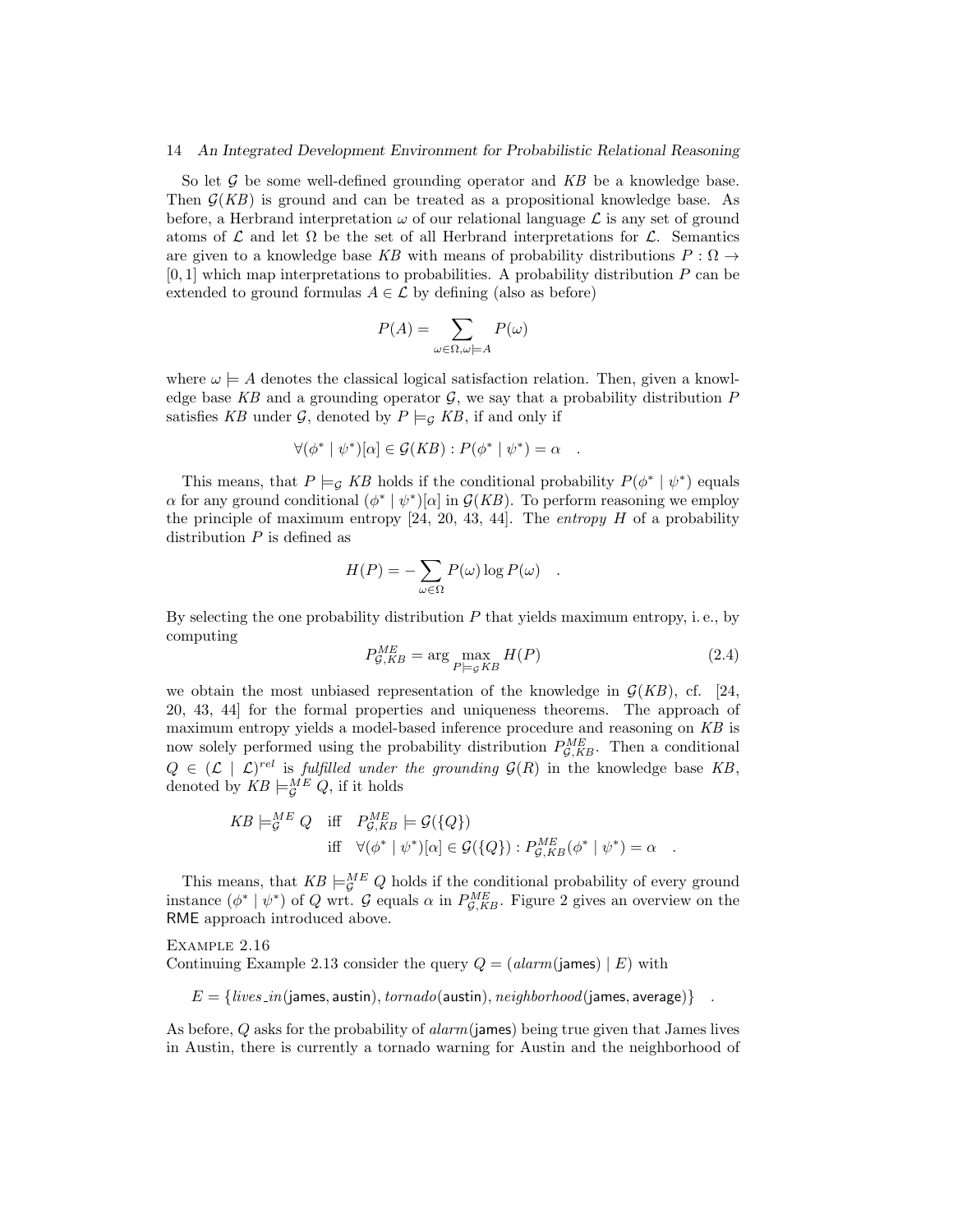

Fig. 2. Overview on reasoning with RME.

James can be considered as an average neighborhood. As Q is already ground there is no need to compute  $\mathcal{G}(\{Q\})$ . So we go on by grounding KB using some chosen grounding operator. In this example, the result of this grounding is independent of the actual chosen grounding operator (as there is no conflicting information on a syntactical level), hence we can use universal instantiation. The following is a short excerpt of the set of formulas  $G(KB)$  yields to:

 $c_{1,1}$  : (alarm(james) | burglary(james)) [0.9]  $c_{1,2}$  : (alarm(stefan) | burglary(stefan)) [0.9]  $c_{2,1}$  :  $(alarm(james) | lives_in(james, freight, tornado(freiburg)) [0.9]$  $c_{2,2}$  :  $(alarm(james) | lives_in(james, austin), tornado(austin)) [0.9]$ . . .

For  $\mathcal{G}(KB)$  we now compute  $P_{\mathcal{G},KB}^{ME}$  by selecting the one probability distribution with maximum entropy that satisfies  $\mathcal{G}(KB)$ , cf. Equation (2.4). Remember that  $\mathcal{G}(KB)$ is ground and as such can be treated as propositional knowledge base, so computing  $P_{\mathcal{G},KB}^{ME}$  can be done using traditional methods for computing the one model with maximum entropy for propositional models, see e.g.  $[44]$ . Then the conditional probability of  $alarm$ (james) given  $E$  can be directly calculated to

$$
P_{\mathcal{G},KB}^{ME} (alarm(\text{james}) \mid E) = 0.8951.
$$

# 3 KReator: Overview and System Architecture

So far, we described three different approaches for combining first-order representations of knowledge with probabilistic reasoning. These approaches only serve as representatives for a huge variety of different proposals to statistical relational learning and inductive logic programming. But still, one can note that even these three approaches differ significantly in both their representation and reasoning behavior; even in such unimportant manners such as naming conventions for variables and constants (we deliberately used the common notation for the presented approaches to highlight this problem). Consequently, as a researcher the problem of evaluating and comparing these formalisms becomes a tedious task, especially when implementations are prototypical and hard to use. In this section, we give an overview on the KREATOR system that aims at alleviating common tasks when working with formalisms for statistical relational learning or inductive logic programming.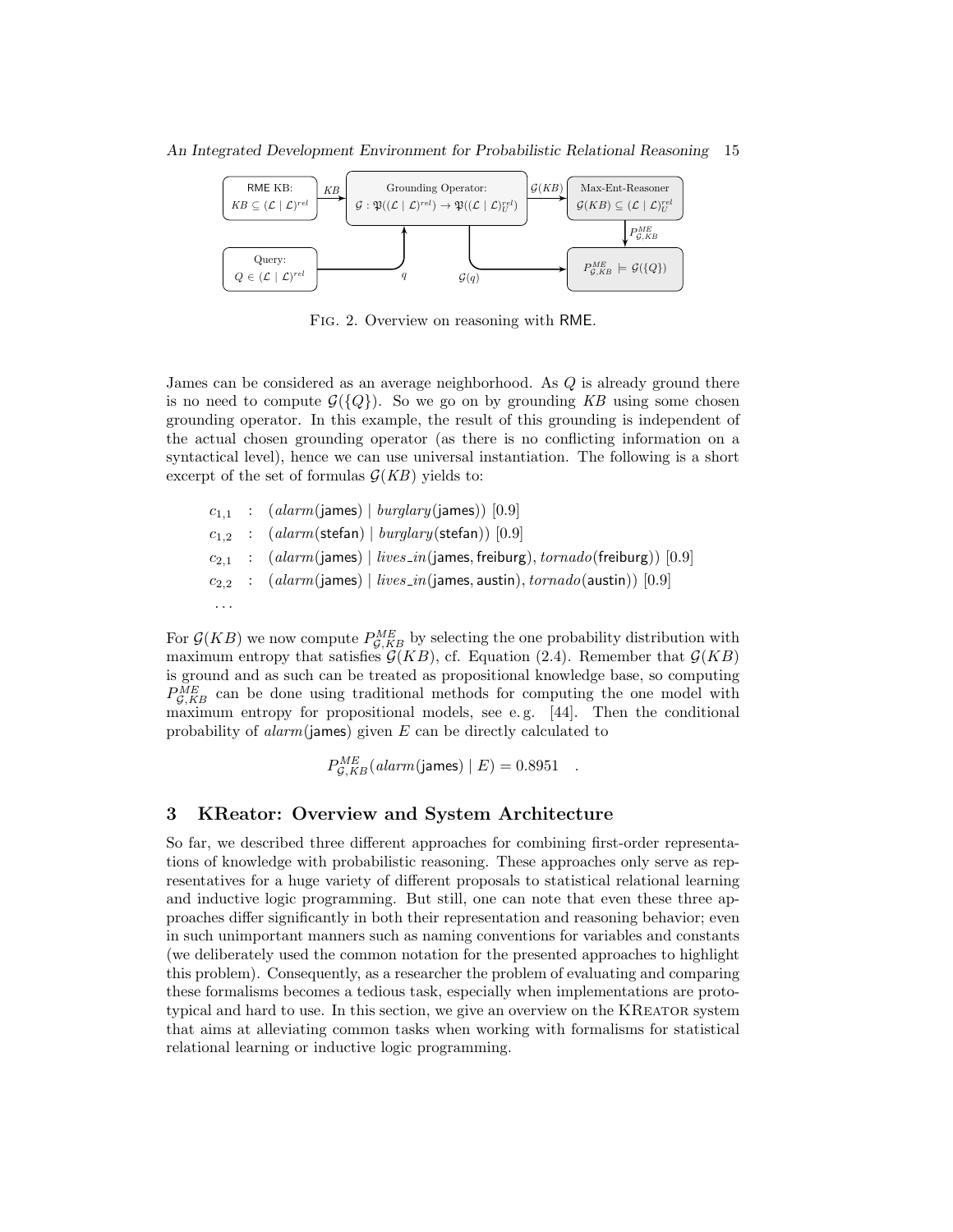# 3.1 Overview

KREATOR<sup>4</sup> is an integrated development environment for representing, reasoning, and learning with relational probabilistic knowledge. Still being in development KREATOR aims to become a versatile toolbox for researchers and knowledge engineers in the field of statistical relational learning. Coming with an intuitive graphical user interface KReator's core functionalities allow the knowledge engineer to specify knowledge bases, ask queries to knowledge bases, and to learn knowledge bases from data. At this time, KREATOR supports these tasks using Bayesian logic programs, Markov logic networks, and relational maximum entropy (cf. Sections 2.1, 2.2, and 2.3). The main advantage of using KReator (instead of using prototypical implementations of these formalisms itself) is the common and unified way to address such tasks as described above. Furthermore, KREATOR features diverse user friendly amenities like project management, scripting, syntax highlighting, or LATEX output, which ease the work on knowledge representation, reasoning, and learning. In the rest of this and the subsequent section we will discuss several of KREATOR's features in more detail.

# 3.2 Design and Architecture

KReator is written in Java [19] and designed using the object-oriented programming paradigm. By using Java as programming language KReator is platform independent and runs on any system with a Java runtime environment. It facilitates several architectural and design patterns [16] such as model-view control, abstract factories, and command patterns. Central aspects of the design of KREATOR are modularity, extensibility, usability, reproducibility, and its intended application in scientific research.

Modularity and Extensibility KREATOR is modular and extensible with respect to several components. In the following we discuss just two important aspects. First, KReator's internal logic is strictly separated from the user interface by an abstract command layer. This separation not only guarantees a clean and extendable program structure, but it also allows to make KREATOR's core functionalities available to the user by two different user interfaces: an intuitive-to-use graphical user interface, as well as a powerful command-line interface (the KREATOR *console*) which processes commands in JAVASCRIPT syntax (see Section 4.1). Second, KREATOR was designed to support many different approaches for relational knowledge representation, cf. Section 2. As a consequence, KREATOR features very abstract notions of concepts like knowledge bases, queries and data sets that can be implemented by a specific approach. Each implemented knowledge representation approach is encapsulated in an individual plug-in (so at the moment, there are BLP, MLN, and RME plug-ins). This way, integrating a certain approach into KREATOR is most flexible and further approaches will be added in the near future. As KReator is open-source and available under the GNU General Public License researchers are also encouraged to implement their approaches themselves.

<sup>&</sup>lt;sup>4</sup>The "KR" in KREATOR stands for "Knowledge Representation" and the name KREATOR indicates its intended usage as a development environment for knowledge engineers.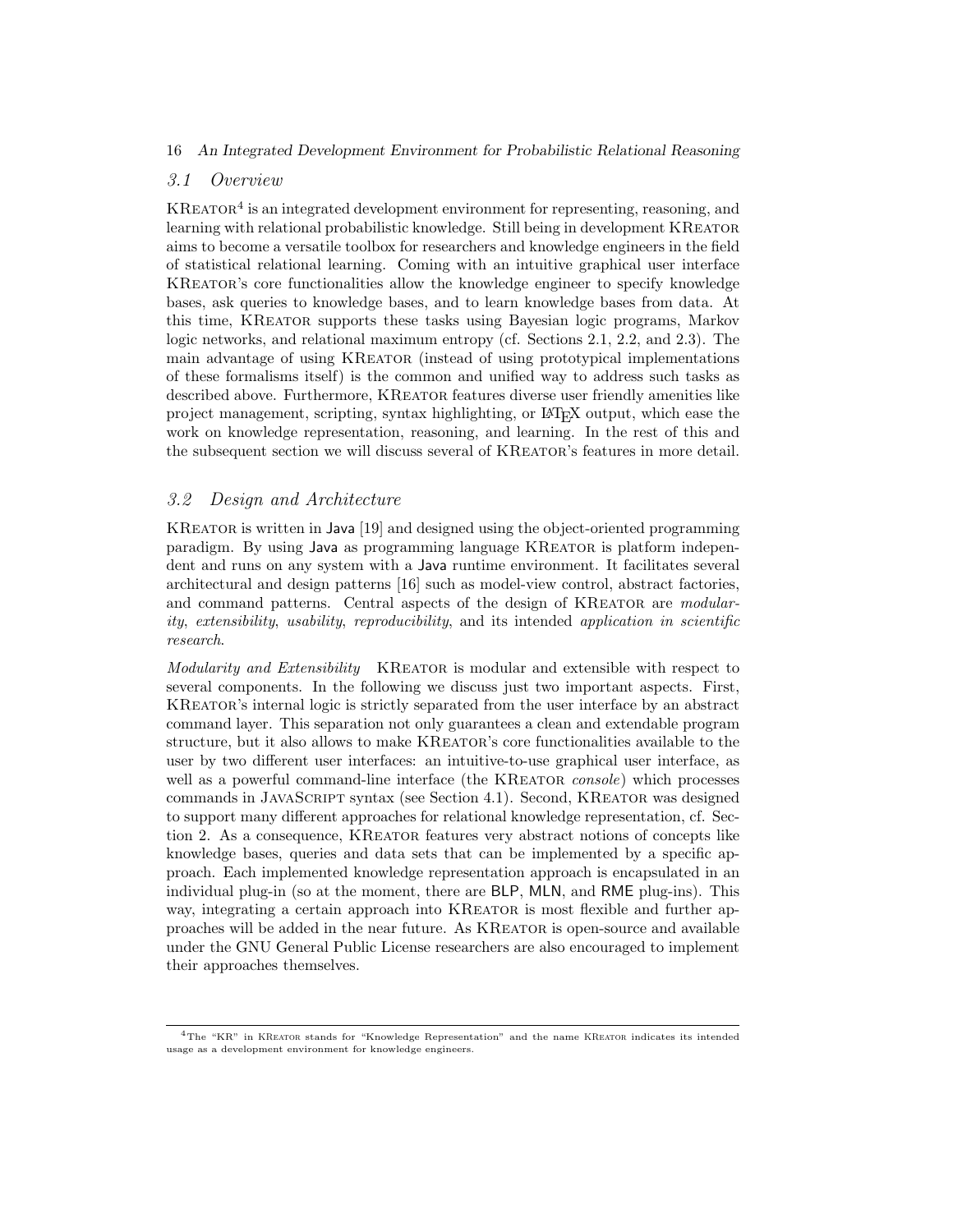Usability An important design aspect of  $KREATOR$  and especially of the graphical user interface is usability. While prototypical implementations of specific approaches to relational probabilistic knowledge representation (and approaches for any problem in general) are essential for validating results and evaluation, these software solutions are often very hard to handle and differ significantly in their usage. Especially when one wants to compare different solutions these tools do not offer an easy access for new users. KReator features a common and simple interface to different approaches of relational probabilistic knowledge representation within a single application. The work with KREATOR is furthermore eased by several amenities known from integrated development environments for programming languages like syntax highlighting and syntax correction.

Reproducibility KREATOR records every user operation (no matter whether it was caused by GUI interaction or by a console input) and its result in a report. Since all operations are reported in JavaScript syntax (see Section 4.1), the report itself represents a valid sequence of JavaScript commands. Therefore the whole report or parts of it can be saved as a JavaScript file, which can be executed anytime to repeat the recorded operations. So the KREATOR report allows to retrace and reproduce all the steps taken when experimenting with knowledge bases. That way, KReator supports the user to document the results of experiments and the actions which led to these results in an exact manner.

Application in Scientific Research Both usability and reproducibility are important aspects when designing a tool for conducting scientific research. Besides that, other important features are also provided within KREATOR. For example, KREATOR can export knowledge base files as formatted LATEX output, making the seamless processing of example knowledge bases in scientific publications very convenient.

# 3.3 Used frameworks

KReator makes use of well-established software frameworks to process some of the supported knowledge representation formalisms. Performing inference on MLNs is handled entirely by the Alchemy<sup>5</sup> software package [31], a console-based tool for processing Markov logic networks. In order to make MLN inference with Alchemy transparent to use, KREATOR has to accomplish several steps in the background: First, all user input data (i. e. the query and the accompanied evidence) is converted into the appropriate Alchemy syntax (see Section 4.2 for more details) and placed in temporary files so that Alchemy can work with it. Next, KREATOR calls the Alchemy binary as an external application with the appropriate command-line parameters which control several important aspects of the inference process (e. g. what inference algorithm to use). While Alchemy calculates the answer to the query, KREATOR monitors its execution for any potential problems. After Alchemy has successfully finished its calculations, KReator reads in the Alchemy output file, parses its content, and presents the result in a user-friendly format. That way, Alchemy is seamlessly integrated into KReator and the user does not have to deal with Alchemy software directly.

To process ground RME knowledge bases, an appropriate reasoner for maximum entropy must be utilized. KREATOR does not directly interact with a certain reasoner.

<sup>5</sup>http://alchemy.cs.washington.edu/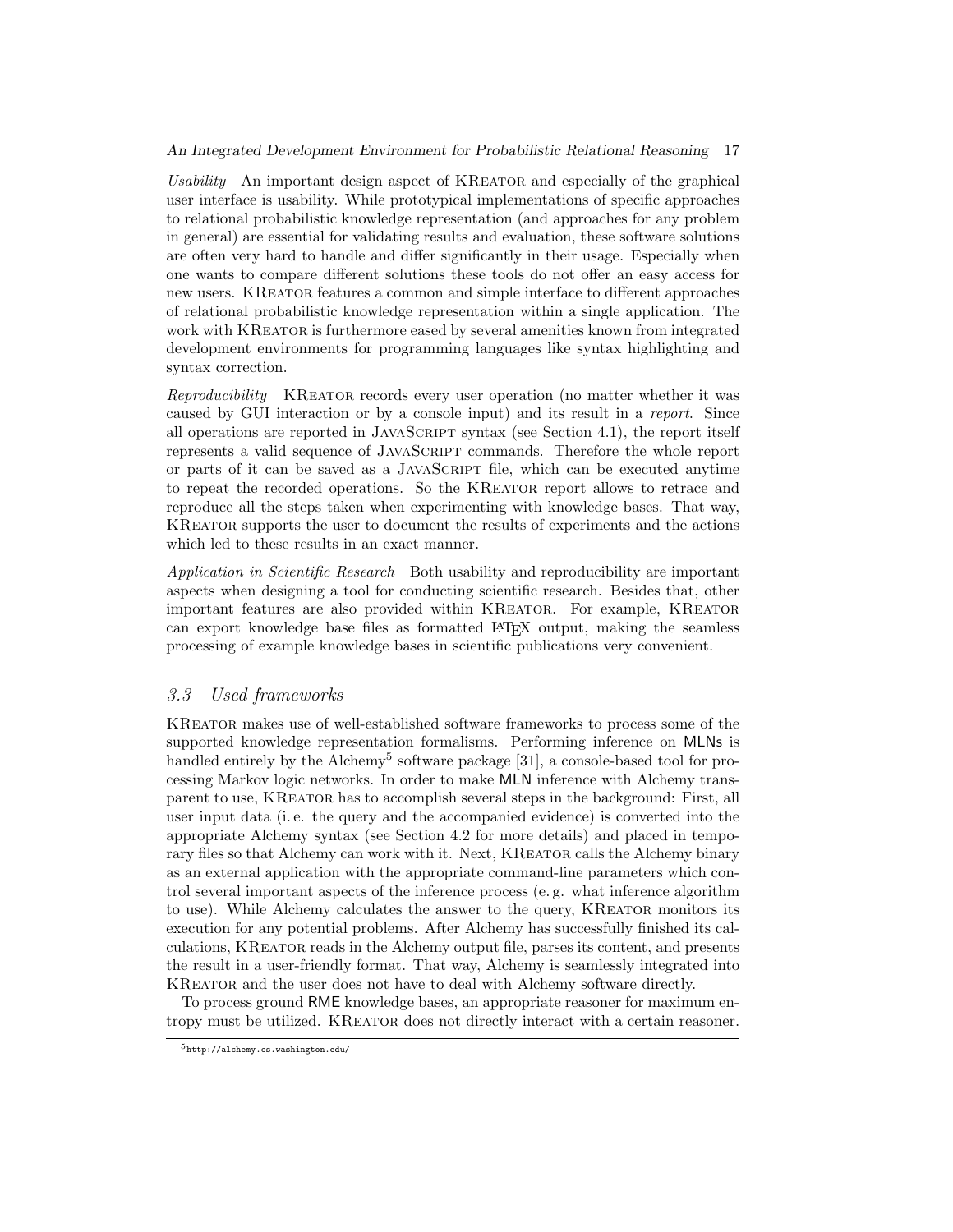Instead, KREATOR uses a so-called ME-adapter to communicate with a (quite arbitrary) MaxEnt-reasoner. That is, to connect a certain MaxEnt-reasoner to KREATOR, an appropriate implementation of the ME-adapter interface must be supplied that handles the direct communication with the reasoner's API. Currently, such an adapter is supplied for the SPIRIT reasoner  $[44]$ . SPIRIT<sup>6</sup> is a tool for processing (propositional) conditional probabilistic knowledge bases using maximum entropy methods. An appropriate adapter for the MEcore reasoner [11] has also been developed (in terms of a proof-of-concept).

# 4 Usage

KReator comes with a graphical user interface and an integrated console-based interface. The main view of KREATOR (see Figure 3) is divided into the menu and toolbars, as well as four main panels: the project panel, the editor panel, the outline panel, the console panel. Nearly every property of the graphical user interface can



FIG. 3. KREATOR – Main window

be conveniently configured using KREATOR's preferences dialog (Figure 4). This dialog also provides access to the configuration of special features of each knowledge representation formalism. Furthermore, every configuration property can also be modified using JavaScript so that different configurations can be tested easily in script files.

The project panel KREATOR structures its data into projects which may contain

 $6$ http://www.fernuni-hagen.de/BWLOR/spirit\_int/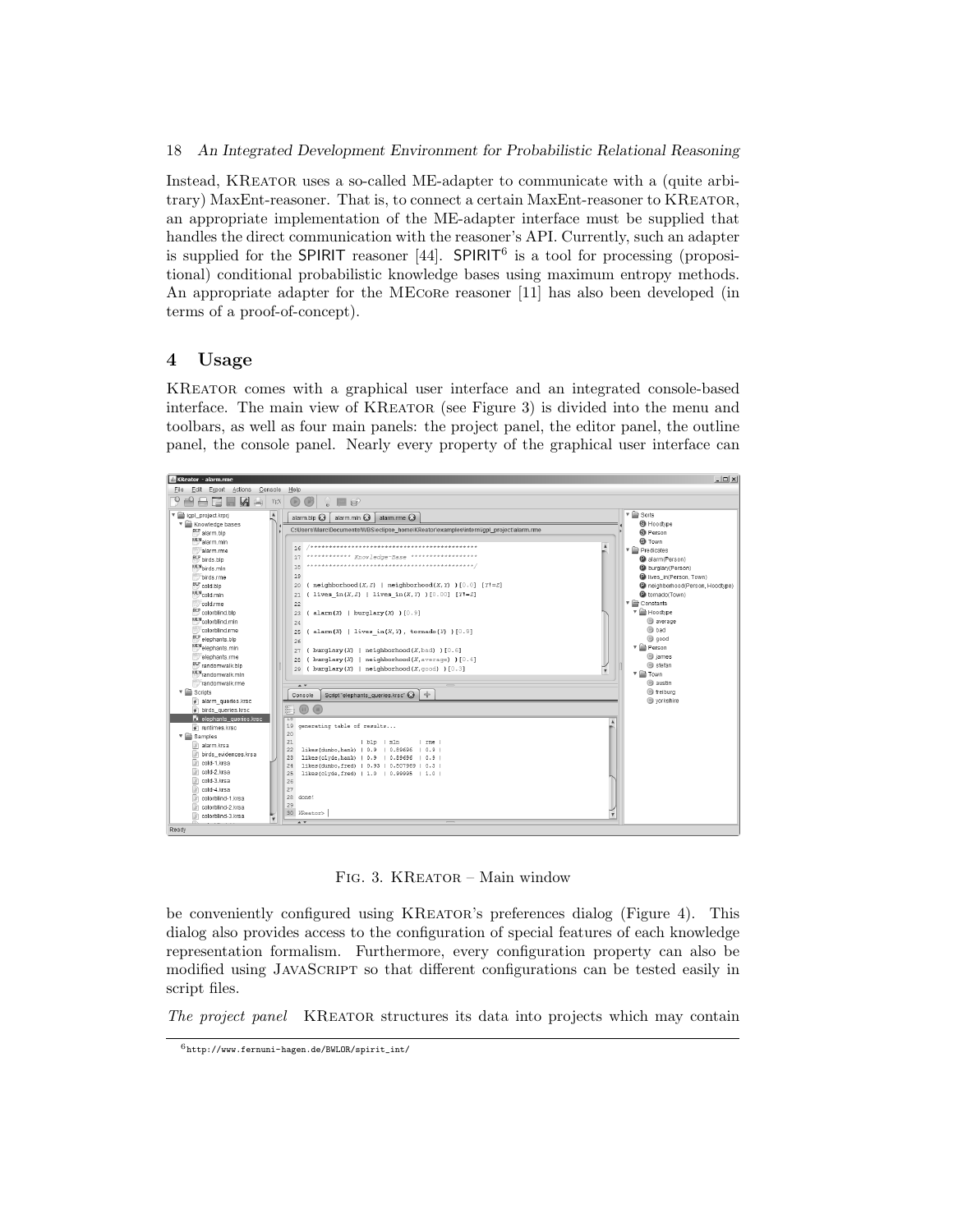|                                                                                                                                                                                                                                                                                       |                                                                                                                                                                                                                                                                                                                                                                                   | In this dialog you can change various preferences for KReator.                                                                       | $\Box$                                                                                                   |
|---------------------------------------------------------------------------------------------------------------------------------------------------------------------------------------------------------------------------------------------------------------------------------------|-----------------------------------------------------------------------------------------------------------------------------------------------------------------------------------------------------------------------------------------------------------------------------------------------------------------------------------------------------------------------------------|--------------------------------------------------------------------------------------------------------------------------------------|----------------------------------------------------------------------------------------------------------|
| ▼ Configuration<br>General<br>▼ Wer Interface<br>Layout<br>Console<br>Queries<br>∰ LaTeX<br>Plugins<br>Problog Programs<br>Þ<br>Markov Logic Networks<br>Þ<br>▼ ※ Bayesian Logic Programs<br><b>磬 Learning</b><br>Syntax highlighting "*.blp" files<br>▶ ※ Relational Maximum Entropy | Bayesian Logic Programs -> Learning<br>Default combining function:<br>Default structure learner:<br>Default parameter learner:<br>Likelihood booster (MaxLikelihood parameter):<br>Scoring function:<br>Likelihood simplicity weight:<br>Likelihood evidence weight:<br>Likelihood connection weight:<br>Likelihood range weight:<br>Scoring threshold:<br>Maximum clause length: | noisy-or<br>Simple<br>Likelihood<br>$1\left  \frac{1}{x} \right $<br>Likelihood<br>0.01<br>0.01<br>0.01<br>1.0<br>0.0010<br>$3 \div$ | $\overline{\mathbf{v}}$<br>$\overline{\mathbf{v}}$<br>$\overline{\mathbf{v}}$<br>$\overline{\mathbf{v}}$ |

FIG. 4. KREATOR – Preferences dialog

knowledge bases, scripts written in JavaScript (see below), query collections for knowledge bases, and evidence or sample files. Although all types of files can be opened independently in KReator, projects can help the knowledge engineer to organize his work. The project panel of KReator (seen in the left in Figure 3) gives a complete overview on the project the user is currently working on.

The editor panel All files supported by KREATOR can be viewed and edited in the editor panel (seen in the upper middle in Figure 3). Multiple files can be opened at the same time and the editor supports editing knowledge bases and the like with syntax highlighting, syntax check, and other features normally known from development environments for programming languages, e.g. word completion. KREATOR's syntax highlighting feature does not simply work on a fixed set of keywords of the respective knowledge bases syntax, but it is based on an in-depth analysis of the knowledge base file. This allows to precisely identify all structural elements of a knowledge base and highlight them appropriately in the editor, so the user can directly distinguish between predicates, constants, variables, etc. Furthermore, syntactical errors in a knowledge base file can be detected while the file is edited and the affected part becomes highlighted immediately, providing an instantaneous feedback to the user.

The outline panel The outline panel (seen in the right in Figure 3) gives an structured overview on the currently viewed file in the editor panel. To provide such a structural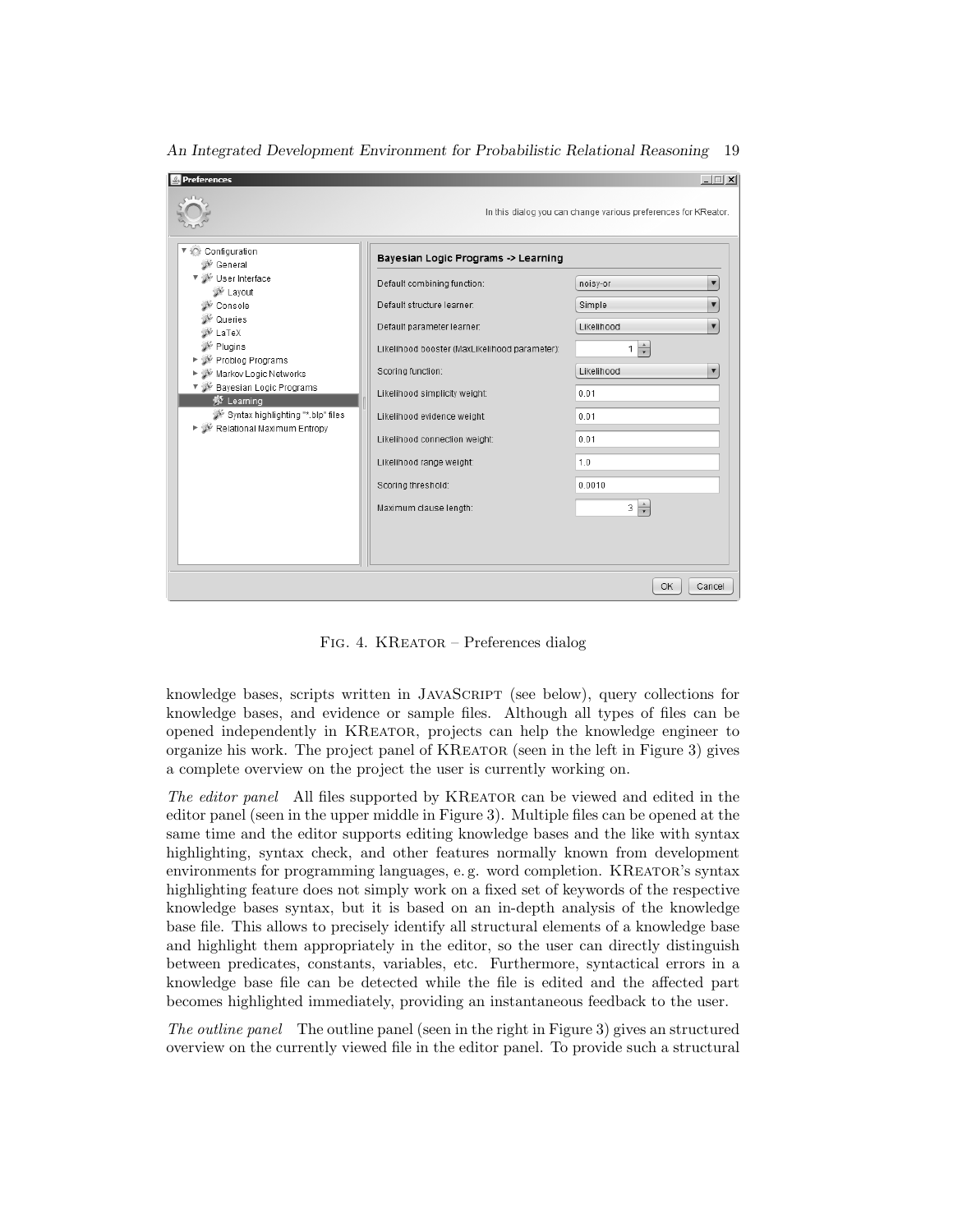view of a text file, the file's content has to be analyzed and interpreted on-the-fly and internally represented by appropriate KREATOR data-structures. Performing a mouse-click on an element in the outline highlights all occurrences of this element in the file and successively navigates to the appropriate position. If the file is a knowledge base, the outline shows all available information on the logical components of the knowledge base. The tree-like structure presents types (if the knowledge base uses a typed language), predicates (and, in case of BLPs, their states), and constants (subdivided by types, if applicable) in a clearly arranged fashion. In case of an evidence or sample file, the outline provides two different views: On the one hand, the outline shows a sorted list of the predicates and constants which compose the ground literals of the sample. On the other hand, the outline provides a view of the ground literals, which can be sorted either by predicate (i. e. grouping all literals of a certain predicate) or by constant (i. e. grouping all literals that contain a certain constant).

The console panel The console panel (seen at the lower middle in Figure 3) contains KREATOR's command-line interface. The console offers access to KREATOR's functionalities just using textual commands, e. g. to query a knowledge bases. As a matter of fact, the console is a live interpreter for JAVASCRIPT (see below).

The report panel The console panel can be switched to the report panel, in which every action executed in KREATOR (regardless of caused by GUI interaction or console input) is recorded as a JavaScript command, along with its output (formatted as JavaScript comment). The whole report or parts of it can easily be saved as script file and executed again when experiments have to be repeated and results have to be reproduced.

# 4.1 Employment of JAVASCRIPT

KREATOR scripting facilities are completely based on the Mozilla Rhino JAVASCRIPT engine<sup>7</sup> (replacing the proprietary KREATORSCRIPT language used in previous versions of KREATOR). KREATOR introduces appropriate JAVASCRIPT commands for all its high-level functionalities (see Figure 5 for some JAVASCRIPT lines). Therefore, every sequence of working steps can be expressed as an appropriate command sequence in a JavaScript file. Thus, the (re-)utilization of scripts can clearly increase the efficiency and productivity when working with KReator. As mentioned above, the input-console and report work hand in hand with KREATOR's scripting functionality, making the employment of JAVASCRIPT a strong instrument in the whole working process. Besides that, the utilization of scripts plays an important role in the active development of the KReator software, since it allows efficient and sustainable testing of high-level functionalities during the whole development process.

# 4.2 Querying a Knowledge Base

One of the most important tasks when working with knowledge bases is to address queries to a knowledge base, i.e. to infer knowledge. For that reason, KREATOR

<sup>7</sup>http://www.mozilla.org/rhino/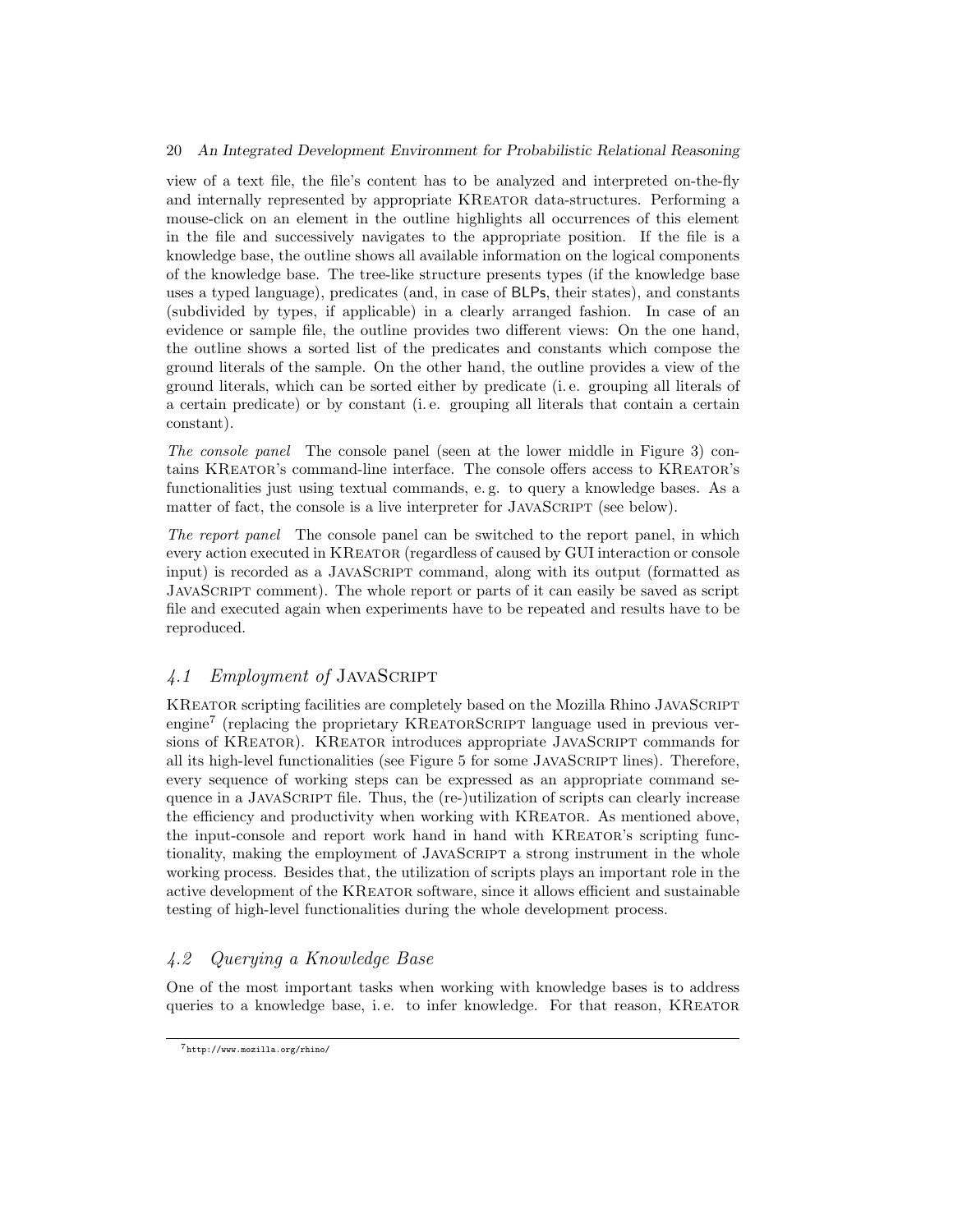An Integrated Development Environment for Probabilistic Relational Reasoning 21

| KReator - runtimes.krsc                   | 그만 지                                                                                                                  |  |
|-------------------------------------------|-----------------------------------------------------------------------------------------------------------------------|--|
| Edit Export<br>Actions<br>Console<br>File | Help                                                                                                                  |  |
| O<br>≃<br>M                               | $\odot$<br>$\odot$<br>TEX                                                                                             |  |
| A<br>▼ gpl_project.krprj                  | alarm.rme @   alarm_queries.krsc @   birds_queries.krsc @   runtimes.krsc @<br>alarm.mln $\odot$<br>alarm.blp $\odot$ |  |
| ▼ Anowledge bases                         | C:\Users\Marc\Documents\WBS\eclipse_home\KReator\examples\intern\igpl_project\runtimes.krsc                           |  |
| BLP alarm.blp                             |                                                                                                                       |  |
| MLN <sub>alarm.mln</sub>                  | 17                                                                                                                    |  |
| alarm rme                                 | 18 var kbFiles = [coldFiles, colorblindFiles, randomwalkFiles];                                                       |  |
| BLP birds.blp                             | 19 var evidenceFiles = [coldEvidences, colorblindEvidences, randomwalkEvidences];                                     |  |
| MLN <sub>birds.min</sub>                  | 20 var queries = [coldOuerv, colorblindOuerv, randomwalkOuerv];                                                       |  |
| birds.rme<br>BLP cold.blp                 | 21                                                                                                                    |  |
| MLN <sub>cold.min</sub>                   | 22 for(i = 0; i < 3; i++) {                                                                                           |  |
| cold.rme                                  | for each ( var kb in kbFiles[i]) {<br>23                                                                              |  |
| BLP colorblind.blp                        | for each ( var evidence in evidenceFiles[i]) {<br>24                                                                  |  |
| MEN <sub>colorblind.min</sub>             | print ("Querying " + kb + " with evidence " + evidence);<br>25                                                        |  |
| colorblind.rme                            | $var$ currentTime = new Date() :<br>26                                                                                |  |
| elephants.blp                             | query(kb, queries[i], evidence);<br>27                                                                                |  |
| MEN elephants.min                         | print("Finished. Elapsed time: " + ((new Date()).getTime() - currentTime.getTime()) + "ms");<br>28                    |  |
| elephants.rme                             | 29                                                                                                                    |  |
| BLP randomwalk.blp                        | 30                                                                                                                    |  |
| MEN <sub>randomwalk.mln</sub>             | $31 \quad$                                                                                                            |  |
| Tandomwalk.rme                            | 32                                                                                                                    |  |
| $\Psi$ Scripts                            | $\rightarrow$                                                                                                         |  |
| alarm_queries.krsc                        |                                                                                                                       |  |
| birds_queries.krsc                        | $\overline{A}$                                                                                                        |  |
| elephants queries.krsc                    | $\Rightarrow$<br>Console                                                                                              |  |
| Tuntimes.krsc                             |                                                                                                                       |  |
| $\Psi \equiv$ Samples                     | 6 Ouerv result: 0.9120526684909381                                                                                    |  |
| alarm.krsa                                | *** alarm(stefan) ***                                                                                                 |  |
| birds evidences.krsa                      | 8 Query result: 0.3600000000000001                                                                                    |  |
| cold-1.krsa<br>lэh                        | 9 Ouerv result: 0.880962                                                                                              |  |
| cold-2.krsa                               | 10 Query result: 0.7779224371835309                                                                                   |  |
| cold-3.krsa                               | 11 *** burglary(stefan) ***                                                                                           |  |
| cold-4 krsa                               | 12 Ouerv result: 0.4<br>13 Query result: 0.573993                                                                     |  |
| colorblind-1.krsa<br>colorblind-2 krsa    | 14 Query result: 0.5999999999999679                                                                                   |  |
|                                           | 15 KReator>                                                                                                           |  |
| colorblind-3.krsa                         |                                                                                                                       |  |
| Ready                                     |                                                                                                                       |  |

FIG. 5. JAVASCRIPT file and console output

provides several functionalities which simplify the dealing with queries and make it more efficient.

KREATOR permits the processing of queries expressed in a unified query syntax. This query syntax abstracts from the respective syntax which is necessary to address a "native" query to a BLP, MLN, or RME knowledge base (and which also depends on the respective inference engine). That way, a query in unified syntax can be passed to an appropriate BLP, MLN, and RME knowledge base as well. The idea behind this functionality is, that some knowledge (cf. Example 2.1) can be modeled in different knowledge representation approaches (cf. Example 2.3, Example 2.9, and Example 2.13) and the user is able to compare these approaches in a more direct way. Such a comparison can then be done by formulating appropriate queries in unified syntax, passing them to the different knowledge bases, and finally analyzing the different answers, i. e. the probabilities.

A KReator query in unified syntax consists of two parts: In the "head" of the query there are one or more ground atoms whose probabilities shall be determined. The "body" of the query is composed of several evidence atoms. For each supported knowledge representation formalism, KREATOR must convert a query in unified syntax in the exact syntax required by the respective inference engine. Among other things, this includes e. g. the conversion from lower case constants to upper case ones (and variables, vice versa), as required by the Alchemy tool for processing MLNs. KREATOR also converts the respective output results to present them in a standardized format to the user. Figure 6 illustrates the processing of a query in unified syntax.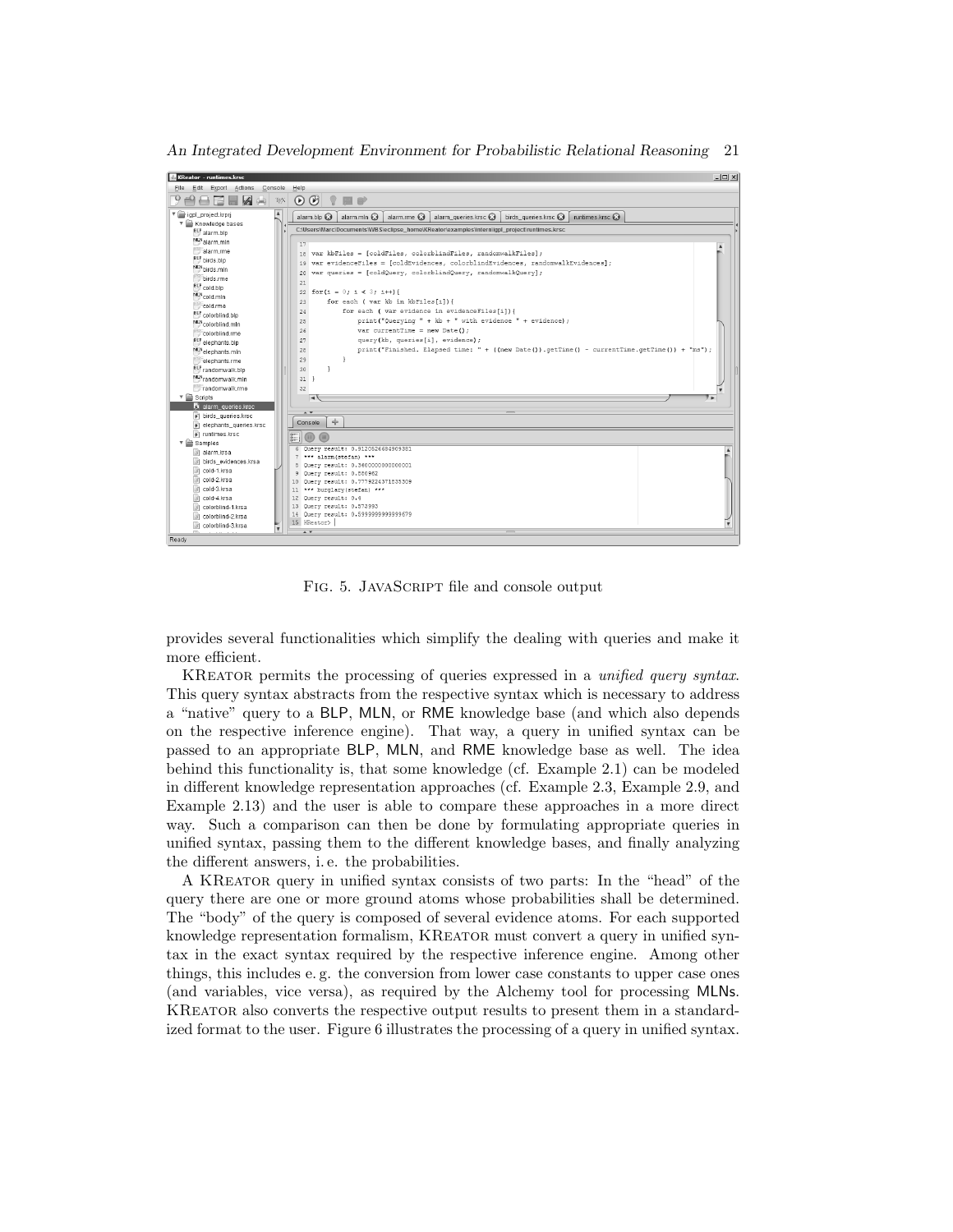

22 An Integrated Development Environment for Probabilistic Relational Reasoning

Fig. 6. Processing query in unified syntax

KREATOR offers the user an easy way to address a query to a knowledge base, simply by calling its query dialogue. In this dialogue (Figure 7), the user can input the atoms to be queried and he can conveniently specify the evidence. Since evidence usually consists of several atoms and is often reused for different queries, the user has the option to specify a file which contains the evidence to be to considered.

The unified query syntax constitutes a compromise between the querying capabilities of the different knowledge representation formalisms. Therefore, some individual features of each formalism cannot be expressed in unified syntax. For this reason, KReator additionally offers a direct access to the querying capabilities of each inference engine. This is realized by corresponding console commands which take a query in "native" syntax as an argument. Besides the capability of passing individual (i.e. ad-hoc) queries to a knowledge base, KREATOR also supports so-called *query* collections. A query collections is a file which contains several queries (either in uni-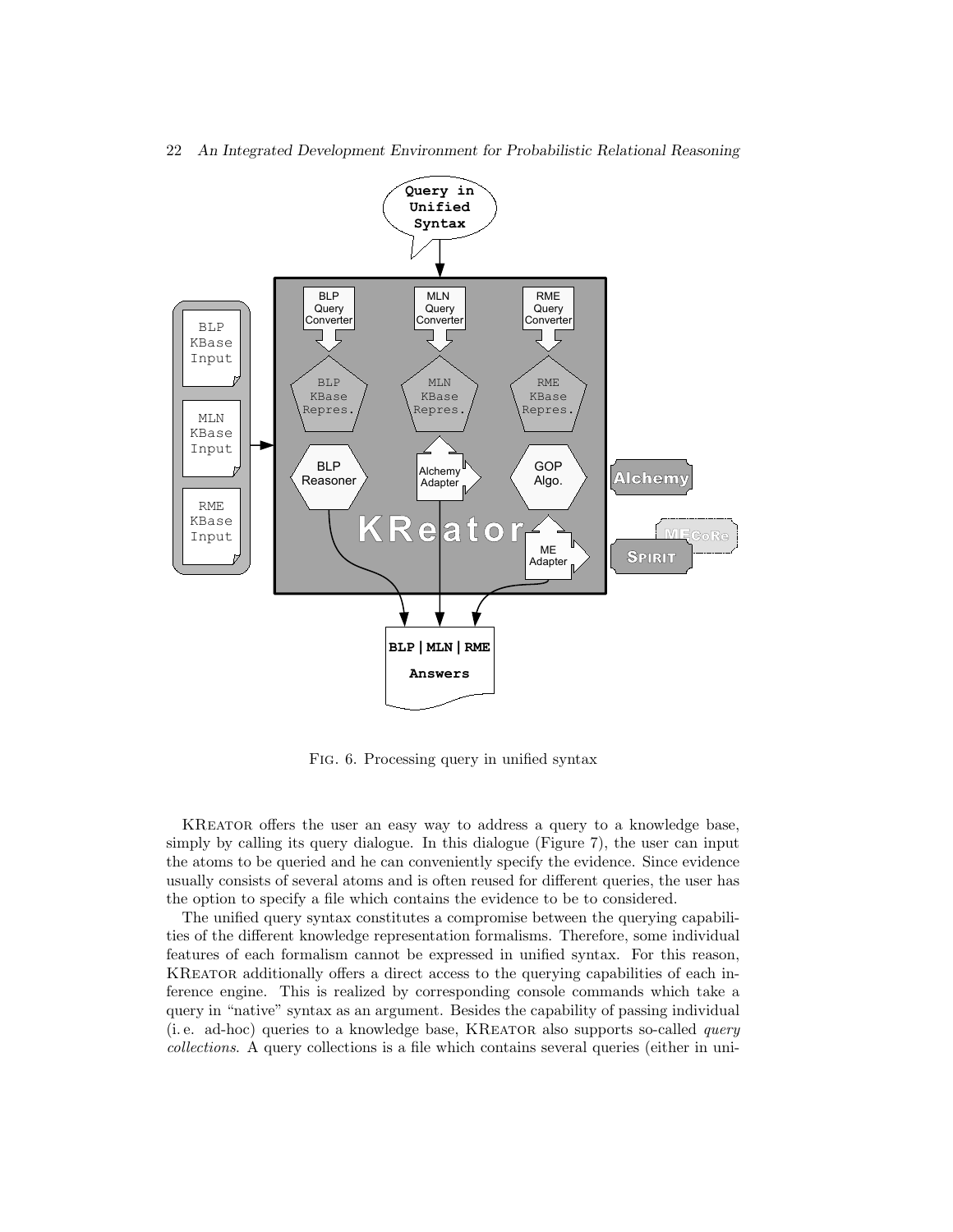An Integrated Development Environment for Probabilistic Relational Reasoning 23

| Query knowledgebase alarm.blp                           | $\Box$                  |
|---------------------------------------------------------|-------------------------|
| li fi                                                   | Query a knowledge base. |
| Query: alarm(james)                                     |                         |
| Evidence                                                |                         |
| $\mathcal{N}$<br>from input                             |                         |
| neighborhood(james)=average<br>neighborhood(stefan)=bad |                         |
| $\sqrt{ }$<br>from project file                         |                         |
| alarm.krsa                                              | $\blacktriangledown$    |
| from external file                                      |                         |
|                                                         | open                    |
|                                                         | OK<br>Cancel            |

Fig. 7. Querying a knowledge base

fied or native syntax). Such a query collection can be passed to a knowledge base, so that all included queries are processed one after another. That way, KREATOR supports a persistent handling and batch-style processing of queries.

### Example 4.1

Continuing our previously introduced burglary example (cf. the knowledge bases from Example 2.3, Example 2.9, and Example 2.13) consider the following evidence:

 $lives\_in(james, yorkshire), lives\_in(stefan, freight, burglary(james),$ tornado(freiburg), neighborhood(james, average), neighborhood(stefan, bad)

Notice, that we use a slightly different variant for the BLP as represented in Example 2.3 with a binary version of the neighborhood predicate. Table 1 shows three queries and their respective probabilities inferred from each of the example knowledge bases<sup>8</sup>. Each of the three knowledge bases represents Example 2.1 by a different knowledge representation approach. Nevertheless, the inferred probabilities are quite similar, except for some differences for the third query.

# 4.3 Learning a Knowledge Base from Data

Besides querying (see previous subsection) another important aspect for statistical relational learning is quite obviously the task of learning which describes the process

<sup>8</sup>All MLN results in this paper have been calculated using the default Alchemy settings: MC-SAT inference algorithm with a maximum of 1000 MCMC sampling steps.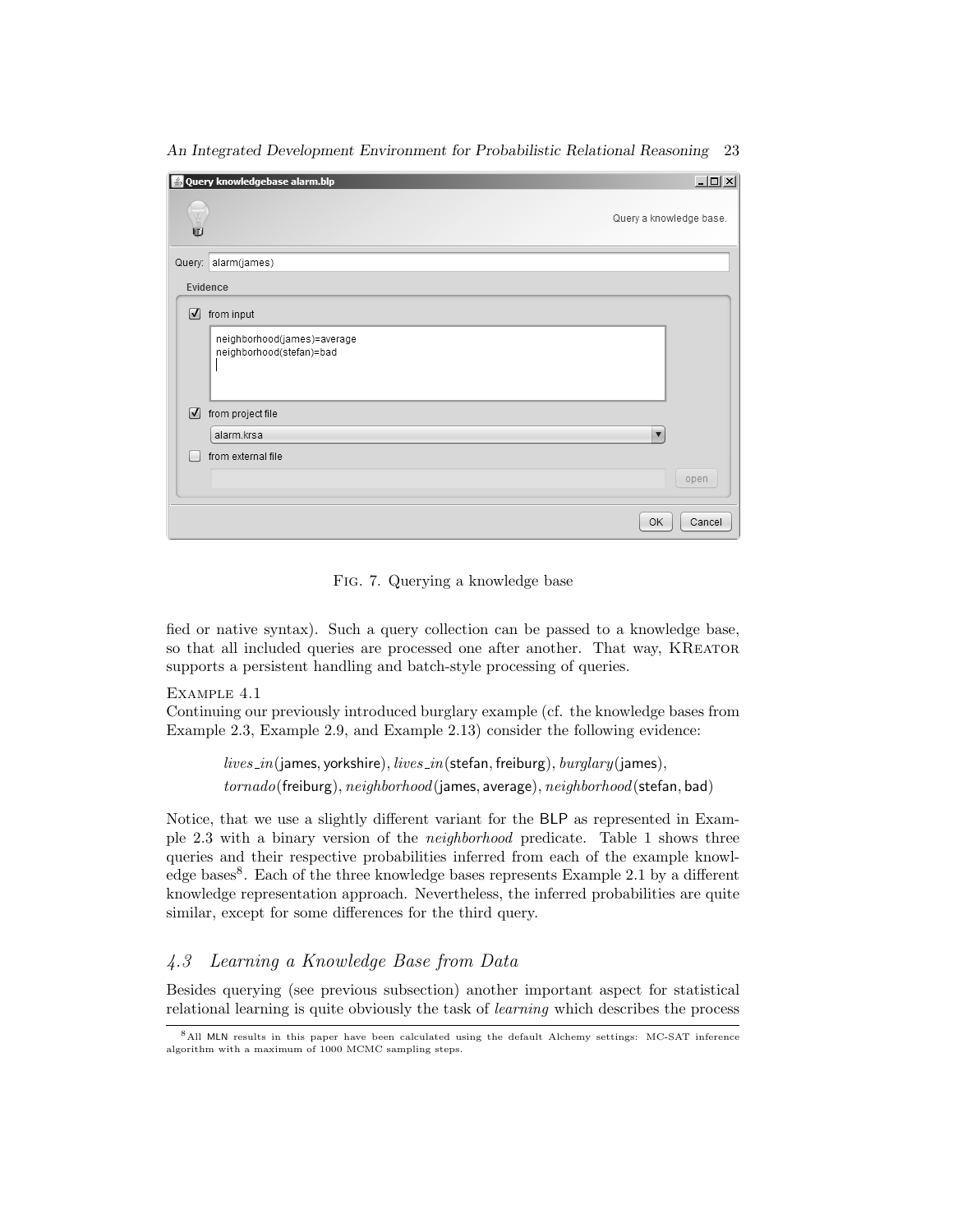24 An Integrated Development Environment for Probabilistic Relational Reasoning

|                             | RI P  | MI N  | RMF   |
|-----------------------------|-------|-------|-------|
| $alarm$ (james)             | 0.900 | 0.971 | 0.913 |
| $alarm(\mathsf{stefan})$    | 0.954 | 0.967 | 0.922 |
| $burglary(\mathsf{stefan})$ | 0.400 | 0.570 | 0.650 |

Table 1. Exemplary queries on different representations of the burglary example.

of building up a knowledge base from a set of data sets. For example, consider the following set of ground facts:

> $alarm(anna), alarm(carl), lives_in(carl,toronto), burglary(carl)$ tornado(austin), neighborhood(anna, average), neighborhood(bob, bad)  $lives_in(anna, austin), lives_in(bob, hongkong), burglary(anna),...$

The aim of learning is to discover relationships between the individual pieces of information in such a data set and generalize them in such a manner that a knowledge base of the form as in Example 2.3, Example 2.9, or Example 2.13 can be given as output. In the literature there is much work on learning BLPs and MLNs, cf. [26, 42]. But still, learning in the RME framework is still an open problem and part of current research. Therefore, up this moment KREATOR supports only learning of BLPs and MLNs.

Similar to the unified way of querying a knowledge base, the task of learning a knowledge base is addressed from within KREATOR in a most abstract fashion. Data sets can processed by KREATOR in form of sample files—which simply contain one ground atom per line—and can be fed to any learning algorithm made available by a developer in form of a plug-in. Consequently, a KReator plug-in which provides learning capabilities ensures that it transfers the ready-to-use sample data from KREATOR's data structure to its respective learning algorithm. A KREATOR plug-in may support multiple learning algorithms (so-called "learners") and different predefined configurations for each one. If one provides for a learning algorithm there has to be at least one so called "writer" which serializes the object structure of a knowledge base to a file in the specific file format. For example, the BLP implementation currently provides support for a writer which converts the learned BLP data structure to the Balios BLP syntax. Although this is the common syntax for BLPs, one might consider to implement another writer for an alternative BLP syntax. Figure 8 shows KReator's learning dialog which allows a direct selection of the favored learner and writer.

KReator's support for uniform sample files and its modular learner concept allows the user to perform learning experiments involving different approaches (and/or learners) in an easy and consistent way. In combination with KREATOR's comprehensive querying capabilities, this allows to conveniently compare the learning results across different approaches.

Currently the BLP and MLN plugins provide learning functionality. The learning algorithm for BLPs is implemented as a proof-of-concept and realizes a simple structure learner based on exhaustive search and uses a Maximum Likelihood parameter estimation, cf. [26]. The MLN plugin uses the learning algorithms provided by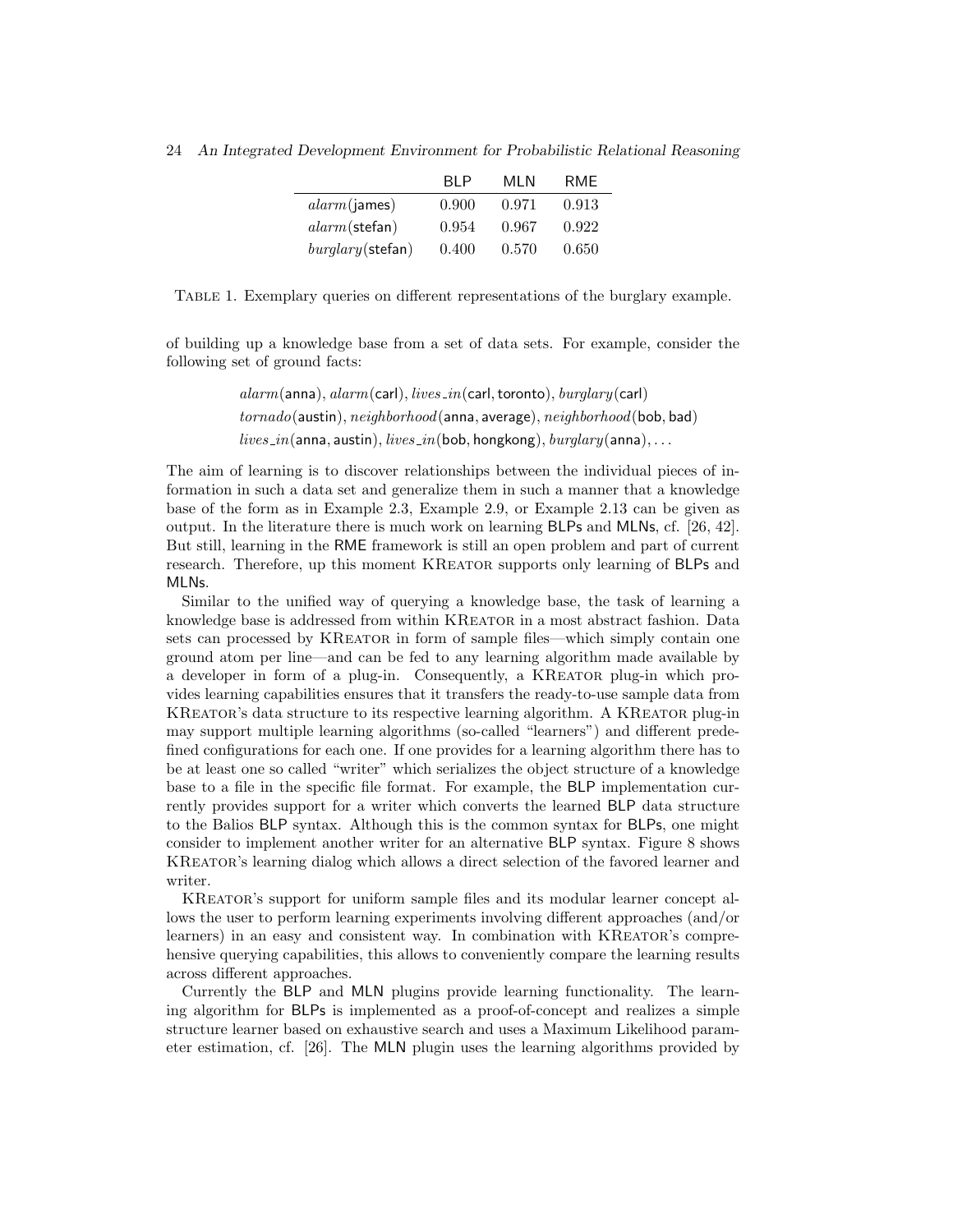An Integrated Development Environment for Probabilistic Relational Reasoning 25

| Learn Knowledgebase | $-1$                                             |
|---------------------|--------------------------------------------------|
| $2 + 2 = 4$         | Learn a knowledge base from a sample collection. |
| Output file:        | learned_from_samples.blp<br>New file             |
| Learner:            | Standard learner for Bayesian Logic Programs     |
| Writer:             | Balios BLP Syntax                                |
|                     |                                                  |
|                     | OK<br>Cancel                                     |

FIG. 8. KREATOR – Learning dialog

Alchemy.

# 5 Examples

In this section, we present some more examples for probabilistic relational knowledge modeling. Each example has been modeled for all three knowledge representation formalisms and aims at (at least) one particular aspect of knowledge modeling. These aspects have especially been chosen to illustrate certain differences between the three formalisms. The modeling of an example in each formalism starts from the informal example description, i. e. we do not attempt to convert the modeling from one formalism to another one. We also give a short example that illustrates the learning functionalities (Section 5.3) and some runtime comparisons (Section 5.4). All examples have also been used during the development of KREATOR to evaluate several functionalities, especially those involved in the inference processes. We provide a whole set of examples in our model repository, accessible under http://kreator.cs.tu-dortmund.de/. The versions used for this paper can also be found under http://kreator.cs.tu-dortmund.de/experiments/igpl2011.html.

# 5.1 Birds and Penguins

In the following, we discuss the famous Tweety example which is often used in the context of non-monotonic reasoning. In this relational version of the example, we consider some birds and want to state some rules about their ability to fly. In particular, we want to state that birds typically fly, that penguins typically do not fly, and that every penguin is a bird. This example shows how well a formalism deals with conflicting information on exceptional individuals. Given a particular bird Tweety for which we have no knowledge of being a penguin we expect the formalism to derive with a high probability that Tweety does actually fly. Adding the information that Tweety is a penguin the formalism should derive that Tweety no longer flies.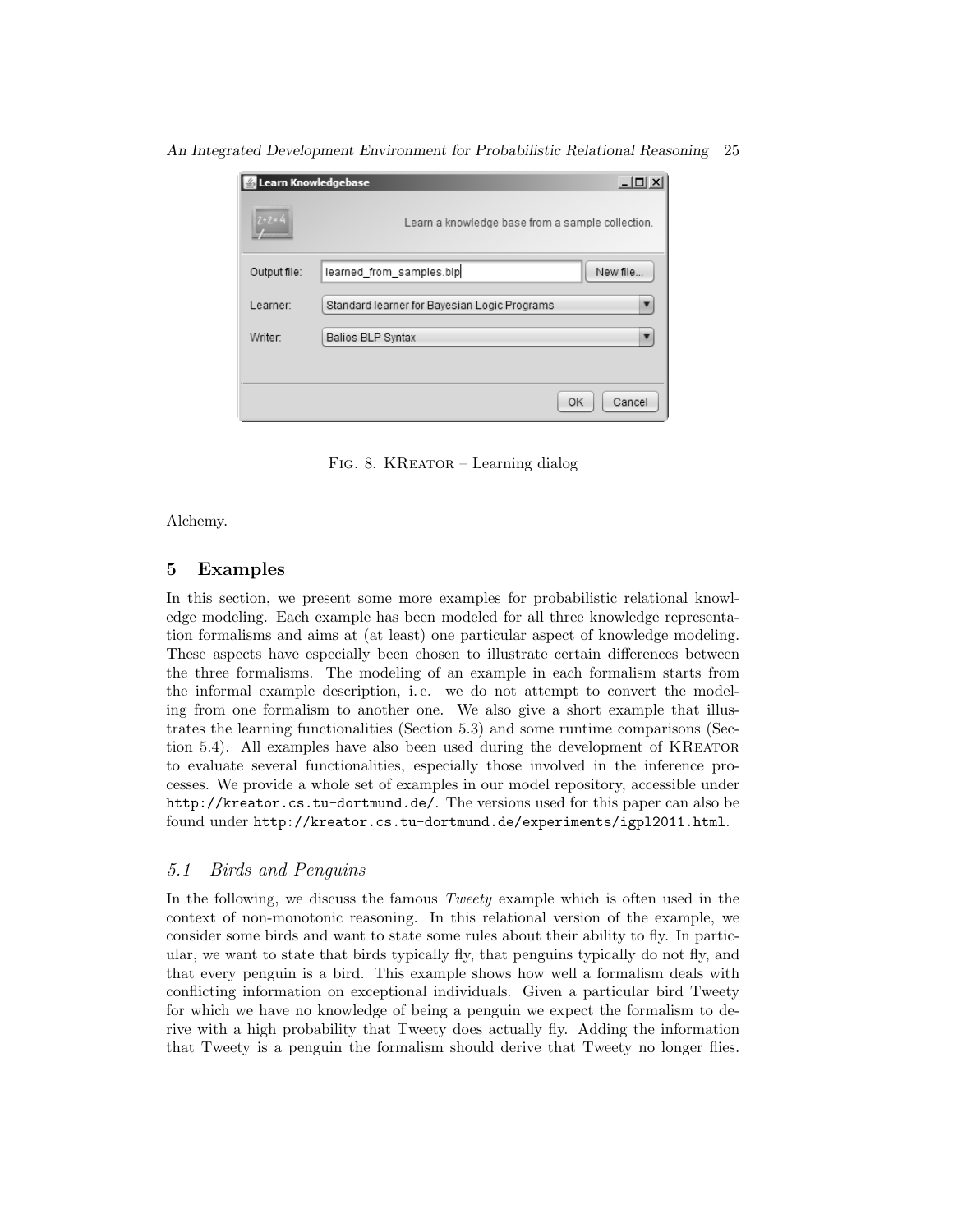Although Tweety is still a bird the more specific information that penguins do not fly shall override the general rule of birds flying.

#### Example 5.1

We first represent the example as a Bayesian logic program. Let  $bird/1$ ,  $penguin/1$ , and flies/1 be predicates with  $S(bird) = S(penguin) = S(flies) = {true, false}.$  Then the above rules can be stated as the set  ${c_1, c_2, c_3}$  of Bayesian clauses with

> $c_1$  :  $\left(\text{bird}(\mathsf{X}) \mid \text{penguin}(\mathsf{X})\right)$  $c_2$  :  $(flies(X) | bird(X))$  $c_3$  :  $(flies(X) | penguin(X))$

and their corresponding conditional probability distributions  $\{\text{cpd}_{c_1}, \text{cpd}_{c_2}, \text{cpd}_{c_3}\}\$  by

| $\mathsf{cpd}_{c_1}(\mathsf{true},\mathsf{true})=1$    | $\mathsf{cpd}_{c_1}(\mathsf{false},\mathsf{true})=0$        |
|--------------------------------------------------------|-------------------------------------------------------------|
| $\mathsf{cpd}_{c_1}(\mathsf{true},\mathsf{false})=0.5$ | $\mathsf{cpd}_{c_1}(\mathsf{false},\mathsf{false})=0.5$     |
| $\mathsf{cpd}_{c_2}(\mathsf{true},\mathsf{true})=0.9$  | $\mathsf{cpd}_{c_2}(\mathsf{false},\mathsf{true})=0.1$      |
| $\mathsf{cpd}_{c_2}(\mathsf{true},\mathsf{false})=0.2$ | $\mathsf{cpd}_{c_2}(\mathsf{false},\mathsf{false})=0.8$     |
| $\text{cpd}_{c_3}(\text{true},\text{true})=0.01$       | $\mathsf{cpd}_{c_3}(\mathsf{false},\mathsf{true})=0.99$     |
| $\mathsf{cpd}_{c_3}(\mathsf{true},\mathsf{false})=0.3$ | $\mathsf{cpd}_{c_3}(\mathsf{false},\mathsf{false}) = 0.7$ . |

Notice, that some of the probabilities defined for each conditional probability distribution are somewhat arbitrary. The problem is that defining a probability for a rule given that its premise is not fulfilled is a hard task. Considering clause  $c_2$  saying that birds usually fly. But what is the probability of a non-bird flying? It is a serious drawback of Bayesian logic programs (and Bayes nets in general) that they demand a full specification of a conditional probability distribution when complete information is not available. This problem is resolved in logical Bayesian networks [10] by introducing purely logical statements that are not interpreted in a probabilistic sense. Furthermore, the Balios engine [28] for Bayesian logic programs allows the specification of logical predicates as well and a purely logical specification of background knowledge using an underlying Prolog theory. See [28, 27] for more details.

To complete the specification of the above Bayesian logic program we define the noisy-or function to be the combining rule for all predicates, cf. Example 2.4.

### Example 5.2

To represent the scenario in Markov logic, we use implications to model the conditional knowledge from our example. As already discussed in the context of Example 2.9, the usage of conjunctions instead of implications might provide a better modelling. We also use the heuristic discussed in Example 2.9 to determine the weights of the formulas from the probabilities defined in the previous example. A much more accurate (but also more cumbersome) way would have been to generate a set of sample data which complies with these probabilities and to learn the weights from this sample data. Both points should be considered when evaluating the MLN results.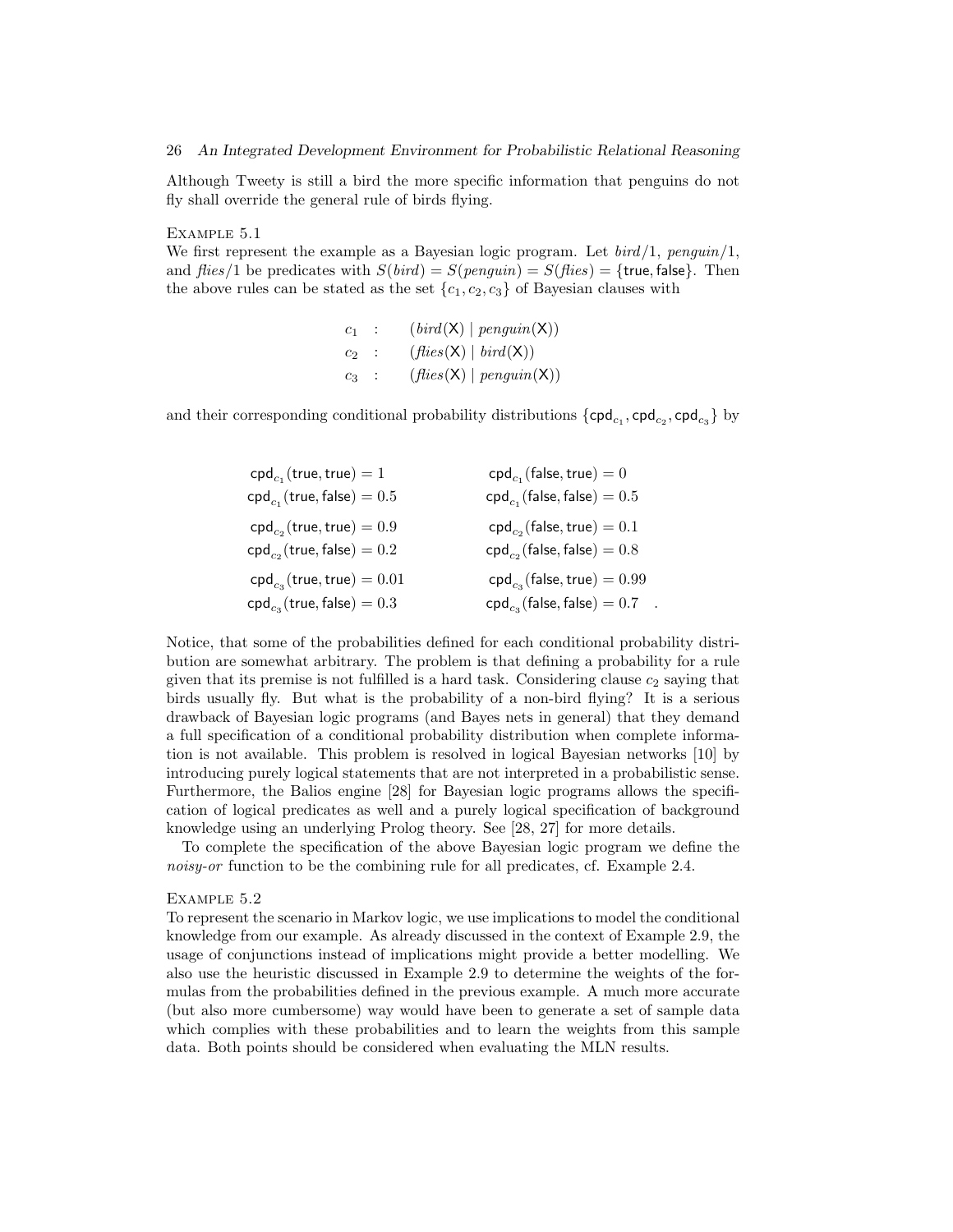The weighted formulas for the Markov Logic Network are given by

$$
2.1972 \quad \text{bird}(\mathsf{x}) \Rightarrow \text{flies}(\mathsf{x}) \tag{5.1}
$$

$$
-4.5951 \quad penguin(x) \Rightarrow flies(x) \tag{5.2}
$$

$$
penguin(x) \Rightarrow bird(x). \tag{5.3}
$$

As said, notice that it is  $2.1972 = \ln \frac{0.9}{0.1}$  and  $-4.5951 = \ln \frac{0.01}{0.99}$ . Notice further, that formula (5.3) has been given no weight at all. This is Alchemy syntax and equivalent to stating that formula (5.3) is a strict formula and should be considered with an infinite weight.

#### Example 5.3

From the approaches discussed in this paper the RME approach features the most concise and simple representation of knowledge. The Tweety example can be represented as a knowledge base  $KB = \{r_1, r_2, r_3\}$  with

$$
r_1 : (fies(X) | bird(X))[0.9]
$$
  

$$
r_2 : (fies(X) | penguin(X))[0.01]
$$
  

$$
r_3 : (bird(X) | penguin(X))[1.0]
$$

This representation features both a simple declarative notation with a single attached value to each formula (likes Markov Logic Networks) and a declarative probabilistic semantics (like Bayesian Logic Programs).

Considering the Tweety example, the most interesting inferences one would like to draw concern the flying ability of some particular birds. Let our universe consist of the four birds Tweety, Huey, Dewey, Louie, and the penguin Opus (who is a bird as well). Therefore let the set of evidences be given by

```
\{~bird(tweety), bird(huey), bird(dewey), bird(louie), bird(opus), penguin(opus))
```
As one might expect, the inferences drawn on their flying ability concerning Tweety, Huey, Dewey, and Louie will be the same. For all these individuals we have represented the same knowledge (that they are birds) so they all will fly with the same probability. This phenomenon is called prototypical indifference and discussed in more detail in [45]. Hence, it suffices to consider what the different formalisms infer in the flying ability of one of these individuals (we chose Tweety). This reasoning does not apply for Opus who is a known penguin. So, we are also interested in the inferences on the flying ability drawn for Opus. Table 2 shows the results on the queries  $flies$  (tweety) and  $flies(opus)$  in the different formalisms. All probabilities are rounded off to three decimal places when necessary.

One thing to notice is that the inference concerning the flying ability of Opus drawn from the BLP differs significantly from the intended probability of 0.01. The inferred probability of 0.901 derives from the fact that both clauses  $c_2$  and  $c_3$  (see Example 5.1) are used when determining the probability of flies(opus) (as both apply for Opus) and combined using *noisy-or*. In contrast to this result the inference drawn on the flying ability of Tweety accurately resembles the intended probability when representing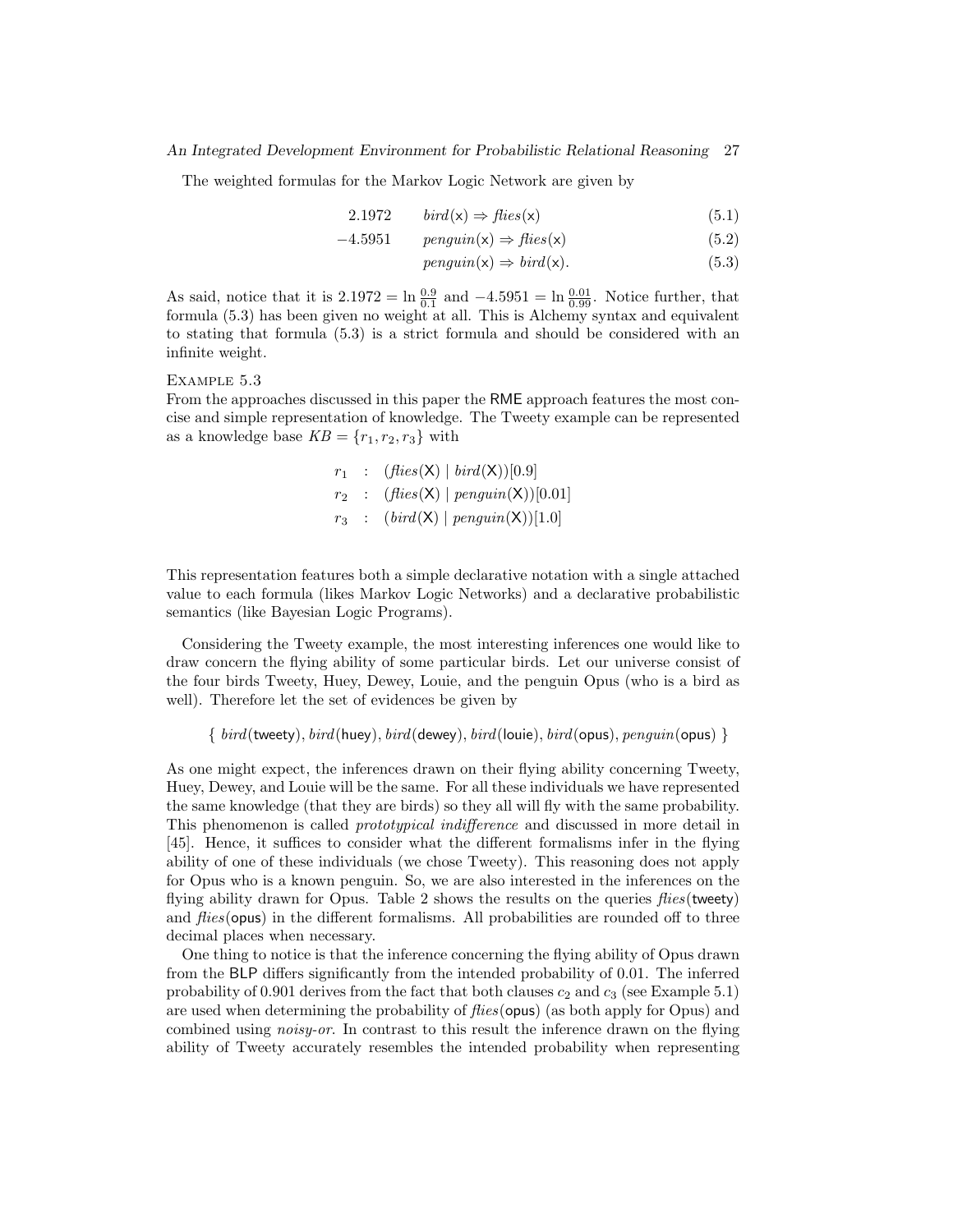28 An Integrated Development Environment for Probabilistic Relational Reasoning

|                  | RI P  | MI N  | RMF   |
|------------------|-------|-------|-------|
| $flies$ (tweety) | 0.900 | 0.102 | 0.900 |
| flies(opus)      | 0.901 | 0.096 | 0.010 |

Table 2. Inferences for the Tweety example

the knowledge as a BLP. One can see that the selection of the "right" combining rule is crucial when representing knowledge using Bayesian logic programming. As a comparison, the inference on the flying ability of Opus drawn from the same BLP but using *noisy-and*<sup>9</sup> as the combining rule for *flies* yields a probability of 0.009; a much more adequate probability given the knowledge represented. However, consider a slight extension of the BLP given in Example 5.1 where we add the following clause:

$$
c_4 : (flies(X) | rocket\_pack(X))
$$

with

| $\mathsf{cpd}_{c_1}(\mathsf{true},\mathsf{true})=0.9$  | $\mathsf{cpd}_{c_1}(\mathsf{false},\mathsf{true})=0.1$  |
|--------------------------------------------------------|---------------------------------------------------------|
| $\mathsf{cpd}_{c_1}(\mathsf{true},\mathsf{false})=0.5$ | $\mathsf{cpd}_{c_1}(\mathsf{false},\mathsf{false})=0.5$ |

stating that the probability of a flying  $X$  is 0.9 when  $X$  has a rocket pack. Clearly, both being a bird and having a rocket pack are independent causes for the ability to fly and should strengthen the belief in the flying ability of X. But being a penguin should "override" the influence of being a bird on the ability to fly. As Bayesian logic programming allows only for a single combining rule to be assigned to a predicate this situation cannot be modeled without dropping the independence assumption. However, a naive incorporation of  $c_4$  into the BLP yields a probabilistic model that in our opinion—does not model the situation adequately. Considering a penguin without a rocket pack applying the combining rule should result in a small probability for flying while a penguin with a rocket pack should yield a high probability for flying. No combining rule can exhibit this behavior.

Complementary to the results drawn from the BLP the MLN gives an intuitive probability for the query flies(opus) and an unexpected one for the query flies(tweety). This stems from the fact that the default MLN inference algorithm (which has to be explicitly configured in Alchemy) makes no closed-world assumption. As there is no explicit knowledge given on whether Tweety is a penguin or not the formula (5.2) still has influence on the probability of *flies*(tweety).

Lastly, the inferences drawn from the RME representation exactly reflects the represented knowledge. This stems from the excellent commonsensical properties of MEinference, cf. [38, 24] and is (in this case) independent of the actually used grounding operator.

All the above computations were performed using KReator. Figure 9 shows a script in JAVASCRIPT syntax that concisely collects a set of queries to different representation formalisms for relational probabilistic reasoning. Having represented the

<sup>&</sup>lt;sup>9</sup>The noisy-and combination of two probabilities  $p_1$  and  $p_2$  is defined as  $p_1 \cdot p_2$ . Remember that the noisy-or combination of two probabilities  $p_1$  and  $p_2$  is defined as  $1 - (1 - p_1) \cdot (1 - p_2)$ .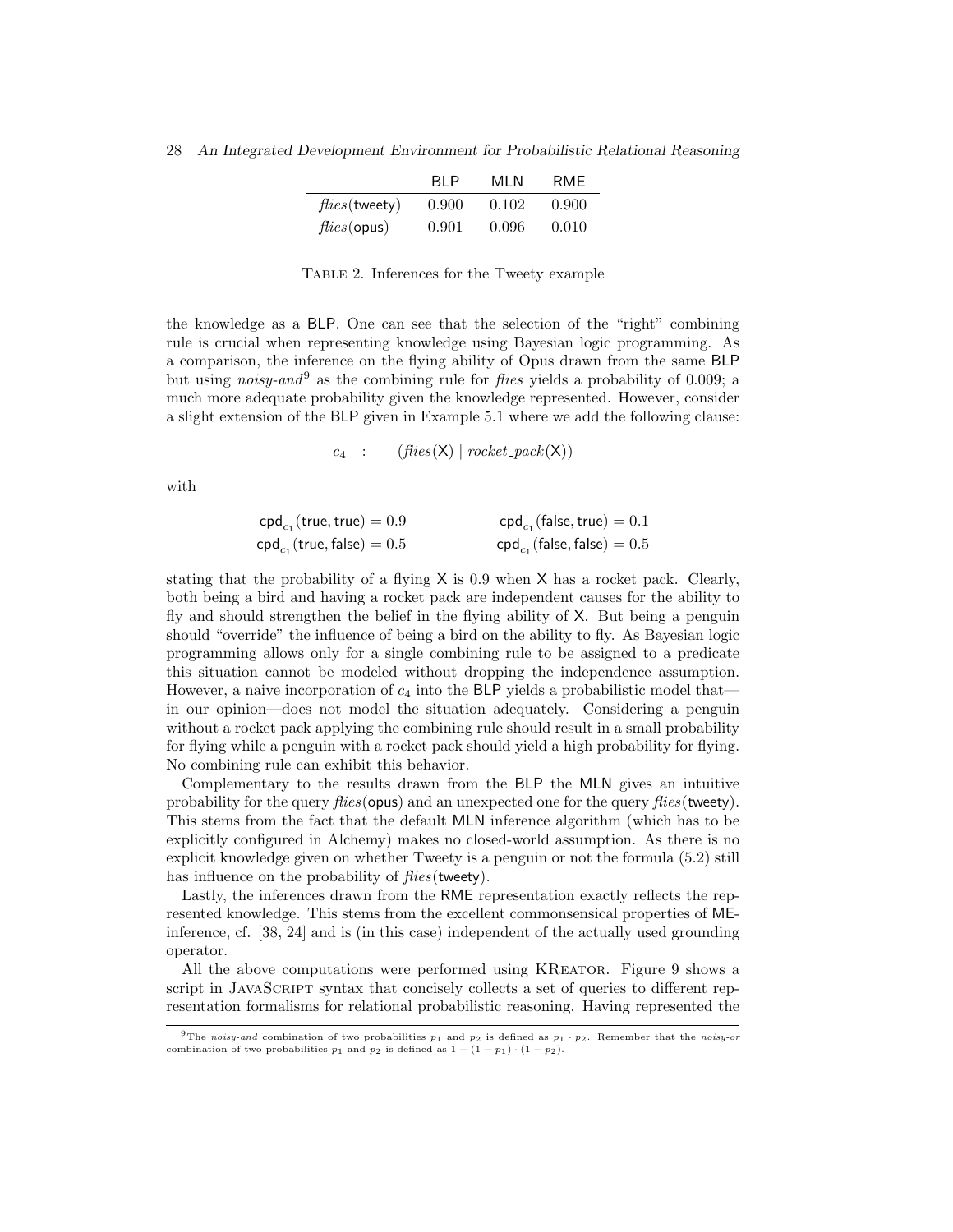An Integrated Development Environment for Probabilistic Relational Reasoning 29



Fig. 9. A script with queries for the Tweety example and its output in the console

scenario in these formalisms and bundled the different knowledge bases in a project addressing these knowledge bases is simple and can be done in an unified manner. The script shown in Figure 9 is also included in our model repository so the results presented here can be reproduced and confirmed at any time.

# 5.2 Elephants and Keepers

This example was taken from [6] and has already been employed in Example 2.15 for discussing the problem of grounding relational conditional knowledge bases. The example under discussion describes a scenario in a zoo with elephants and their keepers. In general, it is very probable (90%) that an elephant likes a keeper. There is one special keeper, Fred, who has a strange sense of humor, so it is rather improbable (30%) that an elephant likes him. But there is also one special elephant, Clyde, who shares Fred's sense of humor, so Clyde likes Fred for sure (100%).

Thus, this example contains both default as well as specific knowledge about two types of individuals. From a pure logical point of view there is a conflict between the specific knowledge about Fred and the default knowledge about elephants and keepers. Since no explicit exception has been phrased the default knowledge also applies to Fred. But from a commonsensical point of view, it is obvious that the more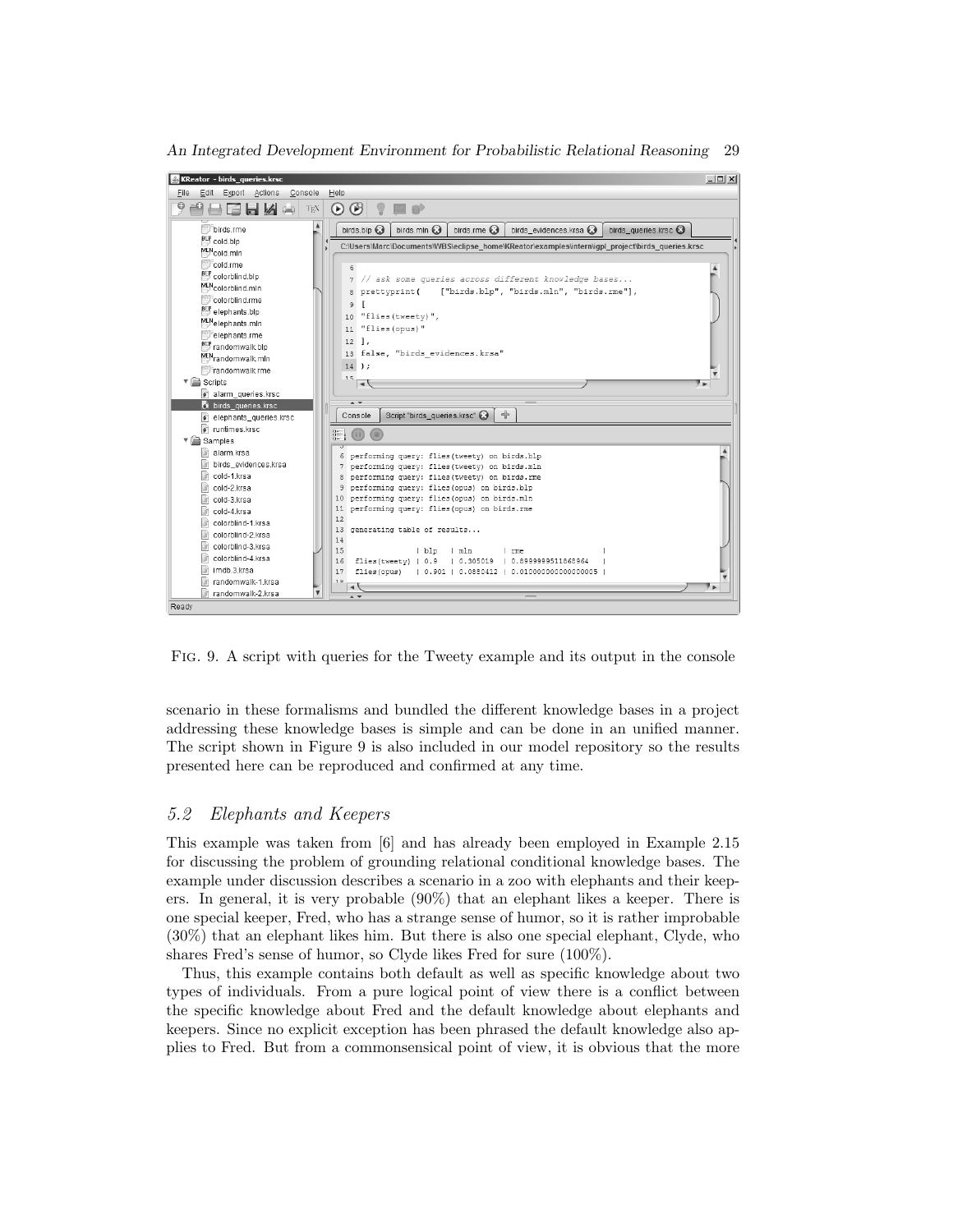specific knowledge about Fred should override the default knowledge about elephants and keepers, as well as the even more specific knowledge about Clyde and Fred should override the knowledge about elephants and Fred. Therefore it is interesting to compare how each of the three knowledge representation formalisms handles the problems arising from potential conflicts between default and specific knowledge.

In contrast to the other examples in this paper, the (uncertain) knowledge in this example is not conditioned, i. e. the example contains no rules but just facts. Hence, we avoid any side-effect introduced by the different ways of modeling if-then-rules (especially in the case of MLNs) and we can focus our comparison of the results on the handling of default and specific knowledge.

#### Example 5.4

We start by representing the above knowledge as a Bayesian logic program. We define  $S(likes/2) = {true, false}$  with noisy-or as combining rule and a set  ${c_1, c_2, c_3}$ of Bayesian clauses

$$
c_1 : (likes(X, Y))
$$
  
\n
$$
c_2 : (likes(X, freq))
$$
  
\n
$$
c_3 : (likes(clyde, freq))
$$

with:

| ${\sf cpd}_{c_1}({\sf true}) = 0.90$       | ${\sf cpd}_{c_1}({\sf false}) = 0.10$       |
|--------------------------------------------|---------------------------------------------|
| ${\sf cpd}_{c_2}({\sf true}) = 0.30$       | $cpd_{c2}(false) = 0.70$                    |
| $\mathsf{cpd}_{c_3}(\mathsf{true}) = 1.00$ | $\mathsf{cpd}_{c_3}(\mathsf{false}) = 0.00$ |

Since there are no if-then-rules in this example, we can define the values of  $cpd_{ci}$ straight forward, i. e. we do not have to deal with the problem of stating probabilities for non-fulfilled rules.

### Example 5.5

We go on by modeling the scenario as a Markov logic network. We declare the types and respective constants  $elephant = \{Clyde, Dumbo, Tuffi\}, \ keeper = \{Fred, Hank\},\$ the typed predicate *likes*(*elephant*, *keeper*) and the following weighted formulas:

$$
2.1972 \t likes(x, y)
$$
  
-0.8573 \t *likes*(x, Fred)  
*likes*(Clyde, Fred).

Formula likes(Clyde, Fred) has no weight assigned explicitly because it is a strict formula (with an implicitly infinite weight). The weights of the other formulas have been determined by the heuristic described in Example 2.9, i.e.  $2.1972 = \log \frac{0.9}{0.1}$  and  $-0.8573 = \log \frac{0.3}{0.7}.$ 

### Example 5.6

Finally, we recast the representation of the scenario in the RME framework, cf. Example 2.15. We declare the types and respective constants  $Elephant = \{clyde, dumbo,$ tuffi},  $Keeper = {fred, hank}$ , the typed predicate  $likes(Elephant, Keeper)$  and the following conditionals: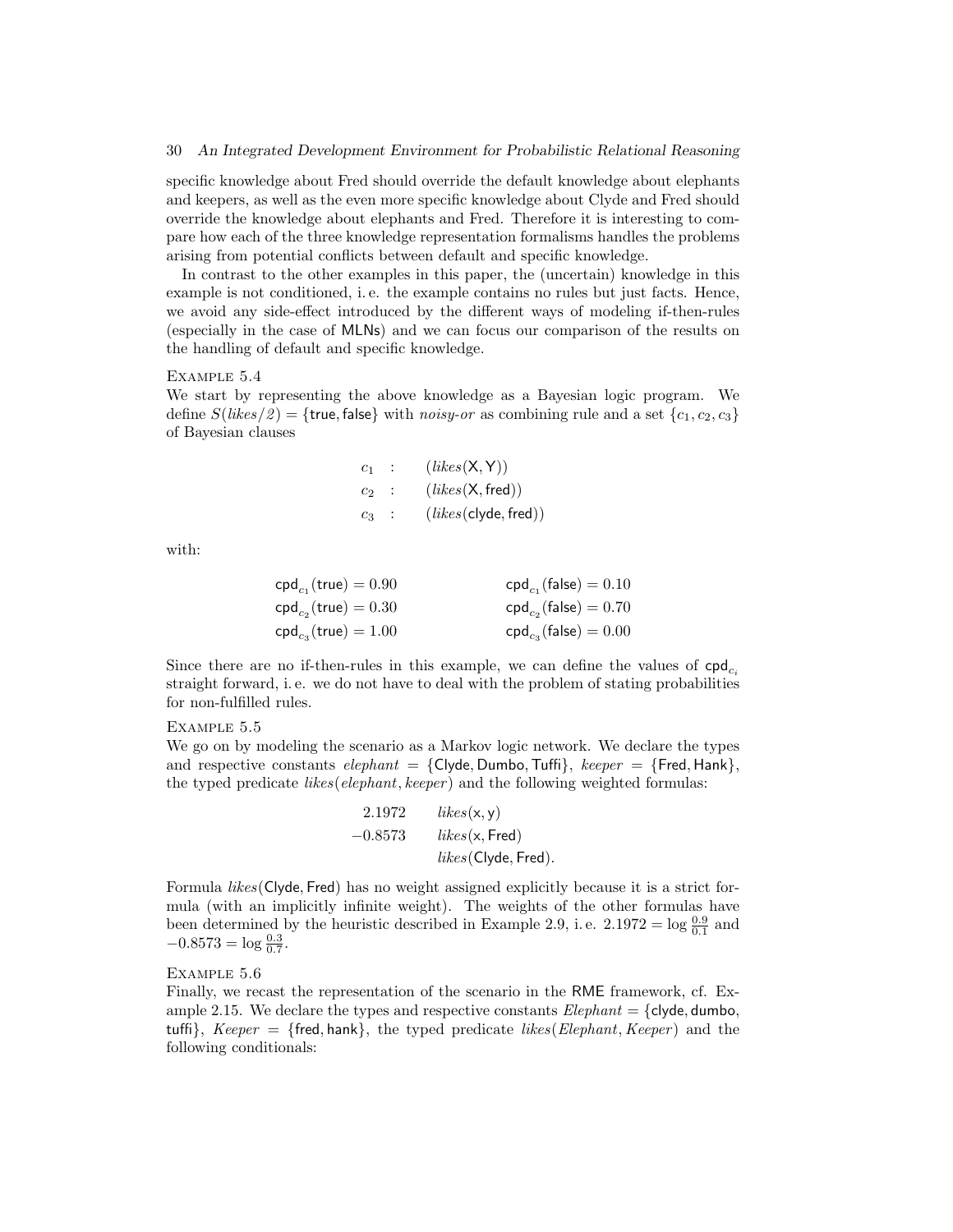An Integrated Development Environment for Probabilistic Relational Reasoning 31

|                       | RI P  | MI N  | RME   |
|-----------------------|-------|-------|-------|
| $likes$ (dumbo, hank) | 0.900 | 0.897 | 0.900 |
| $likes$ (clyde, hank) | 0.900 | 0.897 | 0.900 |
| $likes$ (dumbo, fred) | 0.930 | 0.808 | 0.300 |
| $likes$ (clyde, fred) | 1.000 | 1.000 | 1.000 |

Table 3. Inferences for the Elephants-and-Keepers example

| (likes(X, Y))           | [0.9]              |
|-------------------------|--------------------|
| (likes(X, freq))        | 0.3                |
| $(likes$ (clyde, fred)) | $\left[1.0\right]$ |

Note that in order to handle the above knowledge base appropriately with the RME framework a more sophisticated grounding operator has to be used that solves the conflicts between the contradictory statements involving Clyde or Fred. Here, we use the specificity grounding operator which prefers instances of more specific conditionals over instances of less specific conditionals. For example, groundings of the more specific conditional  $(likes(X, freq))[0.3]$  are preferred over groundings of the less specific conditional (likes( $(X, Y)$ )[0.9]; but the (already ground) conditional  $(likes(clyde, freq))[1.0]$  is preferred over the conflicting grounding of the (comparatively) less specific conditional (*likes*( $X$ , fred))[0.3]. That way, the *specificity* grounding operator keeps only instances of conditionals that are most specific, cf. [33] for a more detailed elaboration.

To analyze the different modelings and their respective handling of conflicting default and specific knowledge, we formulate the queries stated in the left column of Table 3 and infer their respective probabilities from each knowledge representation formalism. The queries cover the four kinds of interesting relations of elephants with keepers: an ordinary elephant (Dumbo) with an ordinary keeper (Hank), the special elephant Clyde with an ordinary keeper, an ordinary elephant with the special keeper Fred, as well as the special elephant Clyde with the special keeper Fred. The results show that each formalism infers, as expected, the same probability for  $likes$ (dumbo, hank) and *likes*(clyde, hank). That is, although Clyde is an exceptional elephant considering its relationship with Fred, this does not distinguish Clyde from any other elephant (e.g. Dumbo) in its relationship to an ordinary keeper (e.g. Hank).

The inferred BLP results show that the default knowledge is represented as intended, whereas the more specific knowledge of  $c_2$  has not been handled properly. For the query likes(dumbo, fred) both clauses  $c_1$  and  $c_2$  are applicable and their probabilities are strengthened by the selected combining rule. As already mentioned in analysis of Example 5.1 this is due to the chosen combining rule noisy-or for the predicate likes. Performing the same calculations with noisy-and as combining function, we get the results  $0.900 / 0.900 / 0.27 / 0.27$ . So, noisy-and handles the specific knowledge about Dumbo and Fred as intended, but results in a probability for likes(clyde, fred) which is almost inverse to the intended probability.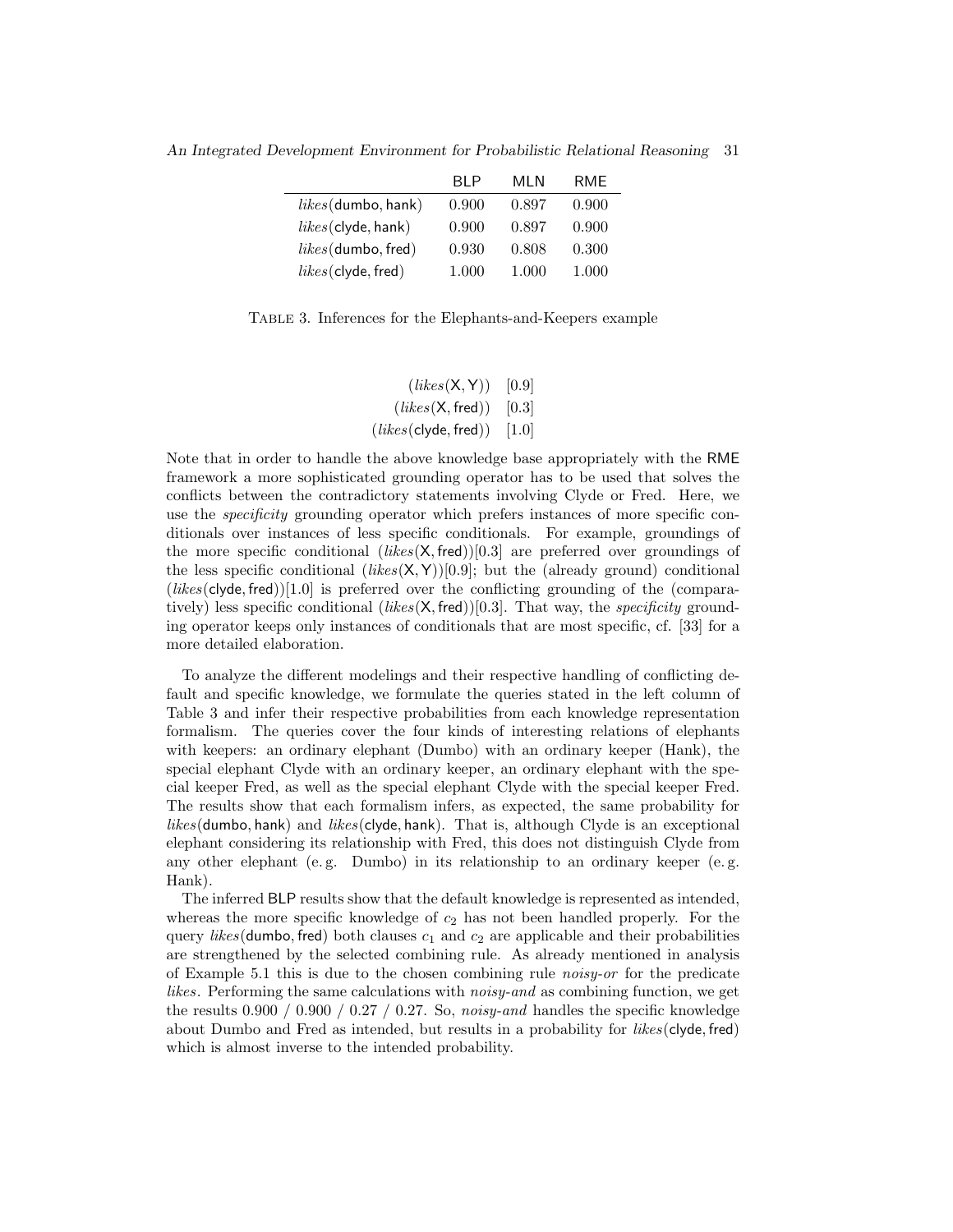The results inferred from the MLN approximate the default knowledge quite well and the specific knowledge about Clyde and Fred is represented as intended. But the probability inferred for the relationship between an ordinary elephant and Fred completely fails the intended probability. This is due to the heuristically determined weights, which do not represent the relative importance of the respective formula adequately in this case. In order to decrease the inferred probability of *likes*(dumbo, fred), it can be presumed that decreasing the weight of formula likes(X, fred) might have the desired effect, i. e. that a world satisfying this formula will suffer a stronger decrease in probability. In fact, adjusting the formula's weight to −3.1 has the desired effect: We infer the probability 0.302 for the query likes(dumbo, fred), whereas all other (rounded) probabilities stay the same. So it becomes clear that, in principle, MLNs can handle conflicts between default and specific knowledge quite well, but the determination of appropriate weights is crucial for an adequate knowledge representation and inference. In this simple example without complex dependencies between formulas, guessing an appropriate weight was still feasible. But in slightly more complex examples this is hardly possible, so that appropriate weights can only be determined by learning from sample data.

The query results inferred from the RME match the intended probabilities perfectly. Thus, the RME approach can handle the default and the specific knowledge most directly. This is due to the chosen grounding operator in this example, which deals with conflicting parts of the knowledge exactly as intended, and the characteristics of ME-optimal knowledge representation, which represents the knowledge as unbiasedly as possible, and therefore prevents any unintended effects in the inference process.

Note, that both, the BLP from Example 5.4 and the MLN from Example 5.5 can be modified in order to account for the exceptional individuals Clyde and Fred. For example, the MLN from Example 5.5 can be rewritten as

2.1972 
$$
likes(x, y) \land y \neq Fred
$$
  
-0.8573  $likes(x, Fred) \land x \neq Clyde$   
 $likes(Clyde, Fred)$ 

Querying the above MLN with the queries from Table 3 results in much more adequate inferences than the original MLN:  $0.884 / 0.876 / 0.283 / 1.000$ . However, imagine that the knowledge captured in the MLN of Example 5.5 is distributed over several sources and only combined during runtime. One source might maintain general knowledge on the domain (such as the first formula) and other sources might contribute with specific information on individuals (such as the other formulas). In this scenario a representation like the one above cannot be realized. Therefore, representing the knowledge with the modified MLN above hinders modularity and also makes extending the knowledge base with new information a hard task. A similar discussion applies to the BLP as well.

All results from this example have been calculated with KREATOR by simply performing the execution of a single JavaScript file which contained all queries. As the above discussion of the results pointed out, for a knowledge engineer it is often necessary to experiment with certain aspects a knowledge base (e. g. combining rules, or weights) or the inference process. In such situations, KReator's scripting abilities prove to be very helpful, since the execution of a JavaScript file allows the convenient recalculation of all results after some modifications have been made to a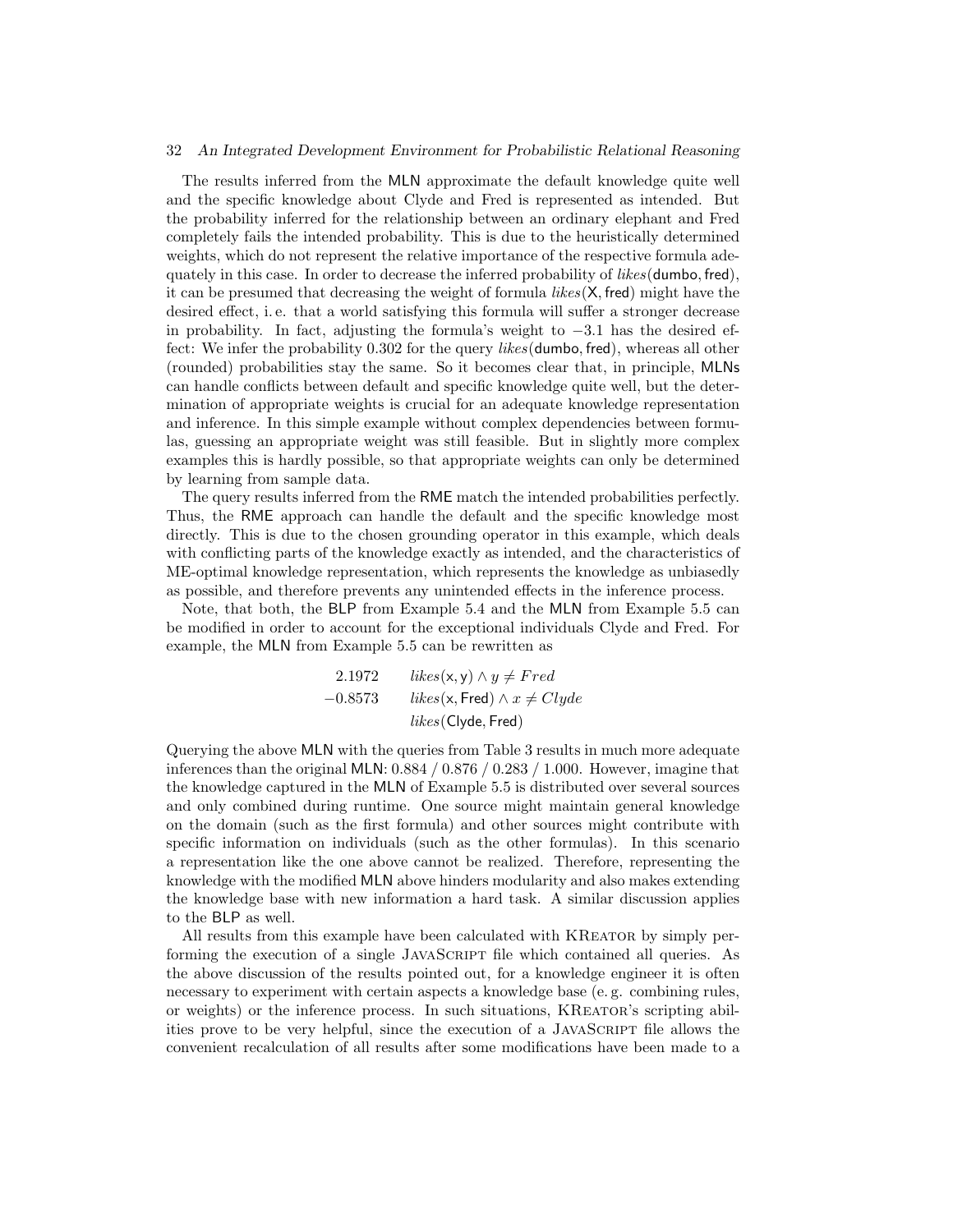knowledge base. Even more, important parameters of the inference process (e. g. the RME grounding operator) can be set directly within the JAVASCRIPT file. Thus, such parameters can easily be changed and the script be rerun to compare the results and therefore analyze the effects of the respective inference parameter.

# 5.3 Learning about Birds and Penguins

While the previous examples were concerned with reasoning tasks we give now a small example for learning knowledge bases from data. As there is, up to now, no learning algorithm for RME available (this is an open research problem and left for future work) we will concentrate on the BLP and MLN formalisms.

We use the same scenario as in Section 5.1 and employ a very useful functionality of KReator: data generation from knowledge bases. This functionality allows to generate sample data from some knowledge base that describes the knowledge base with respect to the knowledge bases's rules and parameters. We omit a more detailed description of this functionality as it depends on the specific approach. As a starting point we use the BLP from Example 5.1 from which we generate 500 data sets. Each of these data sets consists of expressions of the form

$$
penguin(a) = B
$$
  
\n
$$
bird(a) = B
$$
  
\n
$$
flies(a) = B
$$

with some constant a and  $B \in \{$ true, false $\}$ . The statistical distribution of birds that are penguins and/or fly resembles the probabilities in the CPD of the BLP in Example 5.1.

Applying the standard learning algorithm for BLPs without optimization onto the sample data results in a new BLP given via

$$
c_1 : (flies(X) | bird(X))
$$
  
\n
$$
c_2 : (penguin(X) | bird(X))
$$
  
\n
$$
c_3 : (bird(X))
$$

with corresponding conditional probability distributions  $\{\text{cpd}_{c_1}, \text{cpd}_{c_2}, \text{cpd}_{c_3}\}\$  given via

| $\text{cpd}_{c_1}(\text{true}, \text{true}) = 0.475$     | $\mathsf{cpd}_{c_1}(\mathsf{false},\mathsf{true})=0.525$    |
|----------------------------------------------------------|-------------------------------------------------------------|
| $\mathsf{cpd}_{c_1}(\mathsf{true},\mathsf{false})=0.319$ | $\mathsf{cpd}_{c_1}(\mathsf{false},\mathsf{false}) = 0.681$ |
| $cpd_{cs}(true, true) = 0.674$                           | $cpd_{cs}$ (false, true) = $0.326$                          |
| $\mathsf{cpd}_{c_2}(\mathsf{true},\mathsf{false})=0$     | $cpd_{c_2}$ (false, false) = 1                              |
| $cpd_{c3}(true) = 0.774$                                 | $\textsf{cpd}_{c_3}(\textsf{false}) = 0.226$ .              |

Notice, that the above BLP differs significantly from the BLP in Example 5.1, both in structure and probabilities. While the differences in the structure of the BLPs stem from the employed learning algorithm resp. the parameters of this algorithm the differences of the parameters—e. g. the lower probability of a bird that flies—come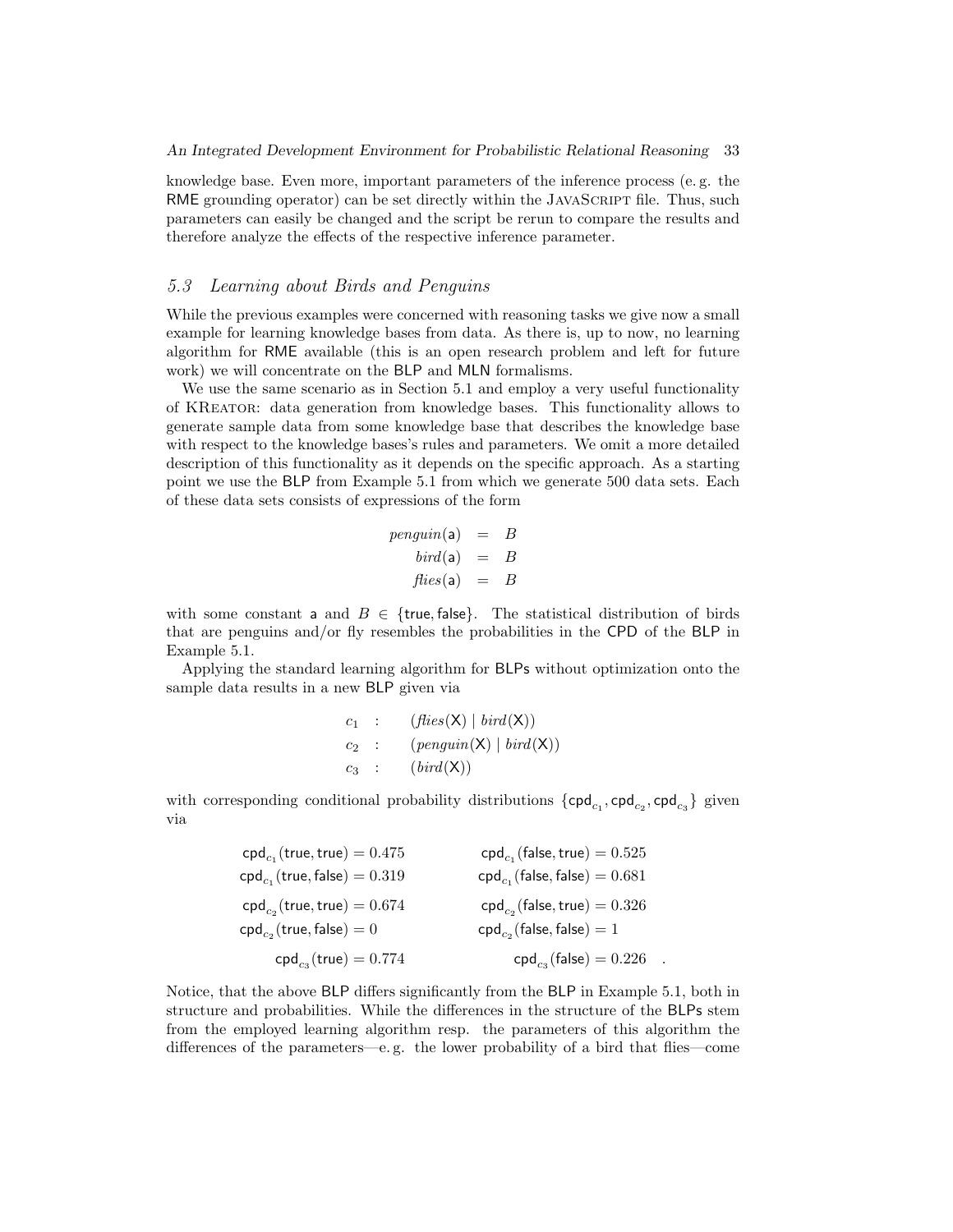from the underlying population in the sample data. As one can see from the values of  $\text{cpd}_{c_2}$  nearly two thirds of the birds considered are penguins and as a consequence the probability of a flying bird is considerably lower. This is due to the fact that the BLP in Example 5.1 gives no information on the distribution of penguins among the birds and thus the same holds for the generated data.

Applying the default beam search structure learning algorithm for MLNs [30] without optimization results in the MLN given via

| 0.110111    | bird(x)                        |
|-------------|--------------------------------|
| $-0.238245$ | flies(x)                       |
| 0.728441    | penguin(x)                     |
| 7.00987     | $\neg penguin(x) \lor bird(x)$ |

The main remark to be made to this MLN is that no relationship between the attributes bird, penguin, flies have been found except for the quite obvious rule that penguins are birds. Although the MLN above describes the sample data very well it is not very informative as there is no relationship given for bird and flies. However, this stems from the fact that the learning algorithm used in this experiment is the default learning algorithm of Alchemy without parameter optimization.

As can be seen from the above discussion the two complementary functionalities of generating data and learning are a helpful means to understand knowledge represented in some knowledge base.

### 5.4 Runtime analysis

Table 4 shows a runtime comparison of the current reasoner implementations for BLPs, MLNs, and RME. When comparing the given runtimes one has to be aware of the fact that the current implementations of the reasoners for Bayesian logic programming and relational maximum entropy are experimental and mainly serve as an illustration for KREATOR's functionalities. The current implementation of the BLP reasoner uses a very naive approach for (exact) inference by first building the SLD tree for some query and then propagating probabilities down to the query atom in question. For future work we plan to integrate a propositional Bayesian network reasoner such as the Bayesian Network tools for  $Java^{10}$  to allow for faster and approximate inference. The current implementation of the RME approach relies heavily on the underlying propositional maximum entropy reasoner, cf. Section 3.3. Most of these reasoners are hardly applicable for large knowledge bases due to memory insufficiencies. In Table 4, cells with a dash indicate a memory error when trying to query the RME knowledge base with the given evidences. As approximate inference is an open problem for relational maximum entropy further investigations have to be made before implementing a scalable version of the RME inference mechanism. Only the MLN implementation in KREATOR uses a mature tool for processing its knowledge bases: Alchemy. This application has been developed for quite some time, so it is not surprising that it features good running times as given in Table 4. However, one has to note, that Alchemy employs approximate inference only and that the above runtimes stem from running Alchemy with the default setting. The experiments measure inference behavior on

<sup>10</sup>http://bnj.sourceforge.net/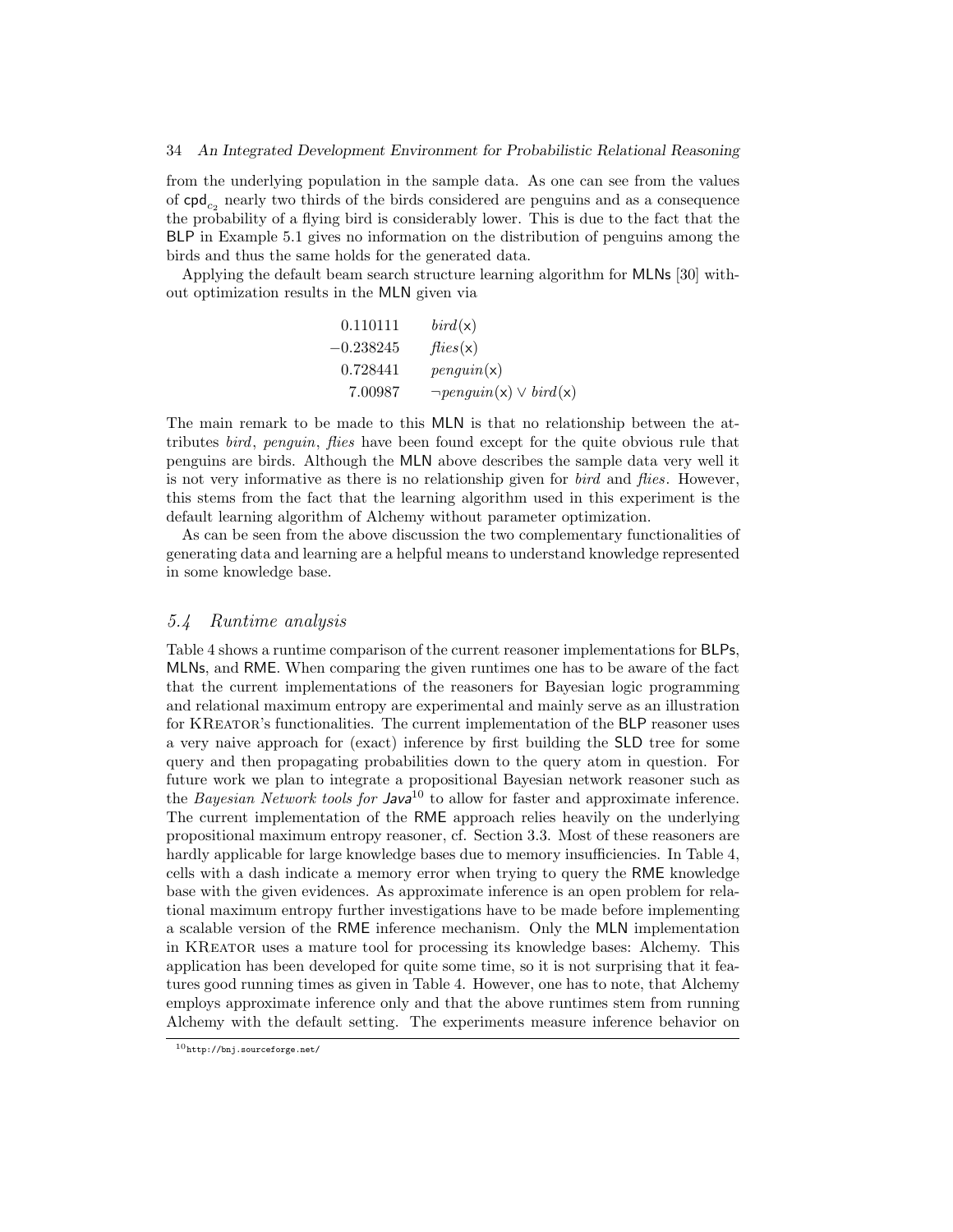queries and were performed on three different knowledge bases with increasingly complex evidences. They were performed on an Intel Core 2 Duo with 3.06 GHz and 4 GB of memory and Table 4 shows the average runtime out of 10 runs.

In Table 4, the knowledge base colorblind describes a genetic model of inheriting color blindness from ancestors. It assumes some pedigree given as evidence and describes how color blindness inherits from the roots—ancestors with no parents given—down to other persons in the pedigree. The experiments colorblind-1 to colorblind-4 use the same knowledge base but with an increasing size of the given pedigree (with 5, 21, 41, 101 persons, respectively). The knowledge base cold describes a probabilistic model of cold contagion within some population. The rules in cold describe some initial probability of having a cold, the probability of having a cold if one is susceptible, and the probability of having a cold if one had contact with someone who has a cold. The experiments cold-1 to cold-4 use the same knowledge base but with an increasing size of the underlying population (with 5, 10, 20, 50 persons, respectively). The knowledge base randomwalk describes a probabilistic model of a simple random walk. Given two positions and a probability of 0.8 for switching position the rules in randomwalk describe the progress over some time steps. As before, the experiments randomwalk-1 to randomwalk-4 use the same knowledge base but increasingly consider more time steps (5, 10, 20, 50 time steps, respectively).

For each formalism a separate representation of each knowledge base has been used that model the same knowledge in an approximate manner. A complete listing of the knowledge bases used in the runtime analysis can be found in Appendix A. Note, that the knowledge base cold cannot be represented as a BLP in a direct fashion because the contact relation used to determine one's probability of having a cold is a symmetric relation that may introduce cycles into the ground Bayesian network. Consider the following excerpt from cold.rme:

 $(cold(X) | contact(X, Y), cold(Y), X \neq Y)[0.6]$ 

This clause means that the probability of X having a cold depends on the probability of Y having a cold if X had contact with Y. Here, *contact* is meant to be symmetric, so the probability of, say, Jack has a cold depends on the probability of, say, Christine, having a cold which itself depends on Jack having a cold (if both had contact with each other). This kind of relationship cannot be modeled in a BLP in general, cf. Section 2.1. In order to apply Bayesian logic programming to the cold example the data used in the experiments reflected in Table 4 for cold contains no cycles for contact and the BLP itself does not perform a "symmetric closure" on contact, i. e., while the MLN for cold contains the strict formula

$$
contact(X, Y) \Leftrightarrow contact(Y, X).
$$

the BLP does not contain something similar.

All data used for undertaking the presented experiments can be found under http: //kreator.cs.tu-dortmund.de/experiments/igpl2011.html in form of a KREATOR project. This project also contains a script directly executable from within KReator that runs all queries and measures the runtimes automatically.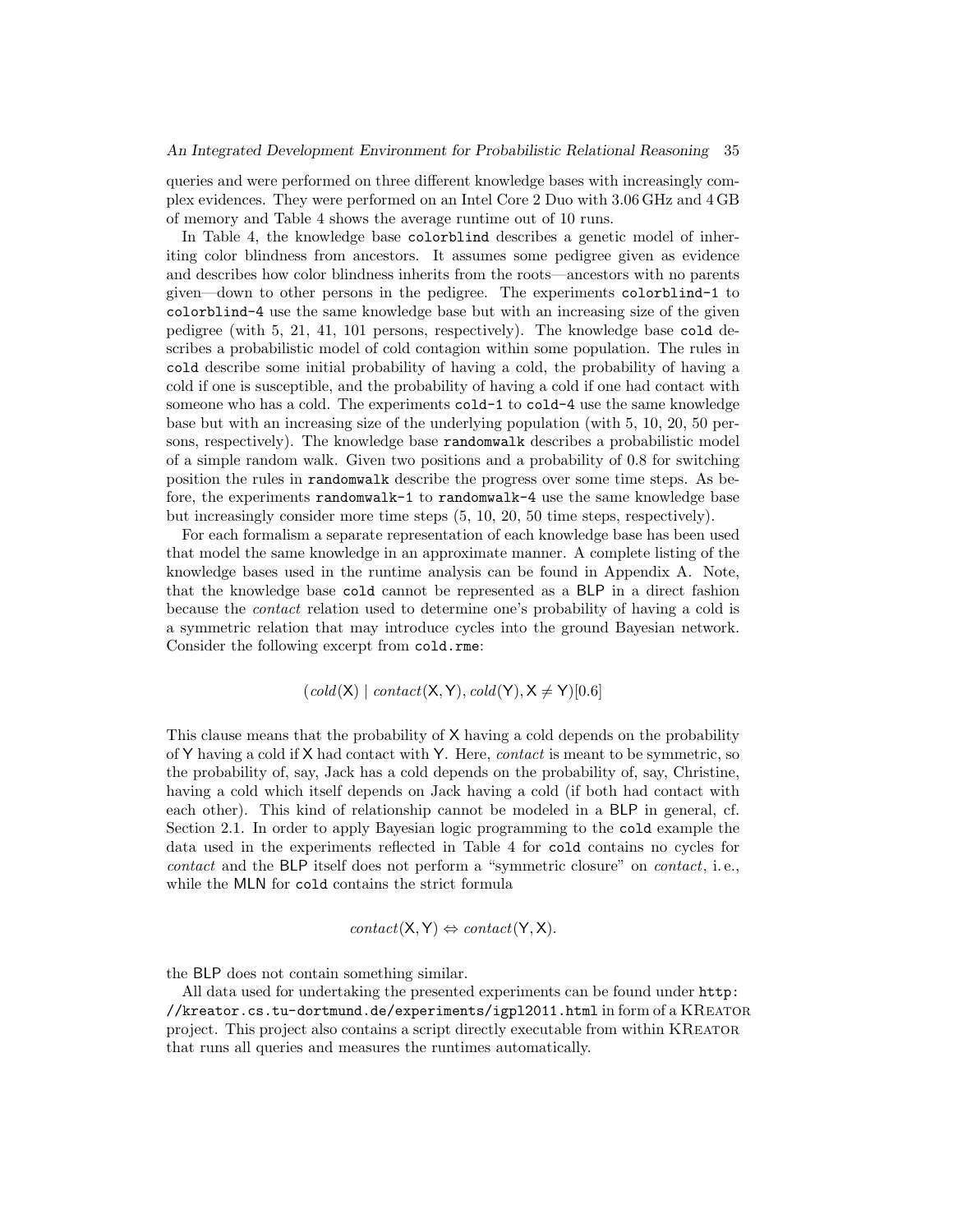|              | BLP      | MI N  | RME      |
|--------------|----------|-------|----------|
| colorblind-1 | 0.069    | 0.117 | 9157.561 |
| colorblind-2 | 2.314    | 0.230 |          |
| colorblind-3 | 33.897   | 0.273 |          |
| colorblind-4 | 5573.572 | 0.459 |          |
| cold-1       | 0.015    | 0.189 | 0.438    |
| cold-2       | 0.023    | 0.189 |          |
| cold-3       | 0.079    | 0.264 |          |
| cold-4       | 1.667    | 0.820 |          |
| randomwalk-1 | 0.020    | 0.167 | 0.174    |
| randomwalk-2 | 0.023    | 0.180 | 4223.182 |
| randomwalk-3 | 0.078    | 0.192 |          |
| randomwalk-4 | 0.996    | 0.269 |          |

36 An Integrated Development Environment for Probabilistic Relational Reasoning

Table 4: Runtime comparison of the different implementations (all values are given in seconds).

# 6 Summary and Future Work

In this paper we presented KREATOR and illustrated its system architecture and usage. Although KREATOR is still in an early stage of development it already supports Bayesian logic programs, Markov logic networks, and relational maximum entropy. For each of these formalisms we provided an extensive overview and illustrated their differences using several examples. By doing so, we also showed the advantages of using a user-friendly toolbox like KREATOR for comparing and evaluating different formalisms for relational probabilistic reasoning.

While their exist many prototypical implementations of specific approaches, non of these systems follows KREATOR's approach in providing a general and unifying framework for different approaches to statistical relational learning or inductive logic programming. To our knowledge, there is only one software system which takes an approach comparable to KREATOR in the sense that it combines different formalisms within one system. The ProbCog (Probabilistic Cognition for Cognitive Technical Systems) system<sup>11</sup> [23] is a software suite for statistical relational learning and currently supports three different knowledge representation approaches. But the primary application focus of the ProbCog system differs significantly from KREATOR, since ProbCog is developed for its intended practical application and integration in cognitive technical systems. So it focuses on providing a versatile and efficient framework for that specific purpose and does not provide a unified graphical user interface, whereas KReator's focus is on facilitating the typical workflow of a knowledge engineer, researcher, or developer.

Although KREATOR is now at a usable state for many scientific tasks in the area of relational probabilistic reasoning there are still a lot of plans on future development,

 $11$ http://ias.cs.tum.edu/research-areas/knowledge-processing/probcog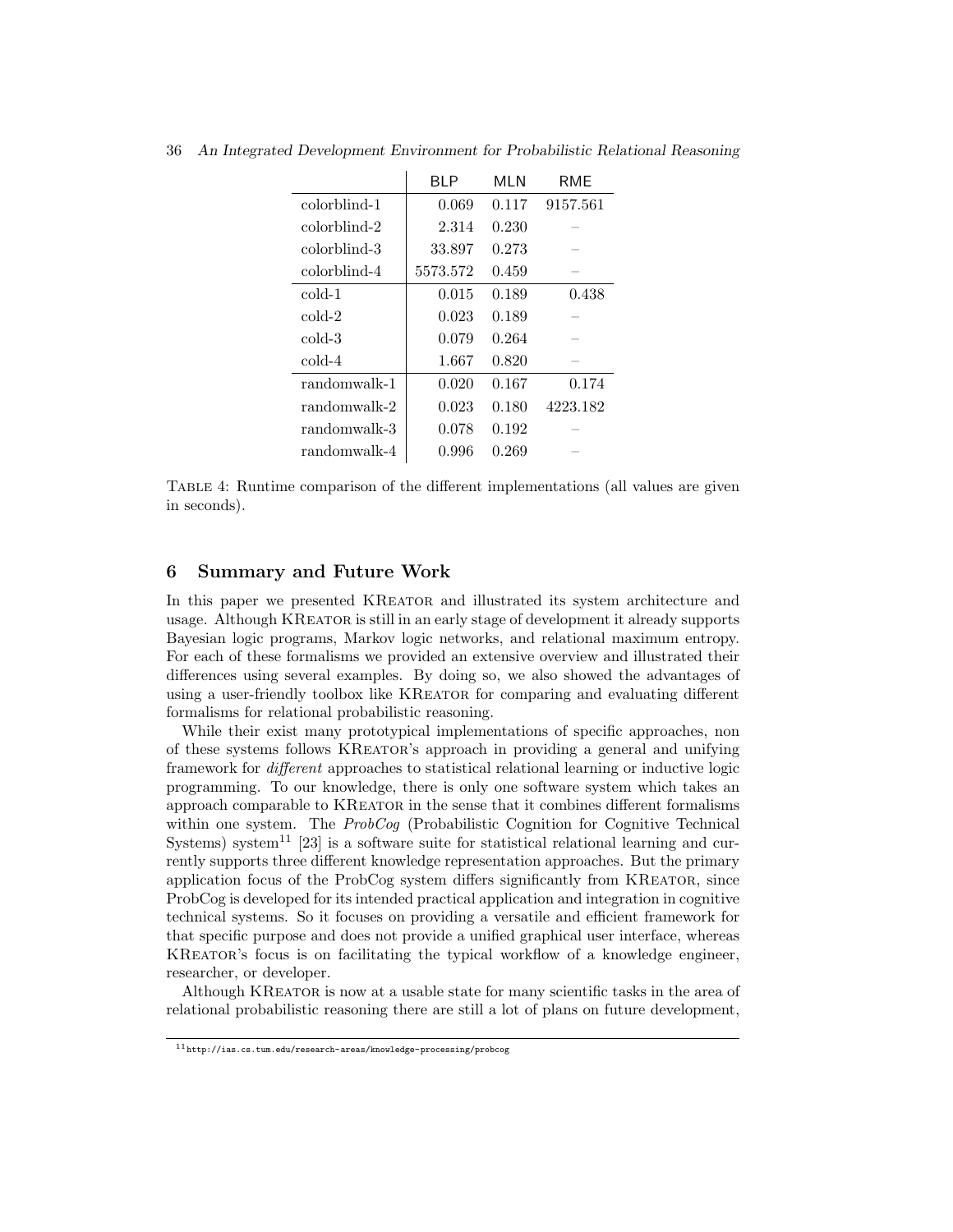most notable of these being the integration of learning knowledge bases from data. Due to the open architecture of KREATOR and the ability to perform many tasks on abstract notions of e. g. knowledge bases the task of implementing learning algorithms for different representation formalisms will benefit from many commonalities of these algorithms. Most approaches on learning statistical relational models from data rely on established work from propositional learners. Learning the structure of relational probabilistic models can be done using standard inductive logic programming systems like CLAUDIEN [40] or MACCENT [5]. Learning the values (probabilities) of the models can be performed using e. g. the EM-algorithm (expectation maximization, see [7]). These common components will certainly simplify implementing the ability to learn different knowledge bases from data within KREATOR. In order to gain the ability to learn knowledge bases for RME (which differs significantly from other relational models which mostly rely on graphical notions and probabilistic dependence/independence assumptions) we plan to integrate an extended version of the CondorCKD system [15, 25]. CondorCKD is a propositional learning system for conditionals that relies on an algebraic characterization of interrelationships between conditionals in a knowledge base, cf. [24].

We plan to enhance KREATOR's unified query syntax to allow more complex queries. This requires more sophisticated conversion patterns to translate a unified query to the respective target syntax, e. g. to handle multi-state BLP predicates in an automated way. The enhancement of the query syntax will go along with the development of an even more challenging feature: We plan on introducing some kind of unified knowledge base (template) format. The final goal is to be able to formulate (at least) the central aspects of a knowledge base in a unified syntax and to have this knowledge base be converted to different target languages more or less automatically. Having this functionality available will further improve the handling and comparison of different knowledge representation formalisms. In order to evaluate this feature on a large scale we also plan to implement other formalisms for relational probabilistic knowledge representation. In particular, we plan to add support for logical Bayesian networks [9] and probabilistic relational models [18], as well as to use KREATOR as a testbed to evaluate other approaches for relational probabilistic reasoning under maximum entropy [45].

We also plan to introduce JAVASCRIPT commands which shall allow to modify central aspects of a knowledge base. For example, one command could permit to "disable" a rule of the knowledge base, so that the impact of this rule to a certain query result could be analyzed. Another command could enable the user to alter a rule's quantification value (probability or weight) successively to observe its impact to a certain query.

Since one central feature of KREATOR is to support the user when comparing query results of different knowledge bases, we will continue to extend this functionality in future development. For example, a future release of KREATOR will present the results of queries addressing different knowledge bases in a spreadsheet-like structure. That way, the user will be able to instantly compare all inferred probabilities at a glance.

KReator is available under the GNU General Public License and the latest version can be obtained from http://kreator.cs.tu-dortmund.de.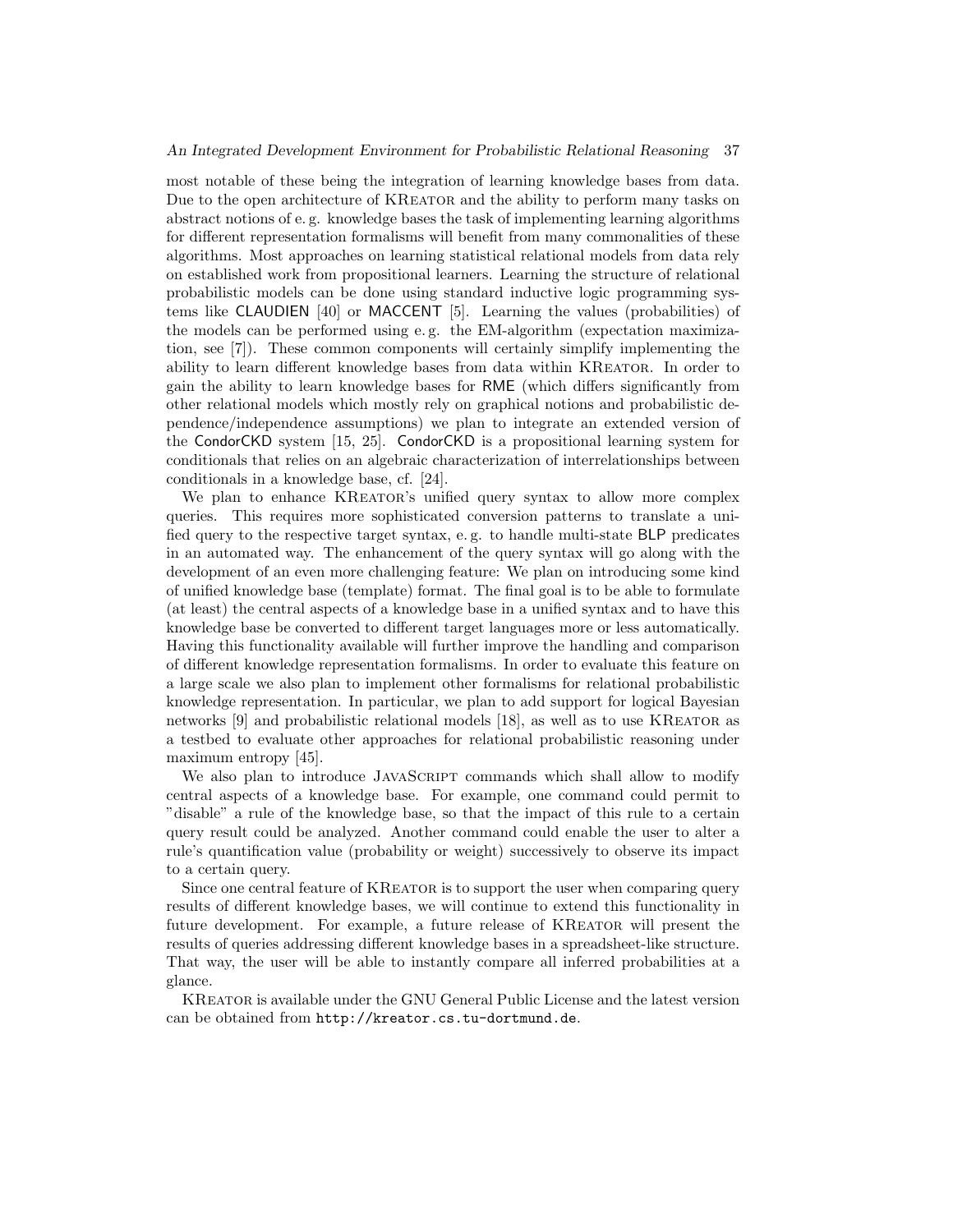Acknowledgements. The research reported here was partially supported by the Deutsche Forschungsgemeinschaft (grants BE 1700/7-1 and KE 1413/2-1). We also thank the anonymous reviewers for their helpful suggestions to improve this paper and Sebastian Loh for implementing most of the functionalities in KREATOR and the initial work on relational maximum entropy.

# References

- [1] Chitta Baral, Michael Gelfond, and Nelson Rushton. Probabilistic Reasoning with Answer Sets. Theory and Practice of Logic Programming, 2009.
- [2] John S. Breese. Construction of Belief and Decision Networks. Computational Intelligence, 8(4):624–647, 1992.
- [3] James Cussens. Logic-based Formalisms for Statistical Relational Learning. In Lise Getoor and Ben Taskar, editors, An Introduction to Statistical Relational Learning. MIT Press, 2007.
- [4] Luc De Raedt and Kristian Kersting. Probabilistic Inductive Logic Programming. In Luc De Raedt, Kristian Kersting, Niels Landwehr, Stephen Muggleton, and Jianzhong Chen, editors, Probabilistic Inductive Logic Programming, pages 1–27. Springer, 2008.
- [5] Luc Dehaspe. Maximum Entropy Modeling with Clausal Constraints. In Proceedings of the 7th International Workshop on Inductive Logic Programming, volume 1297 of Lecture Notes in Artificial Intelligence, pages 109–125. Springer, 1997.
- [6] James P. Delgrande. On First-Order Conditional Logics. Artificial Intelligence, 105(1–2):105– 137, 1998.
- [7] Arthur P. Dempster, Laird. Nan M., and Donald B. Rubin. Maximum-Likelihood from Incomplete Data via the EM Algorithm. Journal of the Royal Statistical Society, 1977.
- [8] Pedro Domingos and Daniel Lowd. Markov Logic: An Interface Layer for Artificial Intelligence. Synthesis Lectures on Artificial Intelligence and Machine Learning. Morgan & Claypool Publishers, 2009.
- [9] Daan Fierens. Learning Directed Probabilistic Logical Models from Relational Data. PhD thesis, Katholieke Universiteit Leuven, 2008.
- [10] Daan Fierens, Hendrik Blockeel, Jan Ramon, and Maurice Bruynooghe. Logical Bayesian Networks. In S. Dzeroski and H. Blockeel, editors, Proceedings of the 3nd International Workshop on Multi-Relational Data Mining, pages 19–30, 2004.
- [11] Marc Finthammer, Christoph Beierle, Benjamin Berger, and Gabriele Kern-Isberner. Probabilistic Reasoning at Optimum Entropy with the MEcore System. In Proceedings of the 22nd International FLAIRS Conference (FLAIRS'09). AAAI Press, 2009.
- [12] Marc Finthammer, Sebastian Loh, and Matthias Thimm. Towards a Toolbox for Relational Probabilistic Knowledge Representation, Reasoning, and Learning. In Workshop on Relational Approaches to Knowledge Representation and Learning, Proceedings, pages 34–48, Paderborn, Germany, September 2009.
- [13] Jens Fisseler. Toward Markov Logic with Conditional Probabilities. In David C. Wilson and H. Chad Lane, editors, Proceedings of the 21st International FLAIRS Conference, pages 643– 648. AAAI Press, 2008.
- [14] Jens Fisseler. First-Order Probabilistic Conditional Logic: Introduction and Representation. In Workshop on Relational Approaches to Knowledge Representation and Learning at KI-2009, Proceedings, Paderborn, Germany, September 2009.
- [15] Jens Fisseler, Gabriele Kern-Isberner, Christoph Beierle, Andreas Koch, and Christian Müller. Algebraic Knowledge Discovery using Haskell. In Practical Aspects of Declarative Languages, 9th International Symposium. Springer, 2007.
- [16] Erich Gamma, Richard Helm, Ralph Johnson, and John Vlissides. Design Patterns: Elements of Reusable Object-Oriented Software. Addison-Wesley, 1994.
- [17] Michael Gelfond and Nicola Leone. Logic Programming and Knowledge Representation The A-Prolog Perspective. Artificial Intelligence, 138(1–2):3–38, June 2002.
- [18] Lise Getoor, Nir Friedman, Daphne Koller, and Benjamin Tasker. Learning Probabilistic Models of Relational Structure. In C. E. Brodley and A. P. Danyluk, editors, Proceedings of the 18th International Conference on Machine Learning (ICML 2001). Morgan Kaufmann, 2001.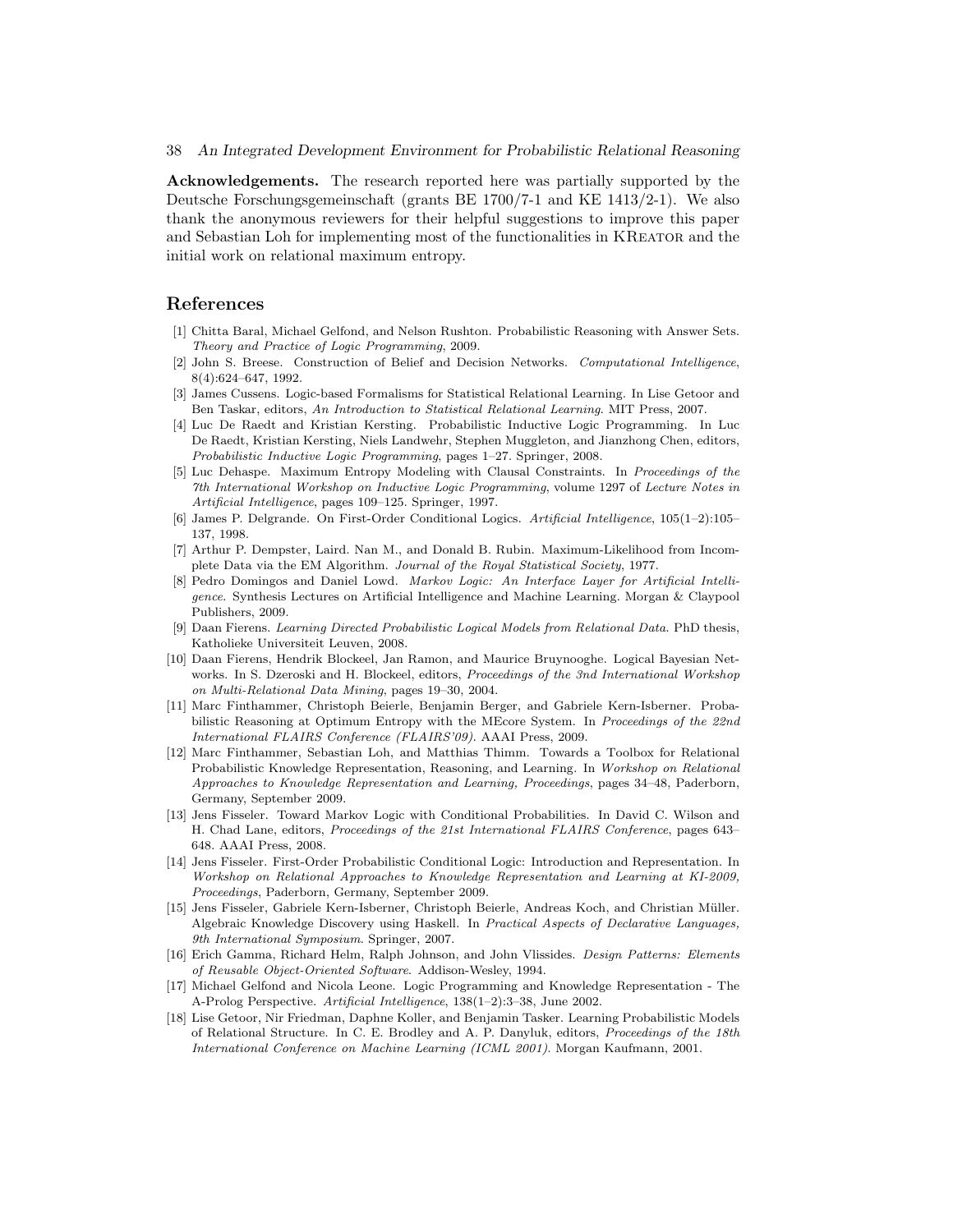- [19] James Gosling, Bill Joy, Guy Steele, and Gilad Bracha. The Java Language Specification. Addison-Wesley, third edition, 2005.
- [20] Adam J. Grove, Joseph Y. Halpern, and Daphne Koller. Random worlds and maximum entropy. Journal of Artificial Intelligence Research (JAIR), 2:33–88, 1994.
- [21] Manfred Jaeger. Relational Bayesian Networks: A Survey. Electronic Transactions in Artificial Intelligence, 6, 2002.
- [22] Manfred Jaeger. Model-Theoretic Expressivity Analysis. In Luc De Raedt, Paolo Frasconi, Kristian Kersting, and Stephen Muggleton, editors, Probabilistic Inductive Logic Programming: Theory and Application, volume 4911 of Lecture Notes in Computer Science, pages 325–339. Springer, 2008.
- [23] Dominik Jain, Lorenz Mösenlechner, and Michael Beetz. Equipping Robot Control Programs with First-Order Probabilistic Reasoning Capabilities. In International Conference on Robotics and Automation (ICRA), pages 3130–3135, 2009.
- [24] Gabriele Kern-Isberner. Conditionals in nonmonotonic reasoning and belief revision. Number 2087 in Lecture Notes in Computer Science. Springer, 2001.
- [25] Gabriele Kern-Isberner and Jens Fisseler. Knowledge Discovery by Reversing Inductive Knowledge Representation. In Proceedings of the Ninth International Conference on the Principles of Knowledge Representation and Reasoning, KR-2004, pages 34–44. AAAI Press, 2004.
- [26] Kristian Kersting and Luc De Raedt. Basic Principles of Learning Bayesian Logic Programs. Technical report 174, Institute for Computer Science, University of Freiburg, Germany, 2002.
- [27] Kristian Kersting and Luc De Raedt. Bayesian Logic Programming: Theory and Tool. In Lise Getoor and Ben Taskar, editors, An Introduction to Statistical Relational Learning. MIT Press, 2007.
- [28] Kristian Kersting and Uwe Dick. Balios The Engine for Bayesian Logic Programs. In Proceedings of the 8th European Conference on Principles and Practice of Knowledge Discovery in Databases (PKDD-2004), pages 549–551, Sepember 2004.
- [29] Nikhil S. Ketkar, Lawrence B. Holder, and Diane J. Cook. Comparison of Graph-based and Logic-based Multi-Relational Data Mining. SIGKDD Explorations Newsletter, 7(2):64–71, 2005.
- [30] Stanley Kok and Pedro Domingos. Learning the structure of Markov logic networks. In Proceedings of the 22nd international conference on Machine learning (ICML'05), pages 441–448. ACM Press, 2005.
- [31] Stanley Kok, Parag Singla, Matthew Richardson, Pedro Domingos, Marc Sumner, Hoifung Poon, Daniel Lowd, and Jue Wang. The Alchemy System for Statistical Relational AI: User Manual. Department of Computer Science and Engineering, University of Washington, 2008.
- [32] Vladimir Lifschitz. Foundations of Logic Programming. In Gerhard Brewka, editor, Principles of Knowledge Representation, pages 69–127. CSLI Publications, 1996.
- [33] Sebastian Loh, Matthias Thimm, and Gabriele Kern-Isberner. On the Problem of Grounding a Relational Probabilistic Conditional Knowledge Base. In Proceedings of the 14th International Workshop on Non-Monotonic Reasoning (NMR'10), Toronto, Canada, May 2010.
- [34] Thomas Lukasiewicz and Gabriele Kern-Isberner. Probabilistic Logic Programming under Maximum Entropy. In Proceedings of the Fifth European Conferences on Symbolic and Quantitative Approaches to Reasoning with Uncertainty (ECSQARU-99), pages 279–292, 1999.
- [35] Stephen Muggleton and Jianzhong Chen. A Behavioral Comparison of some Probabilistic Logic Models. In Luc De Raedt, Paolo Frasconi, Kristian Kersting, and Stephen Muggleton, editors, Probabilistic Inductive Logic Programming: Theory and Application, volume 4911 of Lecture Notes in Computer Science, pages 305–324. Springer, 2008.
- [36] Stephen H. Muggleton. Stochastic logic programs. In Luc de Raedt, editor, Advances in Inductive Logic Programming, pages 254–?264. IOS Press, Amsterdam, Netherlands, 1996.
- [37] Donald Nute and Charles Cross. Conditional logic. In D. Gabbay and F. Guenther, editors, Handbook of Philosophical Logic, volume 4, pages 1–98. Kluwer Academic Publishers, second edition edition, 2002.
- [38] Jeff Paris. The Uncertain Reasoner's Companion A Mathematical Perspective. Cambridge University Press, 1994.
- [39] Judea Pearl. Probabilistic Reasoning in Intelligent Systems: Networks of Plausible Inference. Morgan Kaufmann, 1998.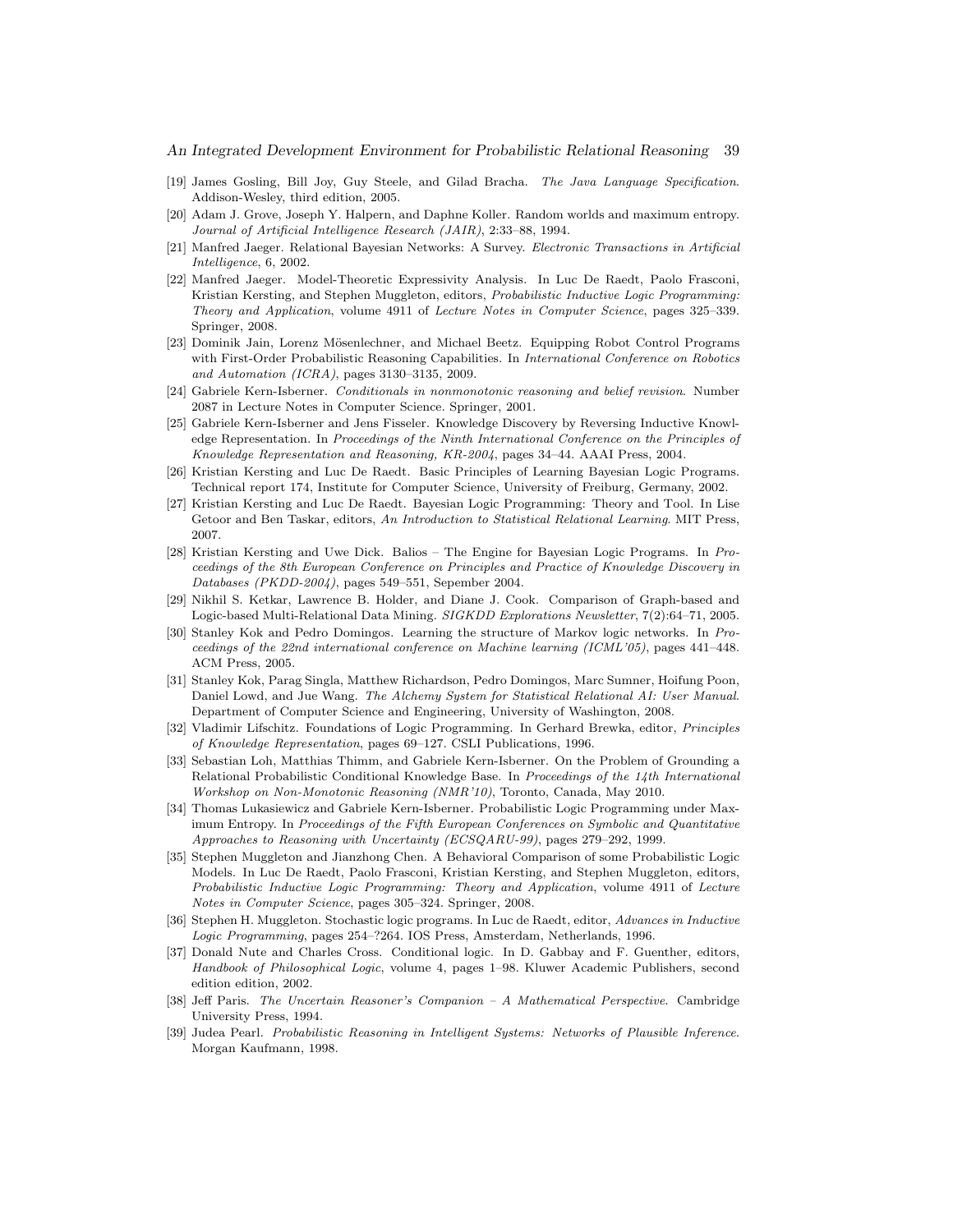- [40] Luc De Raedt and Luc Dehaspe. Clausal Discovery. Machine Learning, 26:99–146, 1997.
- [41] Luc De Raedt, Angelika Kimmig, and Hannu Toivonen. ProbLog: A Probabilistic Prolog and its Application in Link Discovery. In Proceedings of the 20th International Joint Conference on Artificial Intelligence, pages 2462–2467, Hyderabad, India, 2007.
- [42] Matthew Richardson and Pedro Domingos. Markov logic networks. Machine Learning, 62(1– 2):107–136, 2006.
- [43] Wilhelm Rödder. Conditional logic and the principle of entropy. Artificial Intelligence, 117:83– 106, 2000.
- [44] Wilhelm Rödder and Carl-Heinz Meyer. Coherent Knowledge Processing at Maximum Entropy by SPIRIT. In Proceedings of the Twelfth Conference on Uncertainty in Artificial Intelligence (UAI 1996), pages 470–476, 1996.
- [45] Matthias Thimm and Gabriele Kern-Isberner. On probabilistic inference in relational conditional logics. This volume, 2010.
- [46] Michael P. Wellman, John S. Breese, and Robert P. Goldman. From Knowledge Bases to Decision Models. The Knowledge Engineering Review, 7(1):35–53, 1992.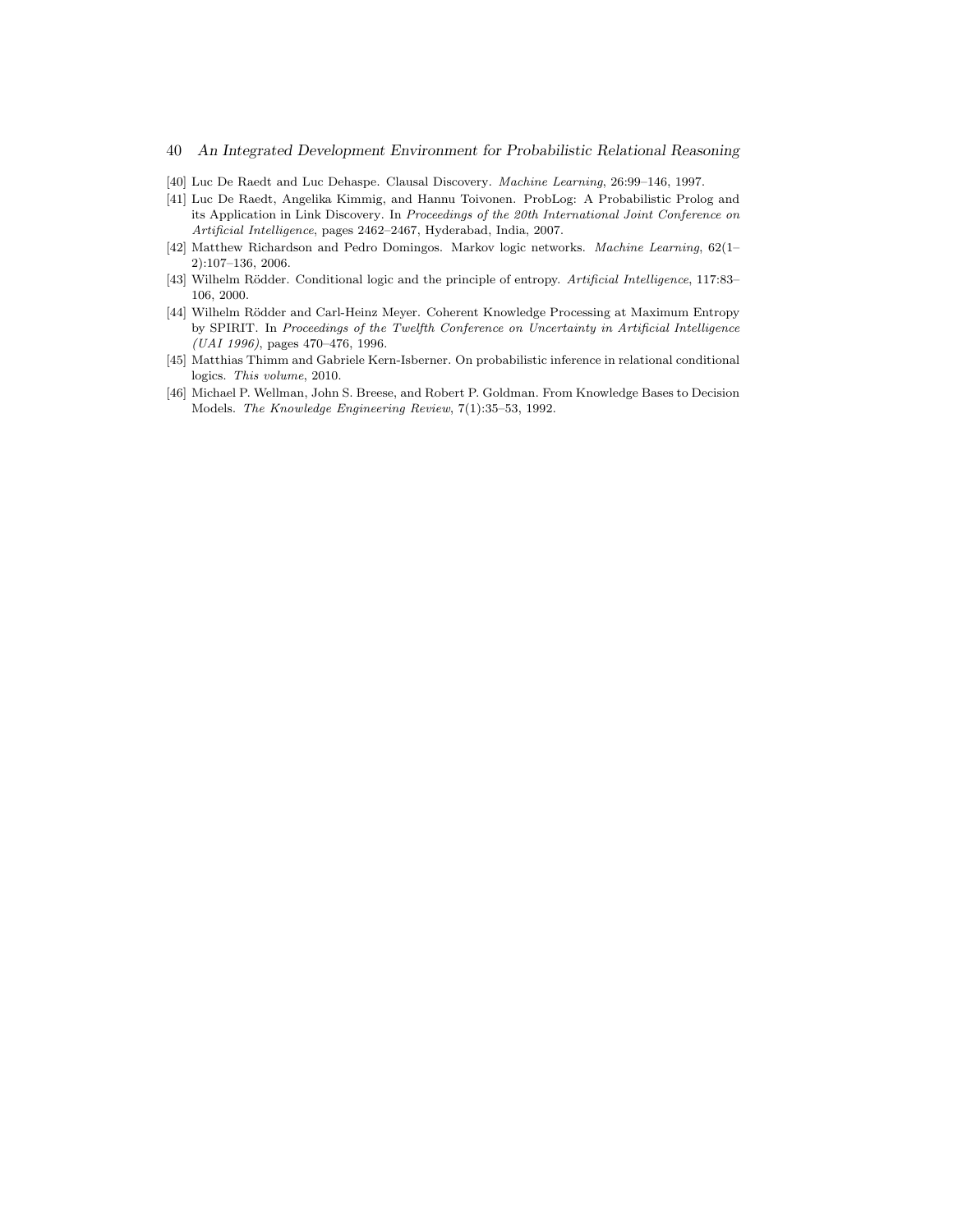# A Further Examples

In the following, formalizations of the knowledge bases used in Section 5.4 are given. For reasons of clarity of presentation we omit giving the specification of the conditional probability distributions for BLPs. These and all knowledge bases presented in this paper can be found at http://kreator.cs.tu-dortmund.de/experiments/ igpl2011.html.

# A.1 BLP formalization of colorblind

 $(gen\_carrier(A) | male(A), parent(B, A), gen\_carrier(B), color\_blind(B))$  $(color\_blind(A) | male(A), parent(B, A), gen-carrier(B), color\_blind(B))$  $(color\_blind(A) | female(A), parent(B, A), parent(C, A), gen-carrier(B),$  $gen\_carrier(C), color\_blind(C))$  $(gen\_carrier(A) | female(A), parent(B, A), parent(C, A), gen\_carrier(B),$  $gen\_carrier(C), color\_blind(C))$ 

# A.2 MLN formalization of colorblind

 $\neg female(A) \wedge parent(b, a) \wedge gen-carrier(B) \wedge color\_blind(B) \wedge A \neq B$  $\Rightarrow$  gen\_carrier(A)  $\neg female(A) \wedge parent(b, a) \wedge gen\_carrier(B) \wedge color\_blind(B) \wedge A \neq B$  $\Rightarrow$  color\_blind(A)  $-1$   $\qquad \neg female(A) \wedge parent(b, a) \wedge gen-carrier(B) \wedge \neg color\_blind(B) \wedge A \neq B$  $\Rightarrow$  gen\_carrier(A)  $-1$   $\qquad \neg female(A) \wedge parent(b, a) \wedge gen-carrier(B) \wedge \neg color \, blind(B) \wedge A \neq B$  $\Rightarrow$  color\_blind(A)  $\neg female(A) \wedge parent(b, a) \wedge \neg gen-carrier(B) \wedge A \neq B \wedge \neg gen-carrier(A)$  $\neg female(A) \wedge parent(b, a) \wedge \neg qen\_carrier(B) \wedge A \neq B \wedge \neg color\_blind(A)$  $female(A) \wedge parent(b, a) \wedge gen\_carrier(B) \wedge parent(C, A) \wedge gen\_carrier(C)$  $\wedge color\_blind(C) \wedge A \neq B \wedge B \neq C \wedge A \neq C \Rightarrow gen\_carrier(A)$  $female(A) \wedge parent(b, a) \wedge gen-carrier(B) \wedge parent(C, A) \wedge gen-carrier(C)$  $\wedge color\_blind(C) \wedge A \neq B \wedge B \neq C \wedge A \neq C \Rightarrow color\_blind(A)$  $female(A) \wedge parent(b, a) \wedge gen-carrier(B) \wedge parent(C, A) \wedge gen-carrier(C)$  $\wedge \neg color\_{blind}(C) \wedge A \neq B \wedge B \neq C \wedge A \neq C \Rightarrow \text{gen\_carrier}(A)$  $-1$  female(A)  $\land$  parent(b, a)  $\land$  gen\_carrier(B)  $\land$  parent(C, A)  $\land$  gen\_carrier(C)  $\wedge \neg color\_blind(C) \wedge A \neq B \wedge B \neq C \wedge A \neq C \Rightarrow color\_blind(A)$  $female(A) \wedge parent(b, a) \wedge gen-carrier(B) \wedge parent(C, A) \wedge \neg gen-carrier(C)$  $\land \neg color\_blind(C) \land A \neq B \land B \neq C \land A \neq C \Rightarrow \text{gen\_carrier}(A)$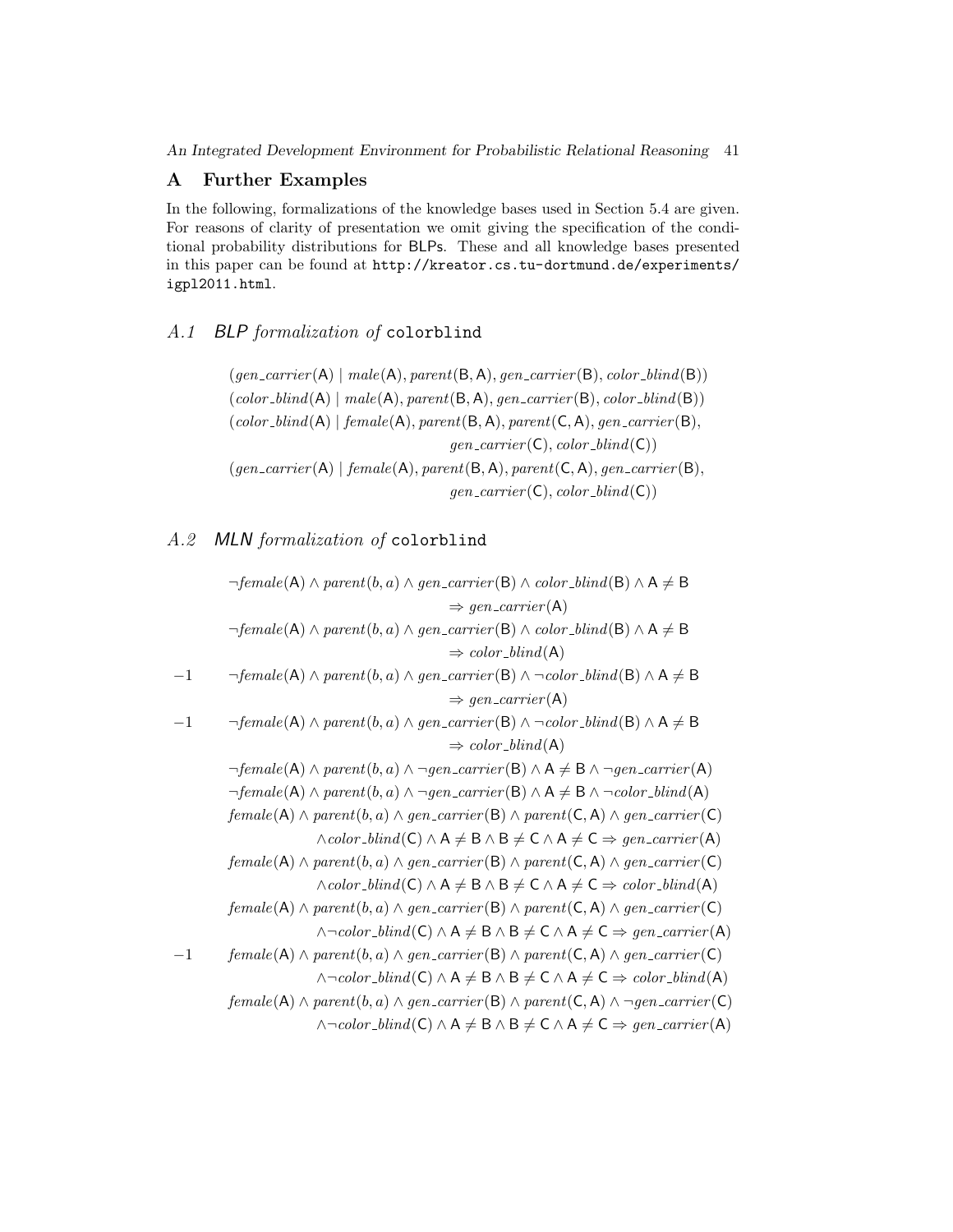$female(A) \wedge parent(b, a) \wedge gen-carrier(B) \wedge parent(C, A) \wedge \neg gen-carrier(C)$  $\wedge \neg color\_blind(C) \wedge A \neq B \wedge B \neq C \wedge A \neq C \wedge \neg color\_blind(A)$  $female(A) \wedge parent(b, a) \wedge \neg gen-carrier(B) \wedge parent(C, A) \wedge gen-carrier(C)$  $\wedge color\_blind(C) \wedge A \neq B \wedge B \neq C \wedge A \neq C \Rightarrow gen\_carrier(A)$  $female(A) \wedge parent(b, a) \wedge \neg gen\_carrier(B) \wedge parent(C, A) \wedge gen\_carrier(C)$  $\wedge color\_blind(C) \wedge A \neq B \wedge B \neq C \wedge A \neq C \wedge \neg color\_blind(A)$  $-1$  female(A)  $\land$  parent(b, a)  $\land$  ¬gen carrier(B)  $\land$  parent(C,A)  $\land$  gen carrier(C)  $\wedge \neg color\_blind(C) \wedge A \neq B \wedge B \neq C \wedge A \neq C \Rightarrow \text{gen\_carrier}(A)$  $female(A) \wedge parent(b, a) \wedge \neg gen\_carrier(B) \wedge parent(C, A) \wedge gen\_carrier(C)$  $\wedge \neg color\_blind(C) \wedge A \neq B \wedge B \neq C \wedge A \neq C \wedge \neg color\_blind(A)$  $female(A) \wedge parent(b, a) \wedge \neg qen\_carrier(B) \wedge parent(C, A) \wedge \neg qen\_carrier(C)$  $\land A \neq B \land B \neq C \land A \neq C \land \neg gen\_carrier(A)$  $female(A) \wedge parent(b, a) \wedge \neg gen-carrier(B) \wedge parent(C, A) \wedge \neg gen-carrier(C)$  $\land A \neq B \land B \neq C \land A \neq C \land \neg color\_blind(A)$ 

# A.3 RME formalization of colorblind

 $(gen\_carrier(A) | gen\_carrier(B), \neg female(A), color\_blind(B),$  $parent(B, A), A \neq B)[1.0]$  $(color\_blind(A) | gen\_carrier(B), \neg female(A), color\_blind(B),$  $parent(B, A), A \neq B)[1.0]$  $(gen\_carrier(A) | gen\_carrier(B), \neg female(A), \neg color\_blind(B),$  $parent(B, A), A \neq B)[0.5]$  $(color\_blind(A) | gen\_carrier(B), \neg female(A), \neg color\_blind(B),$  $parent(B, A), A \neq B)[0.5]$  $(qen\_carrier(A) | \neg female(A), \neg gen\_carrier(B),$  $parent(B, A), A \neq B)[0.0]$  $(color\_blind(A) | \neg female(A), \neg gen\_carrier(B),$  $parent(B, A), A \neq B)[0.0]$  $(gen\_carrier(A) | gen\_carrier(B), female(A), parent(B,A), gen\_carrier(C),$ parent(CA), color\_blind(C),  $B \neq C$ ,  $A \neq C$ ,  $A \neq B$ [1.0]  $(color\_blind(A) | gen-carrier(B), female(A), parent(B, A), gen-carrier(C),$ parent(CA), color\_blind(C),  $B \neq C$ ,  $A \neq C$ ,  $A \neq B$ [1.0]  $(gen\_carrier(A) | gen\_carrier(B), female(A), parent(B, A), \neg color\_blind(C),$ gen\_carrier(C), parent(CA),  $B \neq C$ ,  $A \neq C$ ,  $A \neq B$ [1.0]  $(color\_blind(A) | gen-carrier(B), female(A), parent(B, A), \neg color\_blind(C),$ gen\_carrier(C), parent(CA),  $B \neq C$ ,  $A \neq C$ ,  $A \neq B$ [0.5]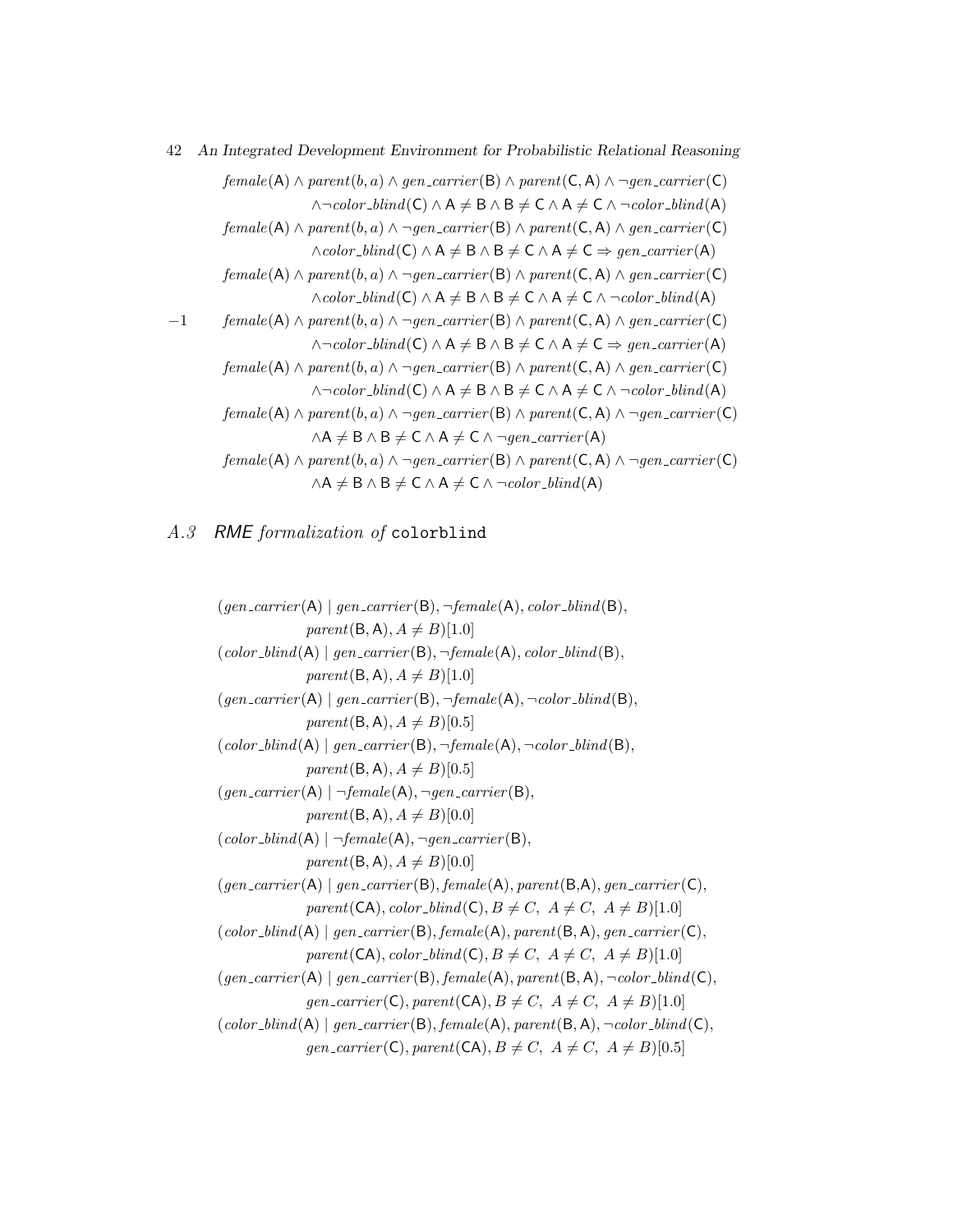$(qen\_carrier(A) | gen\_carrier(B), female(A), parent(B, A), \neg color\_blind(C),$  $\neg gen\_carrier(C), parent(CA), B \neq C, A \neq C, A \neq B$ [1.0]  $(color\_blind(A) | gen\_carrier(B), female(A), parent(B, A), \neg color\_blind(C),$  $\neg gen\_carrier(C), parent(CA), B \neq C, A \neq C, A \neq B$ [0.0]  $(gen\_carrier(A) | \neg gen\_carrier(B), female(A), parent(B, A), gen\_carrier(C),$ parent(CA), color\_blind(C),  $B \neq C$ ,  $A \neq C$ ,  $A \neq B$ [1.0]  $(color\_blind(A) | \neg gen\_carrier(B), female(A), parent(B, A), gen\_carrier(C),$ parent(CA), color\_blind(C),  $B \neq C$ ,  $A \neq C$ ,  $A \neq B$ [0.0]  $(gen\_carrier(A) | \neg gen\_carrier(B), female(A), parent(B, A), \neg color\_blind(C),$ gen\_carrier(C), parent(CA),  $B \neq C$ ,  $A \neq C$ ,  $A \neq B$ [0.5]  $(color\_blind(A) | \neg qen\_carrier(B), female(A), parent(B, A), \neg color\_blind(C),$ gen\_carrier(C), parent(CA),  $B \neq C$ ,  $A \neq C$ ,  $A \neq B$ [0.0]  $(gen\_carrier(A) | \neg gen\_carrier(B), female(A), parent(B, A), \neg gen\_carrier(C),$ parent(CA),  $B \neq C$ ,  $A \neq C$ ,  $A \neq B$ [0.0]  $(color\_blind(A) | \neg gen\_carrier(B), female(A), parent(B, A), \neg gen\_carrier(C),$ parent(CA),  $B \neq C$ ,  $A \neq C$ ,  $A \neq B$ )[0.0]

# A.4 BLP formalization of cold

 $(cold(X))$  $(cold(X) | susceptible(X))$  $(cold(X) | contact(X, Y), cold(Y))$ 

# A.5 MLN formalization of cold

 $-0.5108$  contact(X, Y) ∧ cold(Y) ∧ X  $\neq$  Y  $\Rightarrow$  cold(X)  $-2.3026$  susceptible(X)  $\Rightarrow$  cold(X)  $-2.9957 \qquad \text{cold}$ (X)  $\neg contact(X, X)$  $contact(X, Y) \Leftrightarrow contact(Y, X)$ 

# A.6 RME formalization of cold

 $(cold(X) | contact(X, Y), cold(Y), X \neq Y)[0.6]$  $(cold(X) | susceptible(X))[0.1]$  $(cold(X))[0.05]$  $(contact(X, Y) | contact(Y, X), X \neq Y)[1.0]$  $(contact(X, X))[0.0]$